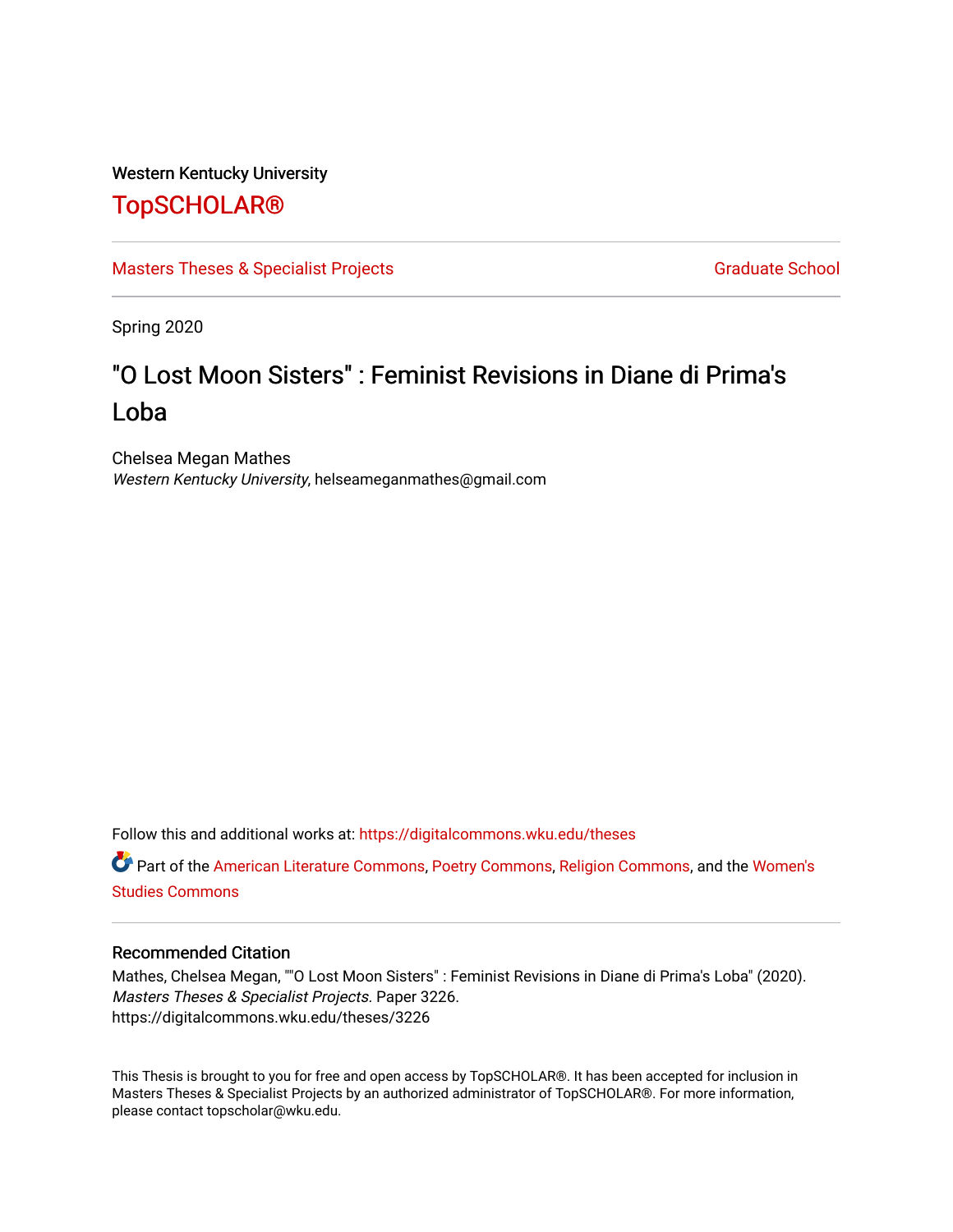## "O LOST MOON SISTERS": FEMINIST REVISION IN DIANE DI PRIMA'S *LOBA*

A Thesis Presented to The Faculty in the Department of English Western Kentucky University Bowling Green, Kentucky

In Partial Fulfillment Of the Requirements for the Degree Master of Arts

> By Chelsea Megan Mathes

> > May 2020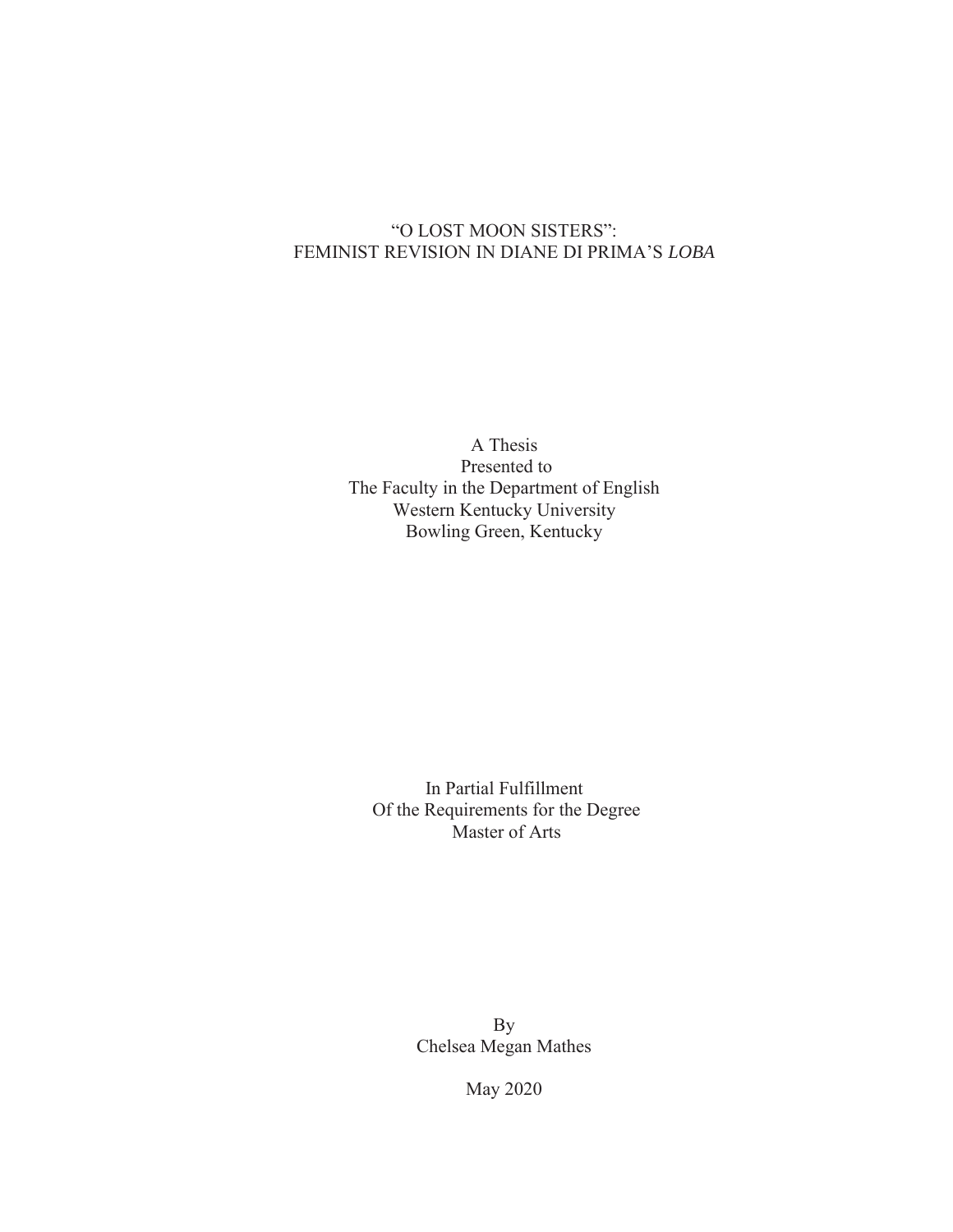## "O LOST MOON SISTERS": **FEMINIST REVISION IN DIANE DI PRIMA'S LOBA**

Date Recommended 7/30/20

 $\bigcup$ 

Kelly Reames, Director of Thesis

BBBBBBBBBBBBBBBBBBBBBBBBBBBBBBBBBB

Wes Berry

Wood ~ origin

Alison Langdon

 $-05'00'$ Ranjit T. Koodali Digitally signed by Ranjit T. Koodali Date: 2020.08.05 16:13:56 -05'00'

Associate Provost for Research and Graduate Education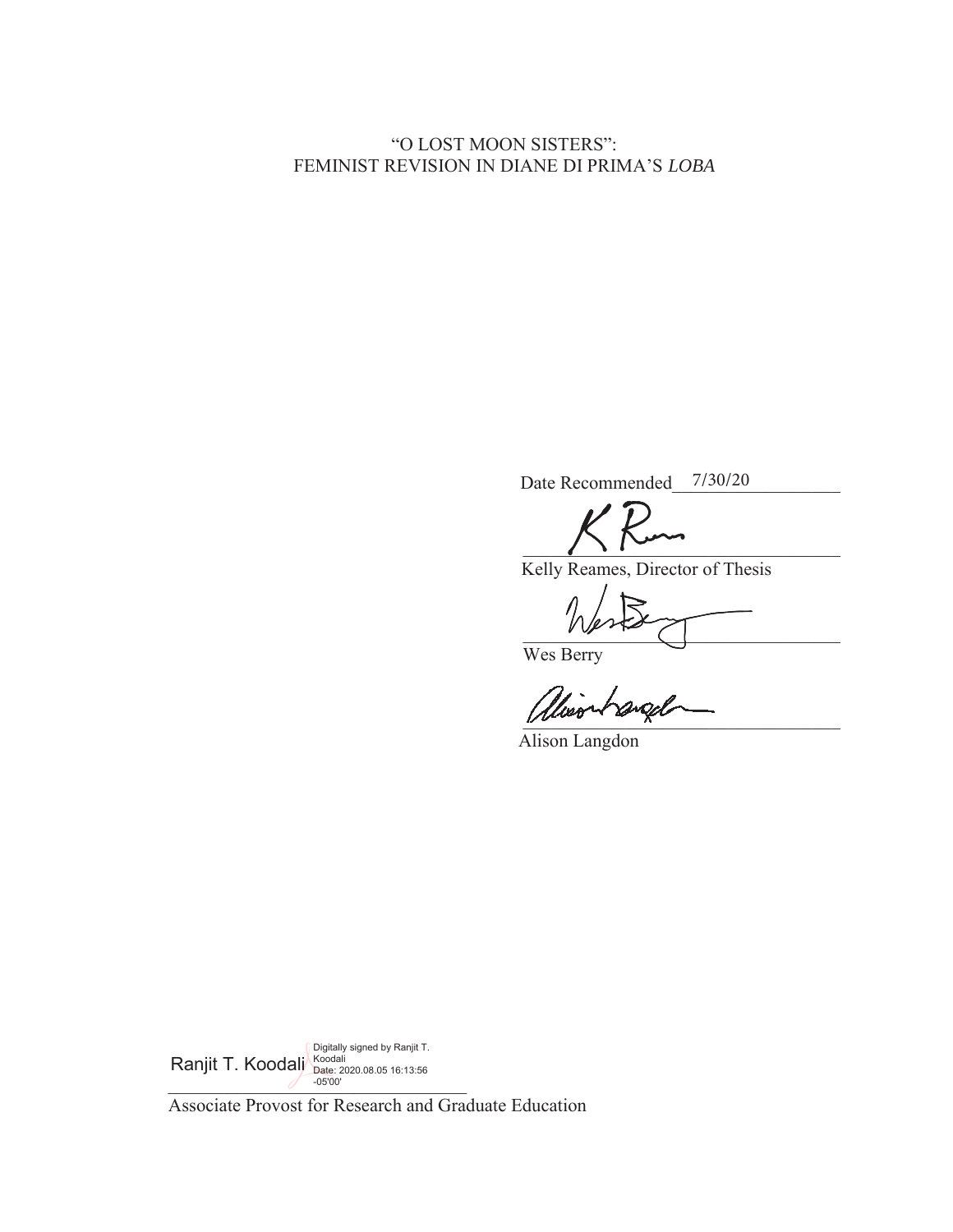## ACKNOWLEDGEMENTS

I would like to extend my deep appreciation to the chair of my committee, Dr. Kelly Reames, for her great patience, guidance, and many readings of this project. I would also like to thank my other two committee members, Dr. Wes Berry and Dr. Alison Langdon, for their encouragement and notes. The completion of this project would not have been possible without the help, support, and enthusiasm of my mentor, Andrew Smith. I would like to extend my deepest appreciation for his continued inspiration, mentorship, and friendship. I would like to thank my partner, Brett, for his great love and support through the many months of writing. Finally, a great thanks to all the teachers who taught me to love literature.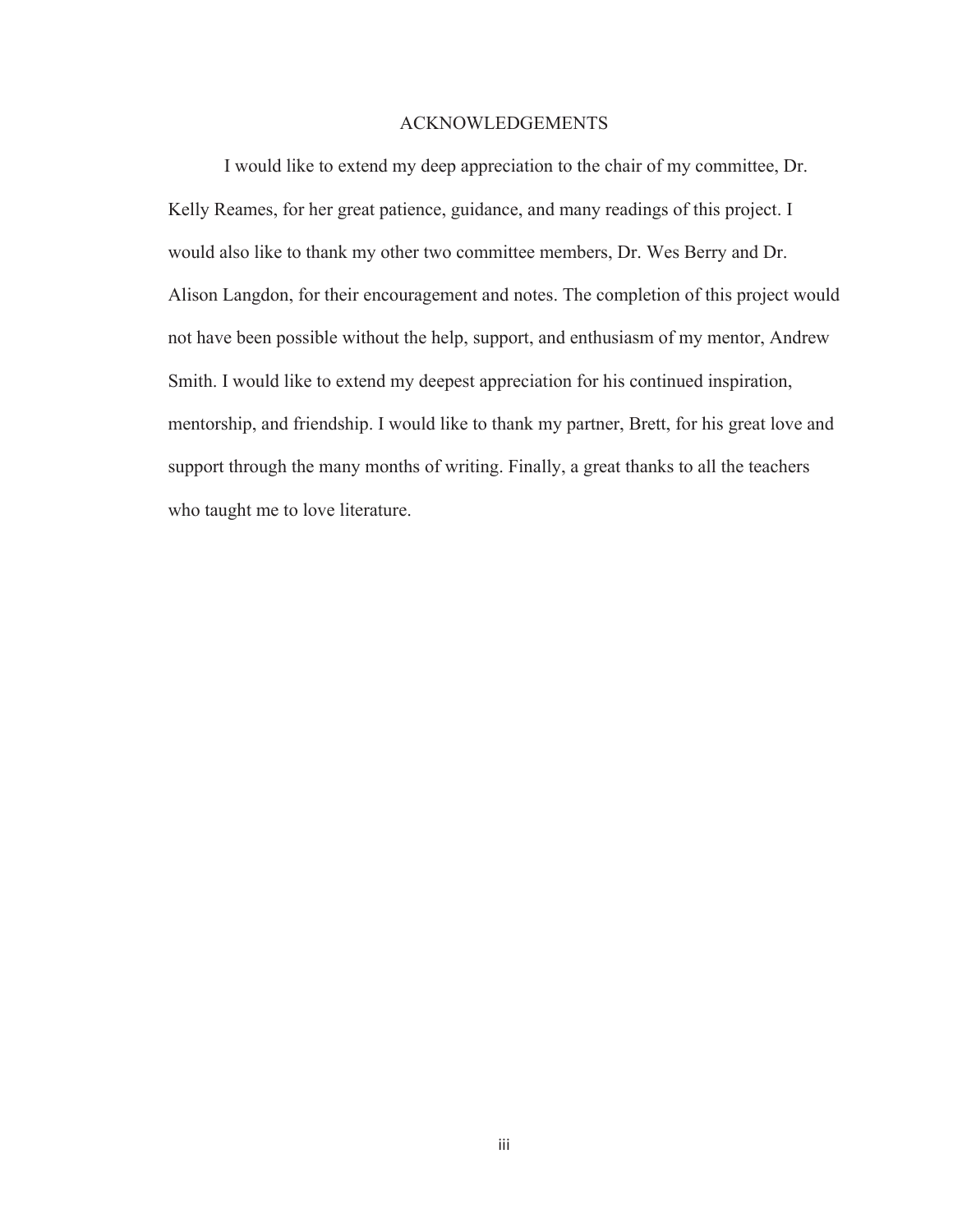## TABLE OF CONTENTS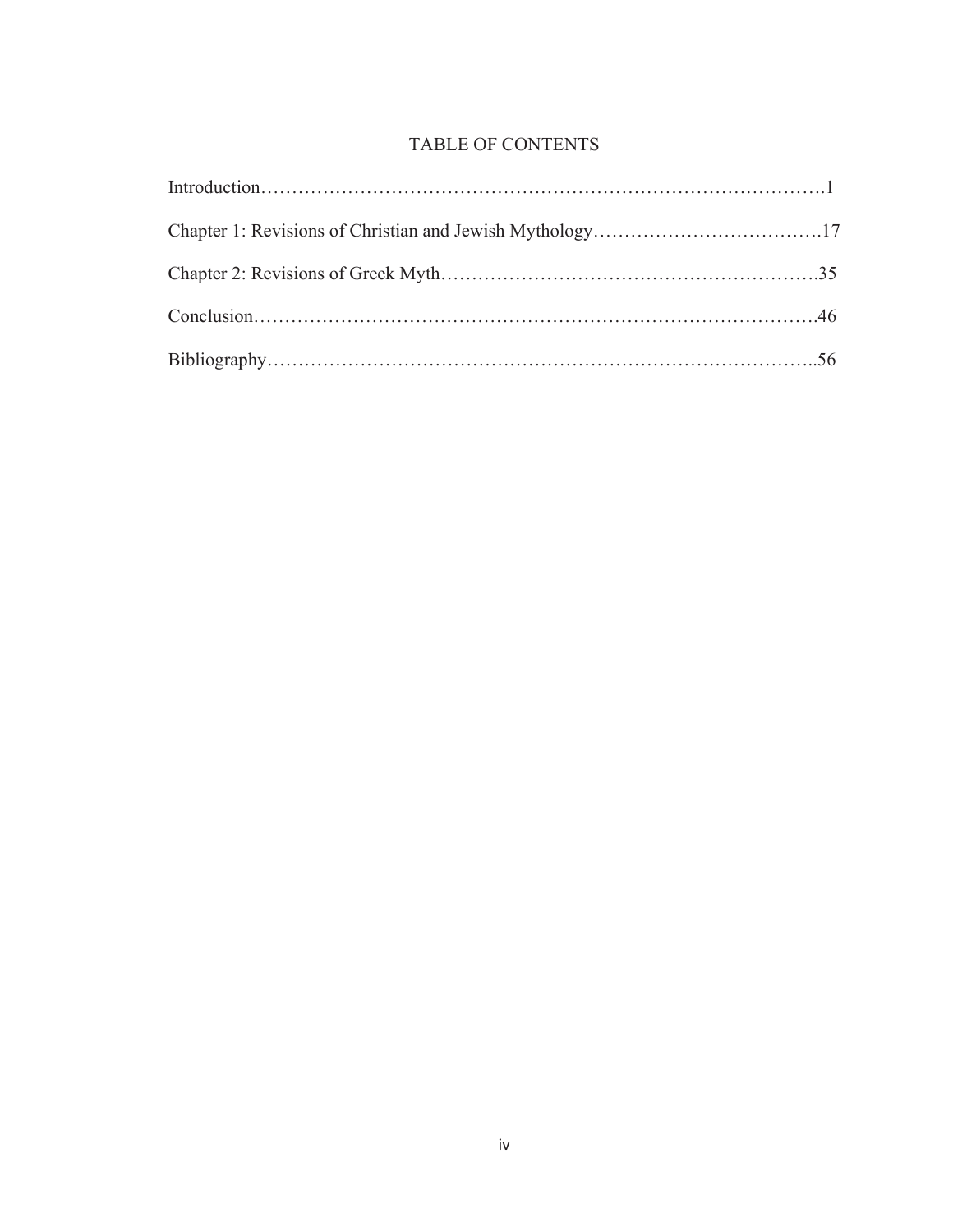## "O LOST MOON SISTERS": FEMINIST REVISION IN DIANE DI PRIMA'S *LOBA*

| Chelsea Mathes                                           | May 2020 | 59 pages |
|----------------------------------------------------------|----------|----------|
| Directed by: Kelly Reames, Wes Berry, and Alison Langdon |          |          |

Department of English Western Kentucky University

In her master work, *Loba*, Diane di Prima revises a variety of traditionally malecentered narratives from a feminist viewpoint in the long tradition of feminist revision that is a cornerstone of Second Wave Feminism. This thesis examines five of the revisions of Christian, Jewish, and Greek stories present in *Loba*: The Virgin Mary, Eve, Lilith, Helen of Troy, and Persephone. Di Prima revises these stories to include the full physical, spiritual, and emotional—experience of the woman, often from her own point of view, to give the woman agency over her own story and subvert the woman-as-object tradition present in male-authored and male-centered texts.

Di Prima's revision of Mary's Annunciation, Nativity, and Coronation stories emphasize her physical trauma and lack of agency over her own body eventually leaving Mary trapped in the dogma of her own son's kingdom. The revision of Eve reinvests Eve with her original female creative power as the mother of all and provided her with some degree of freedom within the patriarchal structure of her marriage to Adam. Di Prima's revision of Lilith's story reclaims her sexuality as a source of feminine power and ultimately liberates Lilith. The revision of Helen of Troy is unique in that di Prima chooses to revise a text by a woman rather than a man. In her revision of Helen, di Prima removes Helen's idolized pedestal and her male suitors providing Helen space to define herself for herself. Di Prima's revisions of Persephone focus less on her physical

v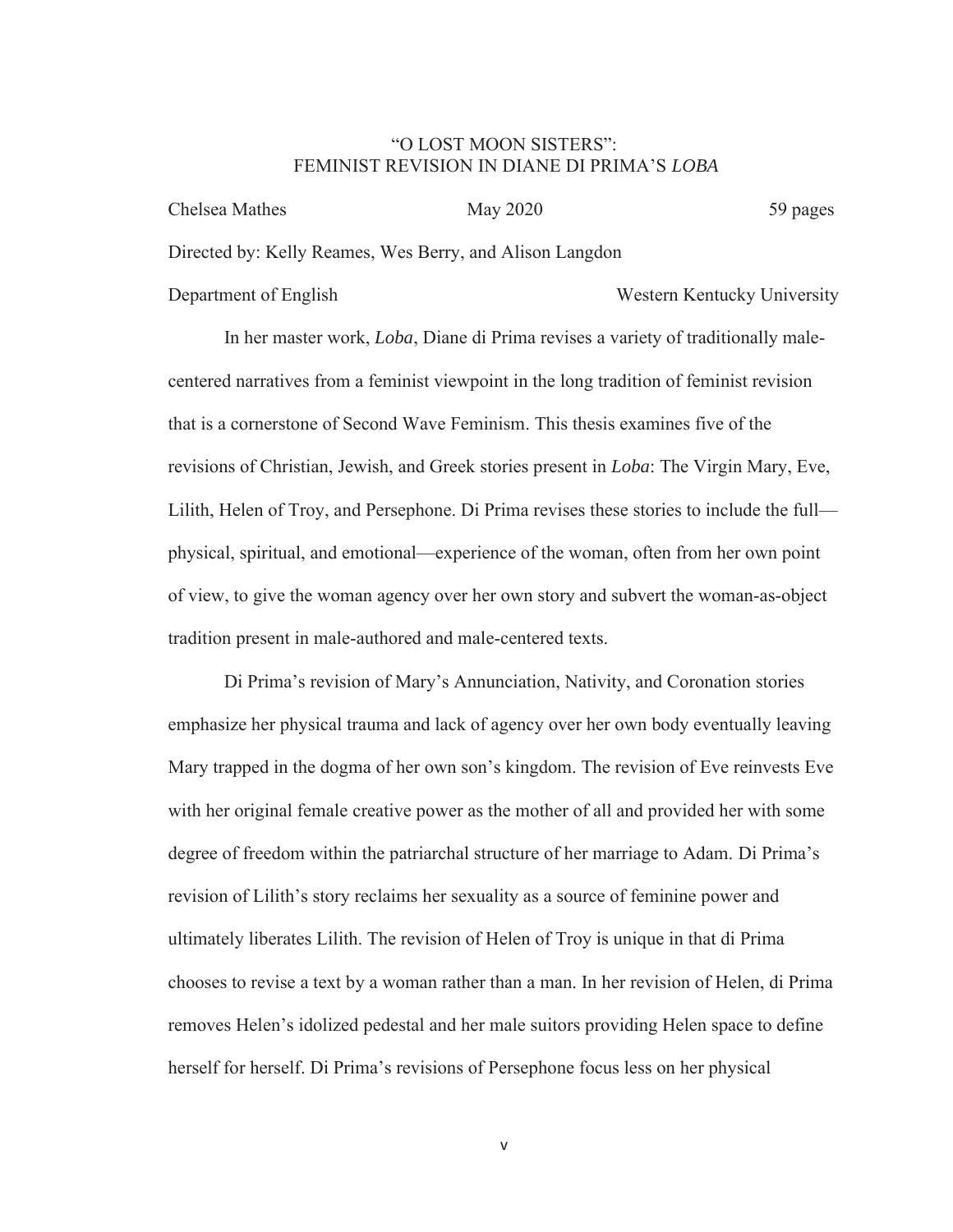experience as a woman and more on her experiences with her different roles and relationships. Di Prima creates space for Persephone to exist in her many roles—wife, daughter, working woman—all at the same time allowing Persephone to be her whole and true self. In each of these revisions, di Prima reinvests the women with agency over their own stories with the overall goal to give women the tools to fight the patriarchy from within.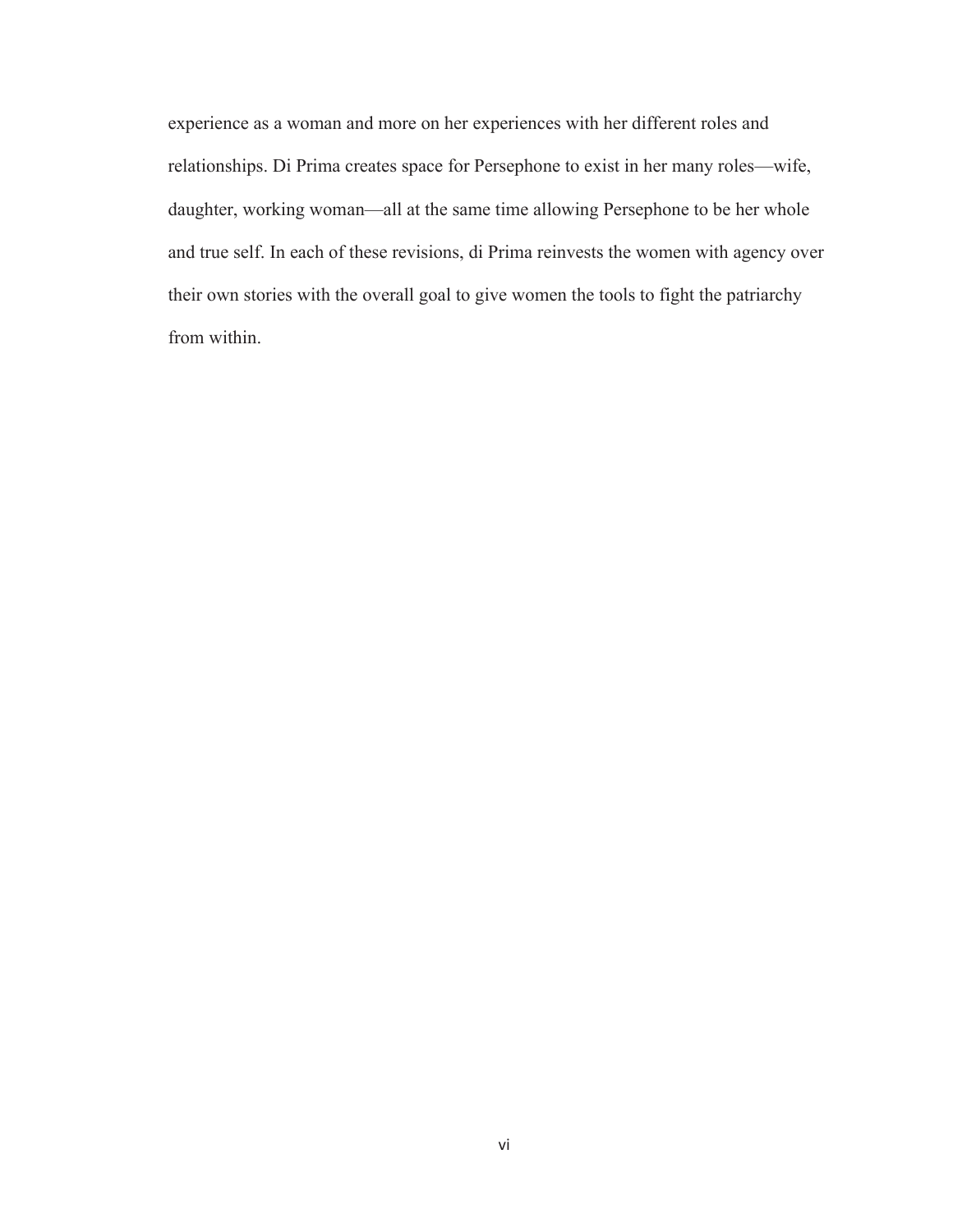## "O lost moon sisters": Feminist Revisions in Diane di Prima's *Loba*

#### Introduction

When you search "Diane di Prima Books" in Google the first book that shows up is her quasifictional memoir, *Memoirs of a Beatnik*. The second result is her anarchist inspired collection of poems, *Revolutionary Letters*, and the third result is her second memoir, *Recollections of my Life as a Woman*. Di Prima, like many other female writers of the Beat generation, is most known for her life writing and earlier, more radical poetry. Readers identify more with di Prima's life writing and early poetry because her style and content more closely reflect the male Beat cohort, which is usually the first introduction to the Beat generation for readers. I first read di Prima's work as part of a unit on Beat literature in an American literature course in my undergraduate studies. We read Ginsberg, Kerouac, and di Prima together, and the di Prima works were earlier poetry and life writing. I've been studying, writing about, and teaching Diane di Prima's works off and on for the five years since I first read "Brass Furnace Going Out: Song, after an Abortion" (1960) and excerpts from her second memoir. While I knew *Loba* existed, I did not discover that *Loba* was di Prima's master work until I began preliminary research for this thesis. When I took a senior level course focused on Beat literature, we studied the master works of Ginsberg (*Howl*) and Kerouac (*On the Road*) among other male Beat writers. However, we read di Prima's *Recollections of my Life as a Woman* instead of *Loba*. While limited time and course objectives often dictate the texts that appear on such a syllabus, all too often female Beat writers are relegated to what they can tell us about domestic life (i.e. women's lives and the sordid tales of the men's lives) rather than what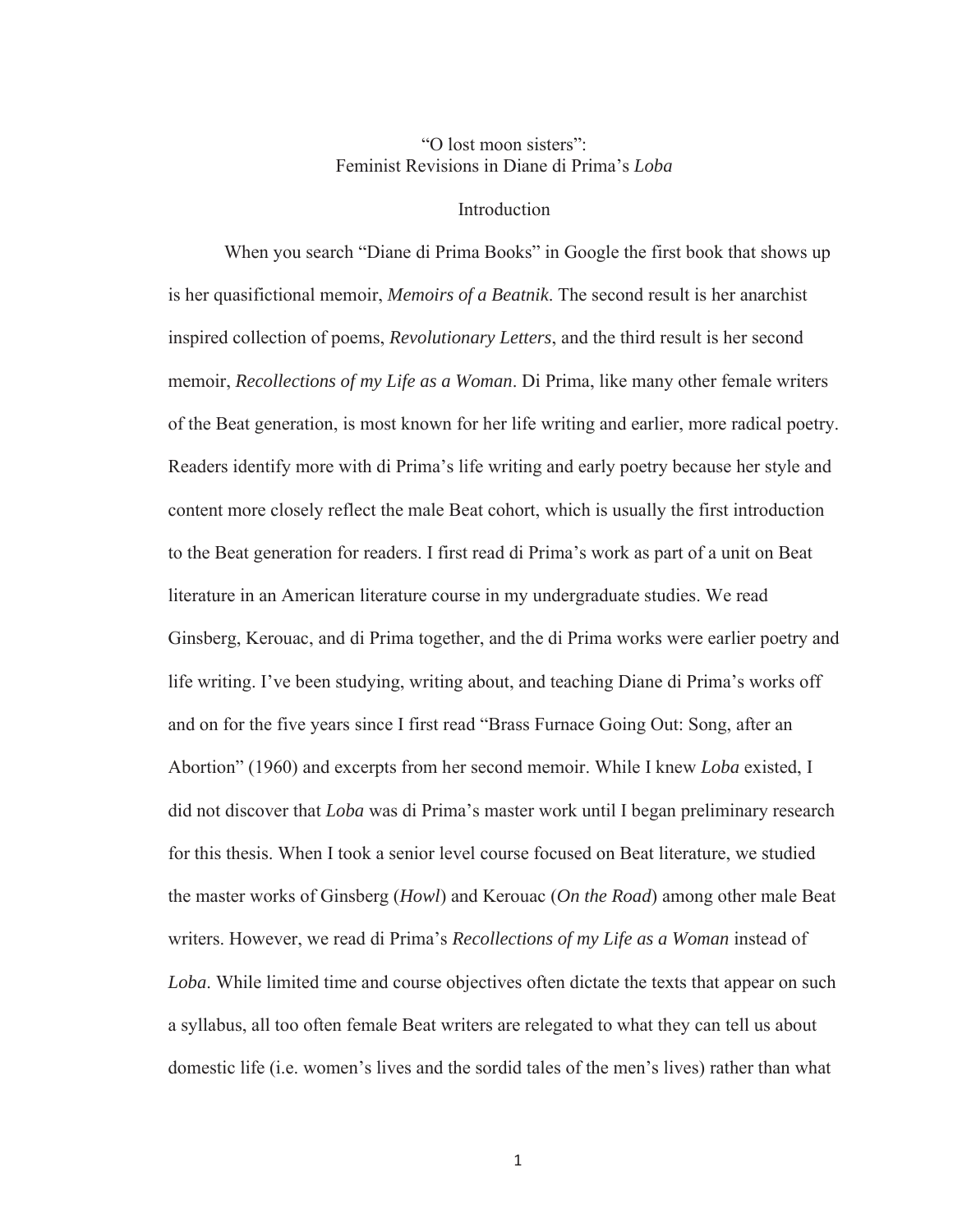they can show us through their artistic mastery and spiritual insights. Diane di Prima's *Loba* represents the height of her artistic mastery and explores spirituality on the same level any of the men do but through a feminist revisionist lens. In *Loba*, di Prima uses the confessional style common in women's literature, in general, in a way that reinvests the form with spiritual artistry that represents the more traditional forms of poetry featured in both Beat and traditional canons of American literature. She blends the personal with the spiritual and physical to revise and resist the dominating male narrative that so often silences women's voices.

Because Beat writers—di Prima included—operate under a poetics that "The requirements of our life is the form of our art" (di Prima, *Recollections* 226), a brief biographical insight is necessary to fully appreciate di Prima's *Loba*. Diane di Prima's life takes up just three double-columned pages in the *Encyclopedia of Beat Literature* edited by Kurt Hemmer, but her life and writing mean so much more to young feminist Beat writers, like me, who study at the feet of this revolutionary woman. She was born to an Italian American family in Brooklyn, NY on August 6, 1934. From a young age, she has been heavily influenced by her anarchist maternal grandfather who instilled in her a love for the arts, especially of the poems of Dante Alighieri. By the age of 14, di Prima knew she was destined to be a poet and vowed to devote her life to poetry. Despite this vow, she studied physics at Swarthmore College for three years before dropping out just before her 20th birthday to live in New York (Hemmer 70). During this time, she worked in bookstores, so she could read as much as possible, sometimes well into the night. According to Beat scholar Brenda Knight in her groundbreaking book *Women of the Beat*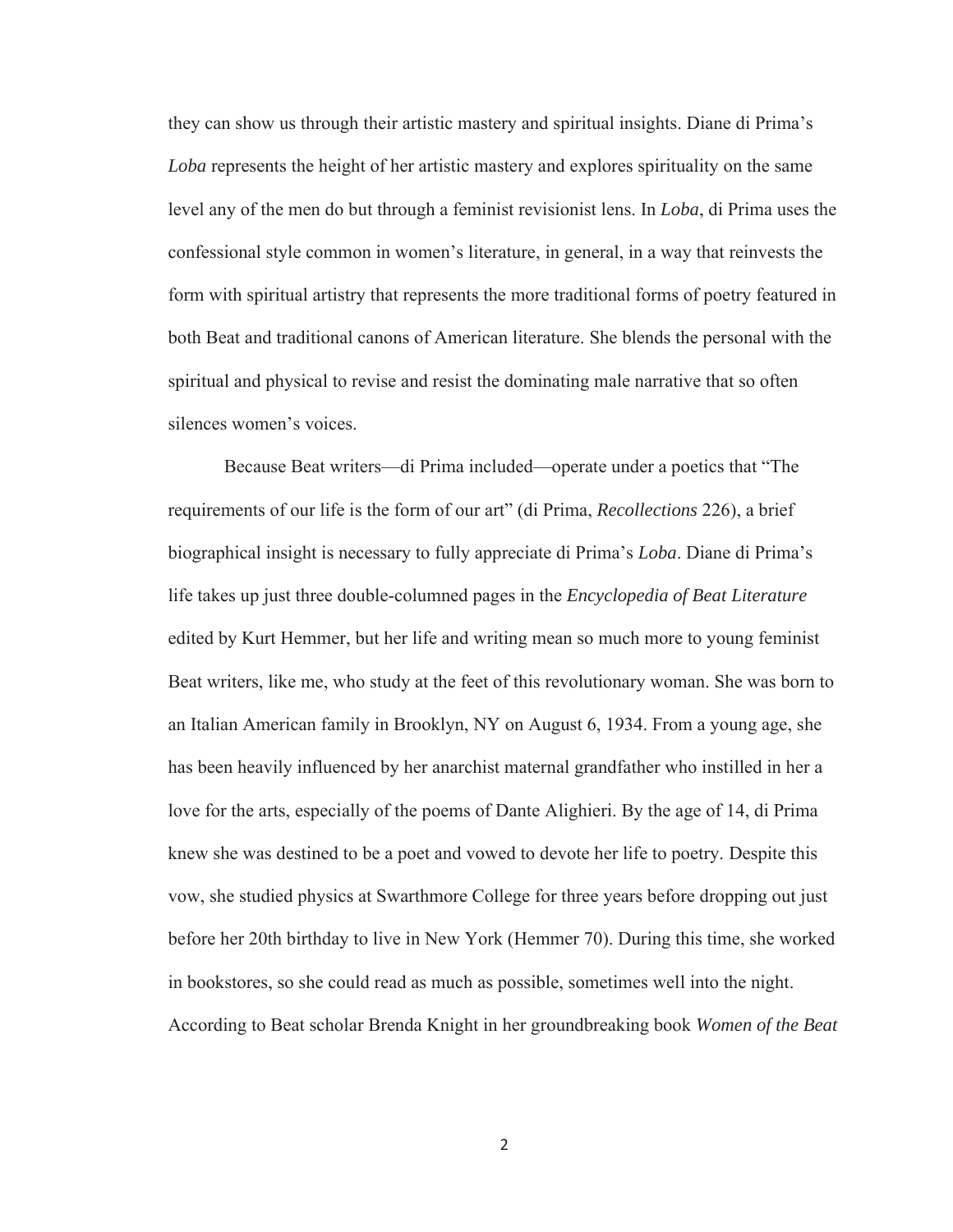*Generation*, the "new bohemians" made up di Prima's group of friends and roommates in the early to mid-1950s before the Beats were well-known (123).

Shortly after leaving college, di Prima struck up a correspondence with Ezra Pound who was at the time in St. Elizabeth's psychiatric hospital in Washington, D.C., where she later visited him (Knight 123). Di Prima's relationship with Pound proved to be very influential and was the beginning of a number of literary correspondences with other writers including well-known Beat writers Allen Ginsberg, Lawrence Ferlinghetti, and Kenneth Patchen (Knight 124). Di Prima writes about her relationships with some of these men in her 2001 memoir *Recollections of My Life as a Woman*. She sent Ferlinghetti poems, and he wrote back with comments and suggestions (*Recollections* 163-164). She learned poetry techniques from these and other male writers who were a bit older and more experienced writers than her. She considers herself to be one of the first women to break into what had previously been an all-male group of writers passing wisdom and knowledge from man to man. She got her foot in the door of this all-male club through her more intimate friendship with writer Frank O'Hara (Knight 124). O'Hara was a confidante and "loyal friend" to di Prima, especially during her affair with LeRoi Jones in the late 50s who, according to di Prima, O'Hara also had a crush on (*Recollections* 220). By the late 1950s, she finally met Allen Ginsberg, Jack Kerouac, Peter Orlovsky, and Gregory Corso in person in New York (Knight 125). Di Prima describes this first meeting in *Recollections of my Life as a Woman*: "we read our poems and peered at each other's notebooks till we tired of that and Allen [Ginsberg] announced that he wanted to find some lovers" (164). Eventually, di Prima was spending time at Ginsberg's New York place where other writers would join in the "important intense talk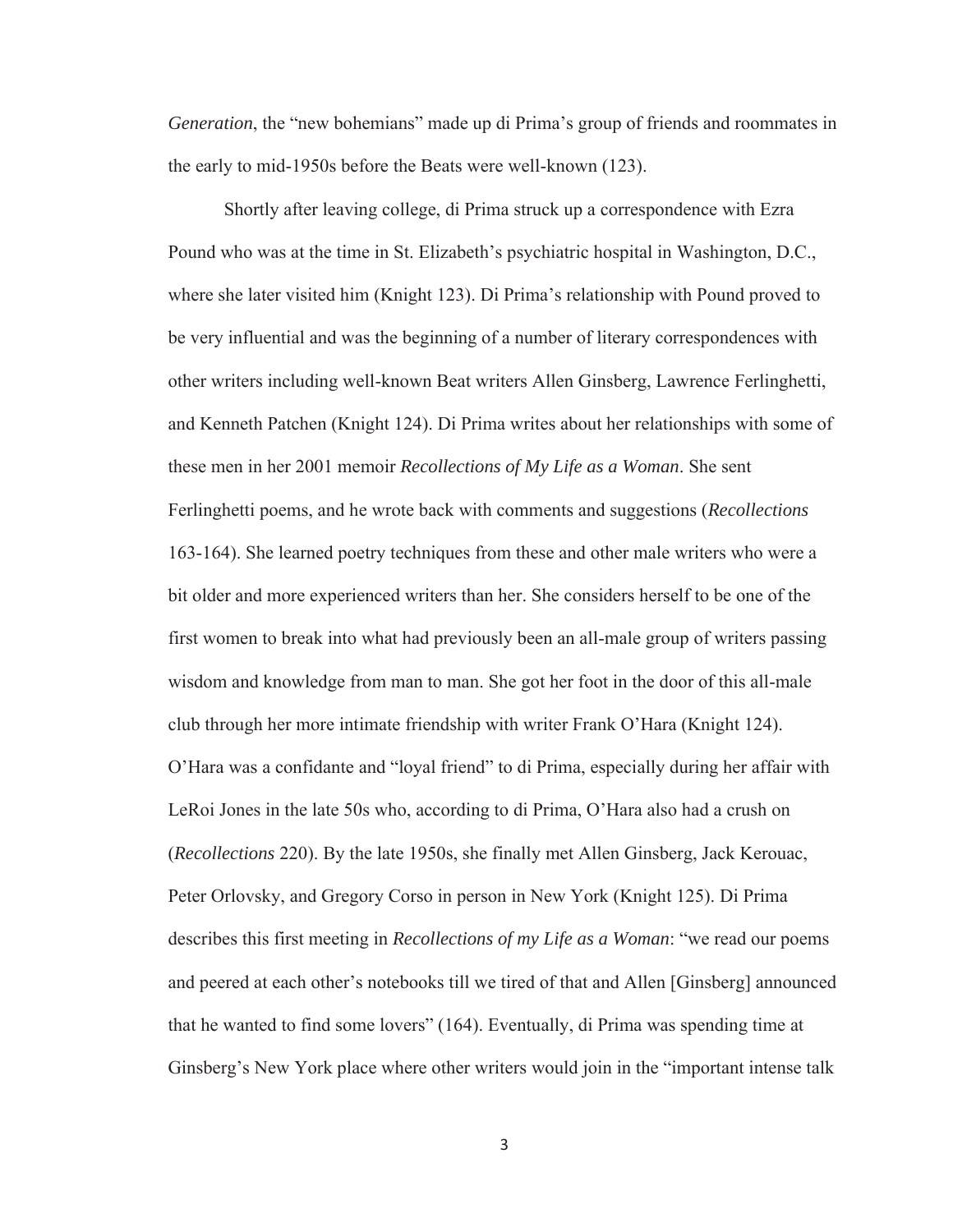about writing" (*Recollections* 201). One such night, di Prima needed to relieve her babysitter and when she told the group, which included Jack Kerouac and Philip Whalen, Kerouac told her "'Di Prima, unless you forget about your babysitter, you're never going to be a writer'" (*Recollections* 202). She left anyway, somewhat doubting her ability to be a single mom and a writer, but she realized later that the discipline it takes to stay true to one's word is the same discipline it takes to stick through "thick and thin to the business of making poems" (*Recollections* 202). Eventually, she articulated a poetics that merged the requirements of motherhood and art: "The requirements of our life is the form of our art" (*Recollections* 226). She continued a friendship with Ginsberg until his death and took *Howl* as "proof that the work [she] was doing. . .could and would be published" (*Recollections* 163).

Around the same time, she met LeRoi (now Amiri Baraka) and Hettie Jones, who she worked with on the literary journal *Yugen* and their small press, Totem Press (Hemmer 70). It was Totem Press that published her first book of poetry *This Kind of Bird Flies Backwards* in 1958. Di Prima continued to work with LeRoi Jones through the 1960s on their literary newsletter *The Floating Bear*, which became an important arts newsletter for shaping and maintaining various avant-garde literary schools (Hemmer 71). During this time, di Prima was also publishing her own work with various presses and having babies—two activities she believes to be inherently connected through her creativity (Carden 45-46). Her first child, Jeanne, was born the year she published her first book of poetry. Her second daughter Dominique, who she had with LeRoi Jones, was born in 1961, the same year she published her first prose book *Dinners and Nightmares* with Corinth Press (Knight 125). All in all, di Prima has five children with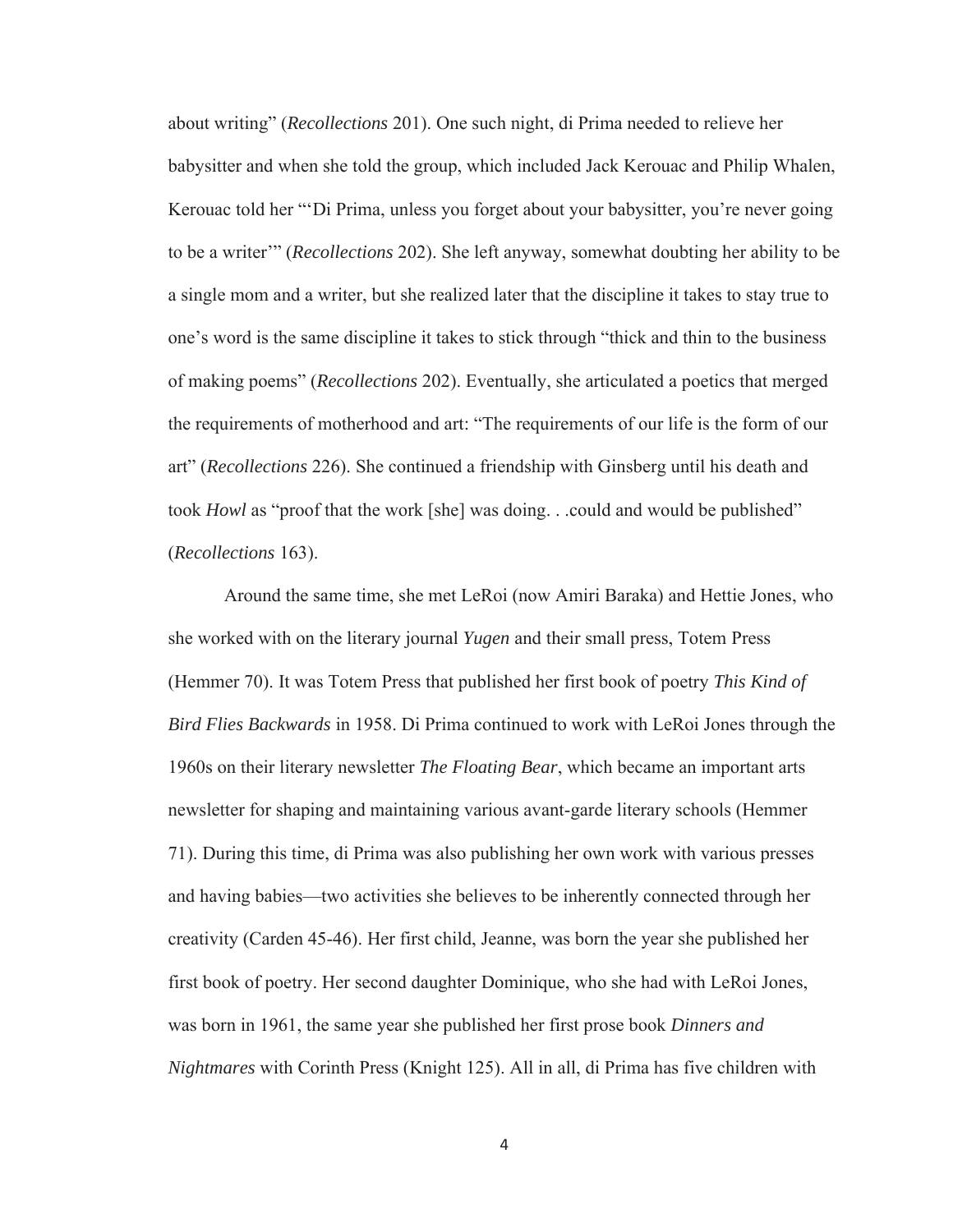several different men. She believes it was important for her to have children with or without a husband and practiced free love in her younger years (Hemmer 71). Motherhood became, for di Prima, "a principle of Beat creativity," which is certainly reflected in her work (Carden 45-46). Di Prima believes, like many Beats, that "one cannot separate one's life as an artist from other duties, responsibilities, and desires" with motherhood being a major duty, responsibility, and desire for her (Hemmer 71). This idea and the idea that female poets need a domestic life and a poetic life that meld together is reflected heavily in her 1960 poem "Brass Furnace Going Out: Song, after an Abortion" where she reflects on the abortion she had between her first two daughters at the urging of the father (Hemmer 71). She provides a deeper look into this experience in her 2001 memoir *Recollections of my Life as a Woman*.

Before she published the full memoir of her New York years, di Prima published a more controversial and quasifictional *Memoirs of a Beatnik* with Olympia Press in 1969 (Hemmer 71). According to Mary Paniccia Carden in her recent book *Women Writers of the Beat Era*, the literary community has considered *Memoirs of a Beatnik* "fictionalized autobiographical narrative" (33). Indeed, some of the publishers of the book, including Penguin Books, have categorized it simply as fiction rather than memoir (33). Di Prima herself admits that when her editor returned her manuscripts with the words "MORE SEX" written on the front page she would "dream up odd angles of bodies or weird combinations of humans and cram them in and send it off again" (qtd. in Carden 38). Carden argues that the memoir reflects some of di Prima's feminist ideals through its emphasis on "female choice, agency, and freedom" especially when it comes to sex (41). Di Prima turns the traditional male gaze around and has the readers of *Memoirs of a*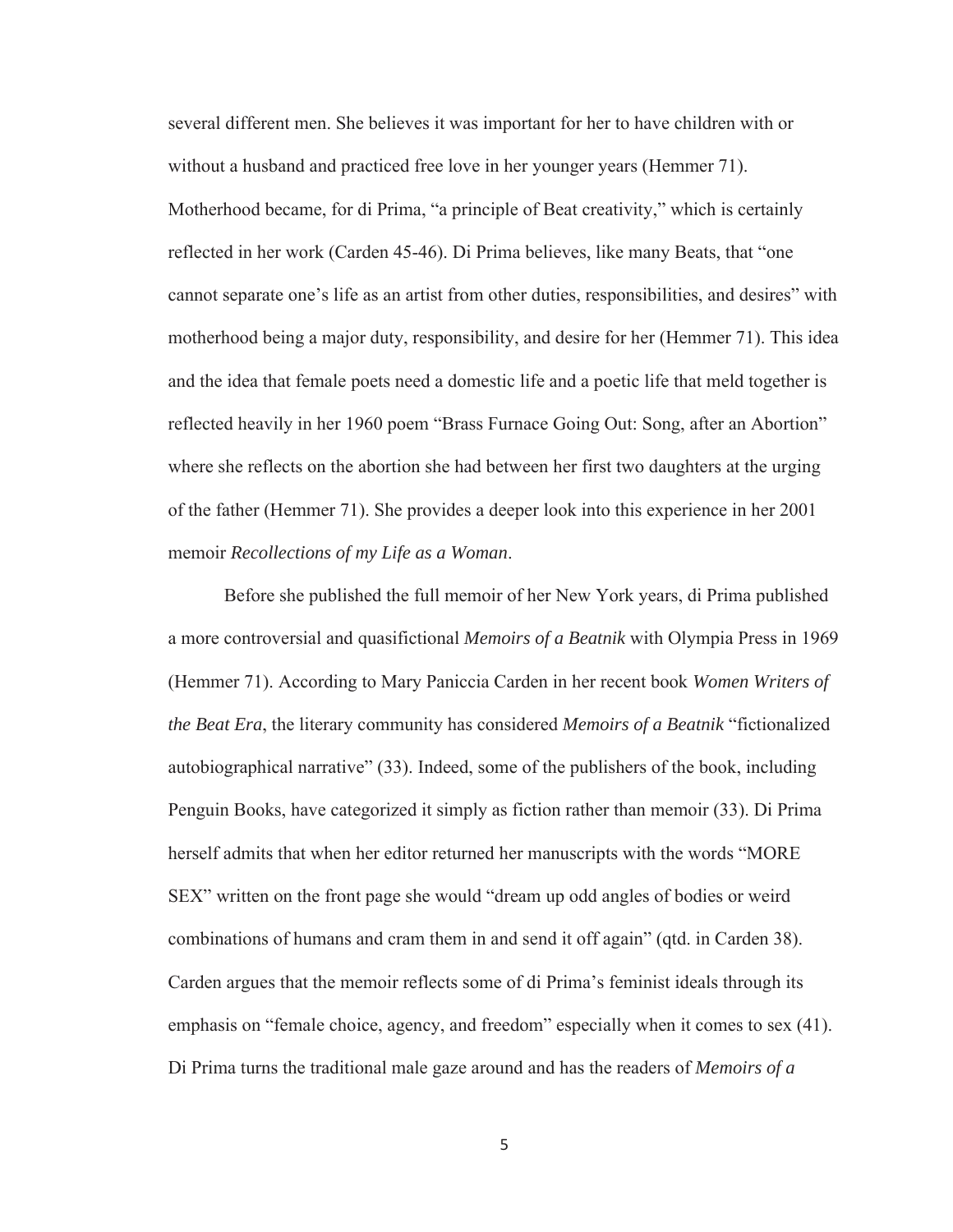*Beatnik* objectify the men's bodies instead of the women's (Carden 41). This subversion of the male gaze represents an early instance of di Prima's technique of revision of patriarchal narratives to reinvest women with agency over their own bodies and stories that is so prevalent in her later works, especially her epic poem *Loba*. Di Prima's more traditional memoir, *Recollections of my Life as a Woman*, also revises the male narratives of the Beat generation. According to Carden, di Prima revises both specific stories previously told by Beat men "to declare a female-centered alternative to authoritarian and masculinized definitions of artistic integrity" (53) and "the masculinized Beat mythos" in general (57). Di Prima uses her own reevaluation of her life in New York to challenge readers "to view the Beat Generation through an oppositional, revisionary lens" (Carden 34).

Towards the end of the 1960s and the beginning of the 1970s, di Prima moved around a lot, traveling all around the country reading poetry with her children in tow. She eventually settled in San Francisco where she joined the Diggers, a political activist group where she met fellow poet Lenore Kandel (Hemmer 71-72; Knight 126). In 1971, she published what might be, according to critic Anthony Libby, her most influential work, *Revolutionary Letters,* which exposes her anarchist background (57 & 59). Contrary to her intense outrage in *Revolutionary Letters*, di Prima began her lifelong study of Buddhism around the same time. She began as a student of Zen Buddhism but now practices Tibetan Buddhism, which compliments her interest in magical arts (Hemmer 72). This Buddhist turn in her life began a shift from anger to spirituality in her personal life and a shift from political activism to contemplative, spiritual artistic production (Libby 63; Hemmer 72). Consequently, her Buddhism plays a key role in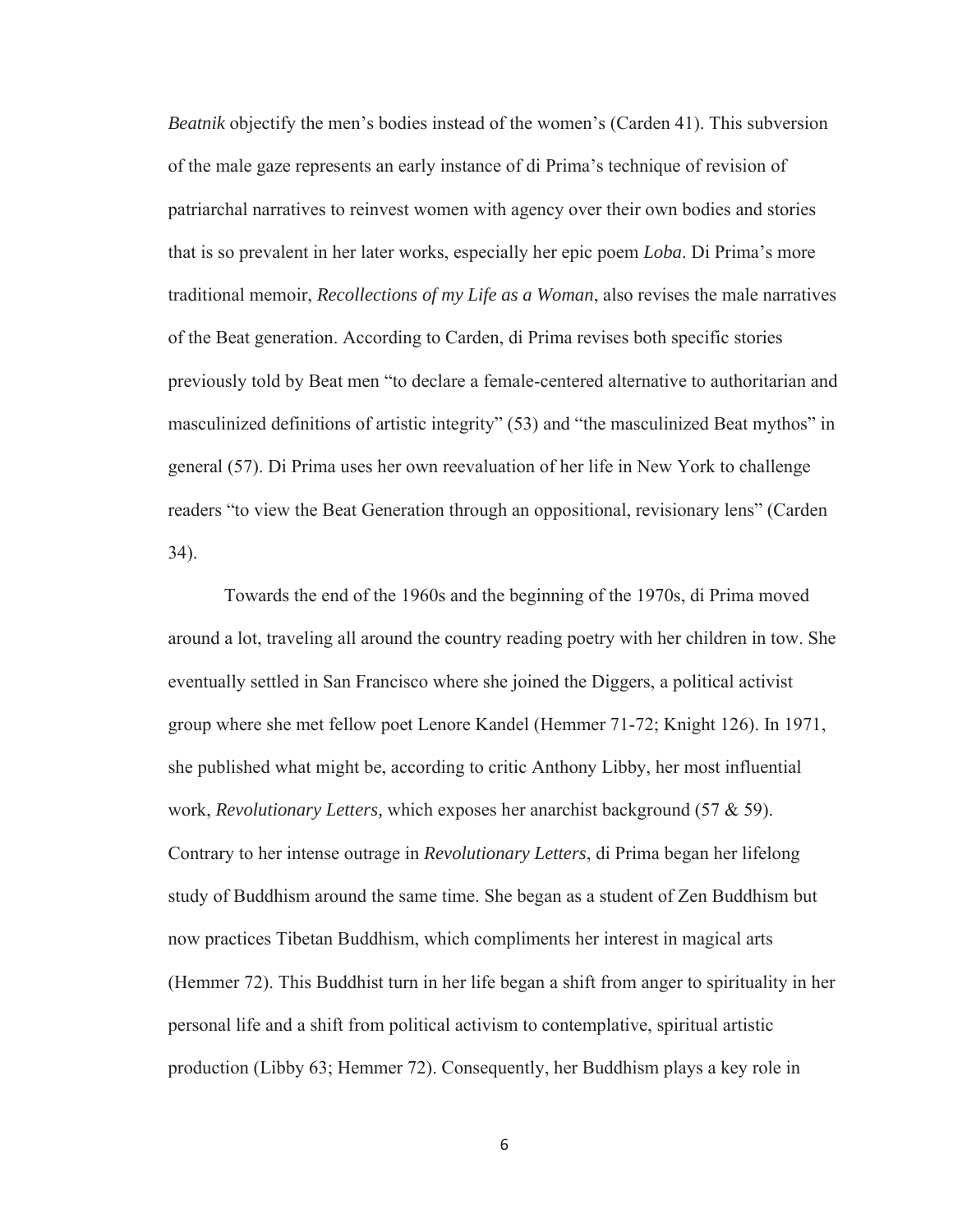much of her later work including *Loba*. As she turned more contemplative, di Prima also began teaching. She, along with Allen Ginsberg and Anne Waldman, founded the Jack Kerouac School of Disembodied Poetics at the Naropa Institute in Colorado in 1974 where she also taught for many years ("History of Naropa"). Diane di Prima's career spans six decades and multiple genres and includes editing, publishing, and teaching. She has been a player in at least three major American cultural revolutions of the 20th century including modernism, the Beat movement, and the psychedelic consciousness and political activism of the 70s (Libby 45). She is also considered a precursor to secondwave feminism, which is evident in her master work *Loba* (Libby 46). She began to write *Loba* in the early 70s during her transition from outrage to contemplation and spirituality, which is reflected in the work.

 *Loba* is di Prima's magnum opus and is the result of decades of writing. The first eight parts of Book I were published in 1978 and the entirety of Books I and II were published in 1998, which is the version this research refers to (Hemmer 72). Di Prima has said that Book III is in progress, but there has been no publication as of yet. *Loba* is "a kaleidoscopic vision of female myth and reality," a "multilayered vision of woman as the wolf goddess" (Hemmer 72). This layered collection of myth from across cultures comes together as a feminist revision of those patriarchal narratives that serve to subordinate women. Prior to the first publication of *Loba*, di Prima published "Canticle of St. Joan" where she revises the Maid of Orleans to be "a companion to dragons and a powerful force who mates with dark forces" (Libby 62). This earlier poem serves as a precursor to the larger feminist revision in *Loba* that aims to empower women with their own stories. *Loba* opens with this Author's Note: "The Work is, like they say, in 'progress'. The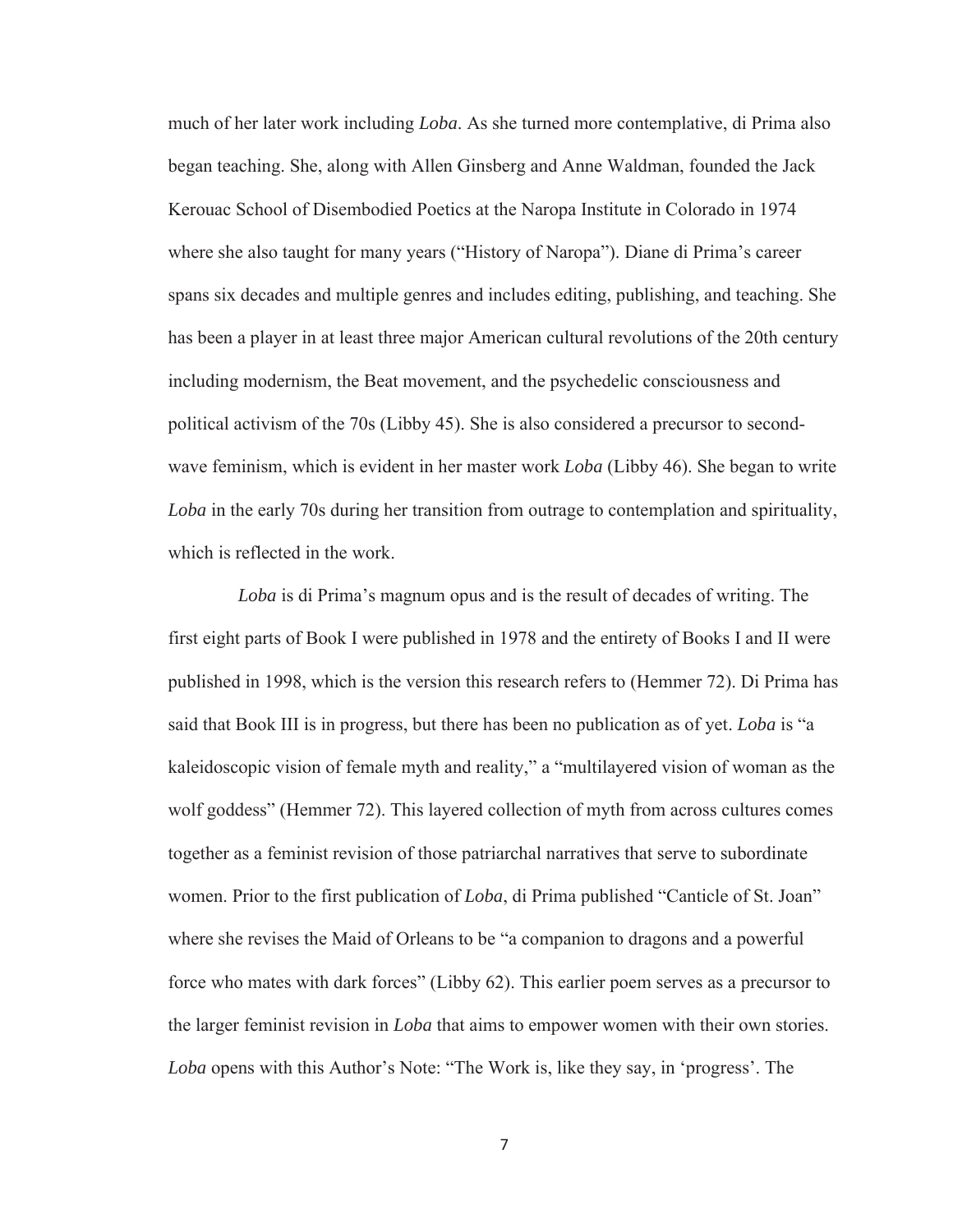author reserves the right to juggle, re-arrange, cut, osterize, re-cycle parts of the poem in future editions. As the Loba wishes, as the Goddess dictates." Such an Author's Note declares a spirit of revision from the very beginning and sets up di Prima's dedication to the female perspective—in this case, that of the goddess.

Despite being di Prima's master work, *Loba* has received little critical attention. What recent criticism of *Loba* there is focuses on her revision of myths in *Loba*. The resurgence of scholarship on the Beat generation in general has led to more criticism on *Loba* where earlier criticism focused on di Prima's prose and more controversial poetry like *Revolutionary Letters*. The most recent criticism of *Loba* comes from Estíbaliz Encarnación-Pinedo who states that *Loba* is "a feminist mapping of multiple representations of women through historical, mythological, and religious texts" (3). Through this collection of texts across contexts, Encarnación-Pinedo suggests that di Prima exposes the dangers and sometimes benefits of the perpetuation of such discourses (15). He argues that in order for us to learn from these past narratives, we must expose how they have been used to subordinate women. Polina MacKay argues that Di Prima's rewrites, especially of the Virgin Mary, expose and challenge the roles of submission women have been cast into but leave us with the possibility of freedom (4). *Loba* achieves this through female archetypes that serve as different incarnations of the goddess or counterparts that challenge "the inscription of female subordination in history" (Encarnación-Pinedo 4).

Encarnación- Pinedo situates *Loba* within the context of the goddess movement and second-wave feminism because of di Prima's interpretation of Christian and Gnostic texts, specifically the Gnostic Gospel of Eve and the Biblical stories of the Virgin Mary's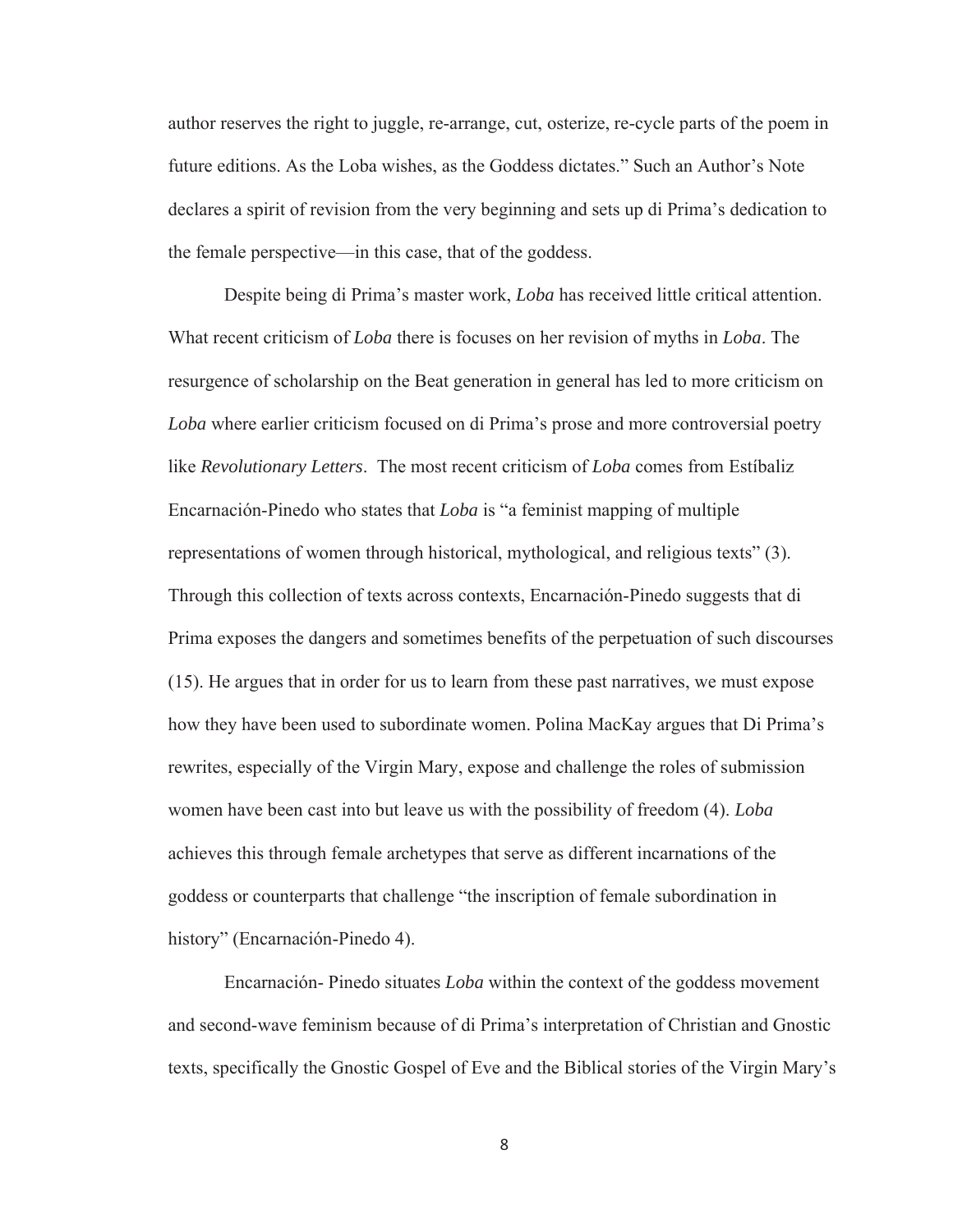life (4). MacKay also places di Prima within the context of second-wave feminists who she says were devoted to "revision as a politics of writing" (3). MacKay argues that di Prima's move away from revision of patriarchal texts towards an independent women's literature that is not defined by its response to men's literature is central to *Loba*'s feminist reframing (6). Di Prima begins a search for "an ancient divine power" that, because it offers paths for women not defined by men, becomes "central to female independence" (Encarnación- Pinedo 13). According to Encarnación- Pinedo, "Di Prima's mystic discourse in *Loba* elevates, rather than erases, the female body in its political context by making it the necessary site to fight for women's independence" (14). This combination of religious discourse and feminist reframing of such discourse allows di Prima to expose the subordination of women through these past narratives and suggest a new kind of women's literature independent of its male counterpart.

Noted Beat scholars Nancy M. Grace and Tony Trigilio have also explored *Loba* in relation to its revision of past narratives. They co-authored a chapter in the 2018 critical anthology *Hip Sublime: Beat Writers and the Classical Tradition*. Grace and Trigilio's article explores di Prima's revision of classical narratives that "serve to restage female identity as subject rather than object through an emphasis on the female body thriving in its outsider relationship to masculinized religious cultures" (229). They argue that di Prima's revision of myth disrupts "notions of gendered identities" and focuses on the Buddhist principle of evading "subject-object distinctions" including that between male-female (230). Like Encarnación- Pinedo and MacKay, Grace and Trigilio view *Loba* as a mosaic of fragments that comes together in a new poem to erase the "patriarchal pedestals" the original narrative stood on, making the poem a space for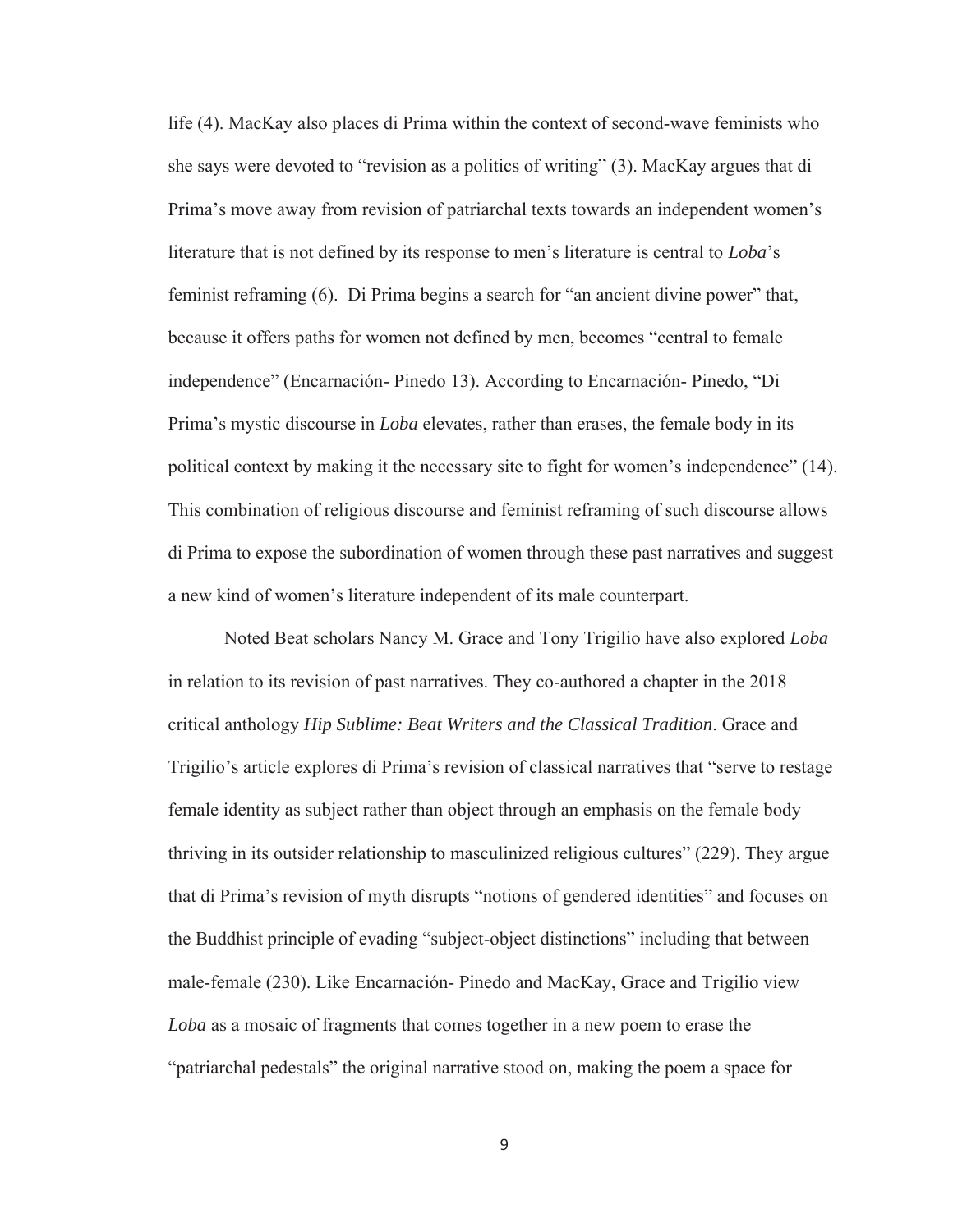"female emancipation" (229-230). They make these arguments through an intensive examination of the Greco-Roman thread that weaves through *Loba* through which di Prima "restage[s] the female self as subject rather than object" by ridding the female body of "the essentialized subordinate figurations" put on it by the "sacred and historical fathers" (245). Grace and Trigilio's approach draws attention to di Prima's Buddhist undertones that focus on the elimination of subject-object distinctions through the revision of classical Greco-Roman myth.

Other critics have taken an approach that focuses on di Prima's emphasis on the female body. Roseanne Giannini Quinn uses French feminist Hélène Cixous's philosophy of feminist literature that calls for women to write through their bodies and produce "true texts of women—female-sexed texts" as a framework for *Loba* and *Memoirs of a Beatnik* (20 & 23). In this chapter of the 2012 critical anthology *The Philosophy of the Beats*, Quinn argues that di Prima's attention to the female body and the material realities of women in both texts is a "distinctly feminist act/action amid cultural histories where women are overwhelmingly and customarily written out of the story or only written in via the crudeness of misogyny" in accordance with Hélène Cixous's philosophy (24). For Quinn and others like Gillian Thomsen, the right for women to have a sexuality on their own terms is at the forefront of di Prima's feminism (Quinn 25). Thomsen argues that di Prima is concerned with "new forms of signification by reconsidering the body, female sexuality, and normative gender roles throughout her texts" (2). Di Prima maintains a fluid and somewhat ambiguous sexuality in *Loba* that challenges preconceived notions of femininity and female sexuality (Thomsen 4 & 6). Similar to Grace and Trigilio, Thomsen points to di Prima's challenge of the essentialism of biological sex as part of the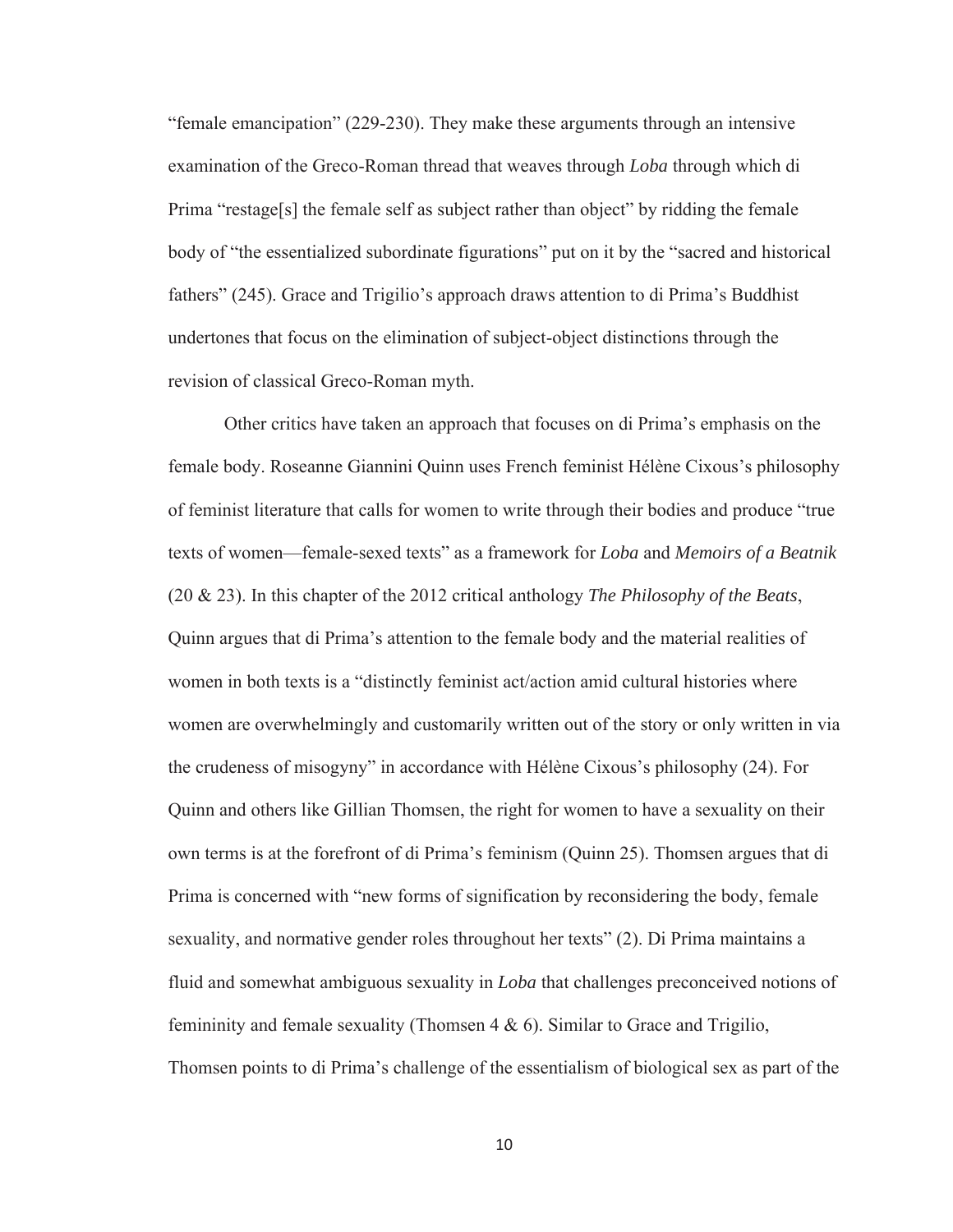reenvisioning of gender di Prima engages in throughout *Loba* as well as the reconciliation of male and female in relation to the Buddhist principle of avoiding essentialist dichotomies (17-18). Both Quinn and Thomsen consider di Prima's focus on the female body a central player in her overall feminist restructuring of female sexuality and femininity in general.

Whether critics focus on di Prima's revision of religious texts and traditions, classical texts and traditions, or female sexuality, they all agree that, in *Loba*, di Prima engages in some kind of feminist revision. Each layer of di Prima's revision plays an important role in the overall vision of *Loba*. The religious and classical that will be the focus of my approach depend on di Prima's redefining of the female body, femininity, and sexuality. Furthermore, *Loba* comes from a long tradition of feminist revisionists that influence how di Prima approaches revision. As a precursor to second-wave feminism in her early years, di Prima draws inspiration from that movement as well as the closely related goddess movement, both of which are evident in *Loba*. My approach—in step with my own confessional, second-wave feminist, Beat identity—adds another level of feminist revision to di Prima's text itself. As a woman who, like di Prima, exists simultaneously as a spiritual, political, physical, emotional, and academic being, I could not write about *Loba* with any integrity without acknowledging that my spiritual connection to the piece is reflected in my interpretation. As a poet who is intentionally confessional and continually revising, revisiting, and reinventing narratives—including di Prima's many works—I approach my academic scholarship with this identity comingled with an academic, evidence-based mindset. This kind of scholarship rests on the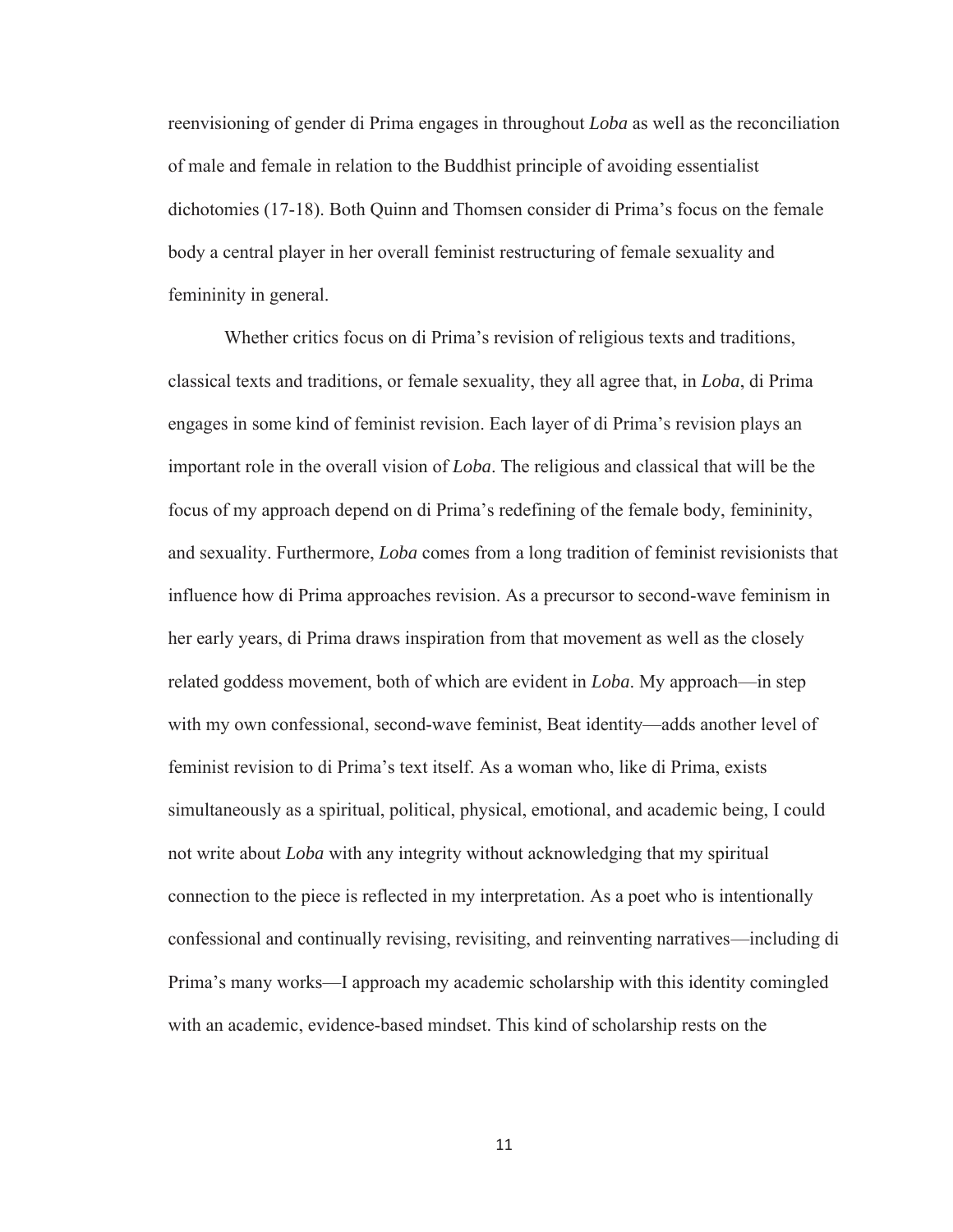foundation of feminist revision that di Prima employs in *Loba* and many other women have employed before and after her.

#### Feminist Revision

Feminist revision of traditionally patriarchal texts including religious, classical, and literary texts has been, according to Mackay, "a central axis of the feminist movement throughout the twentieth century" (2). However, revision of such texts and the figures that populate them did not begin in the twentieth century. Women writers in the nineteenth century often used figures like Eve as a cover to write "erotic verse" and Medea to express forbidden female rage ("Theives" Ostriker 214). With the rise of second-wave feminism in the mid to late 1900s, women writers began to engage in feminist revision more explicitly and with more frequency. In a 1972 essay written for the MLA Commission on the Status of Women, Adrienne Rich, a feminist revisionist herself, writes, "Re-vision—the act of looking back, of seeing with fresh eyes, of entering an old text from a new critical direction—is for us more than a chapter in cultural history: it is an act of survival" (18). In order for women and our literature to survive in a maledominated society, we must understand what assumptions are made about us as women (Rich 18). Such assumptions stem from patriarchal texts, figures, and stories that have permeated and formed culture requiring women's literature to refuse "the selfdestructiveness of male-dominated society" through revision (Rich 18).

In her 1986 book chapter "Thieves of Language: Women Poets and Revisionist Mythology", Alicia Ostriker explores the practice of "revisionist mythmaking" by several women poets including H.D., a significant influence on Diane di Prima in *Loba*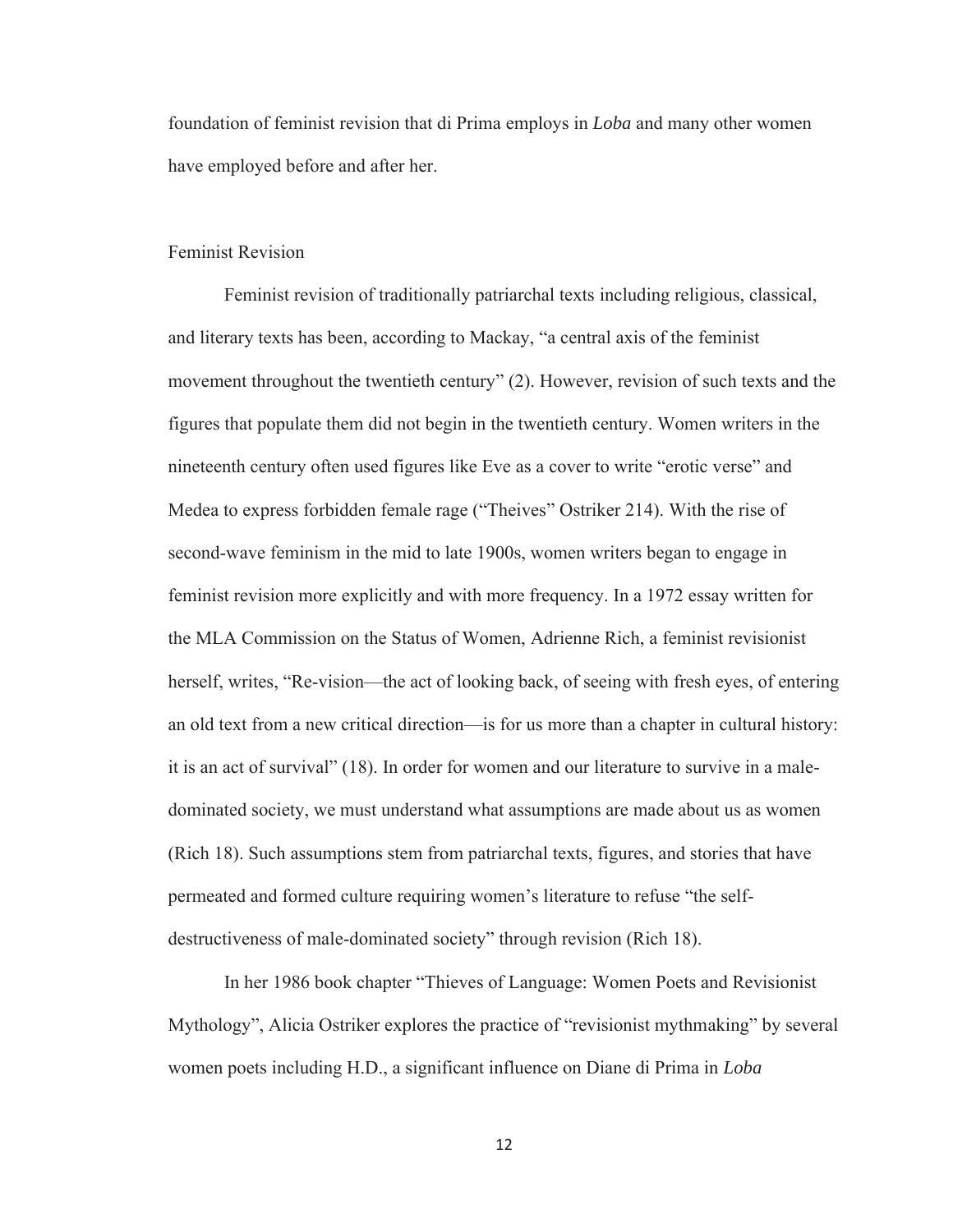especially. Ostriker defines "revisionist mythmaking" as the appropriation of myth for new meaning that usually makes cultural change possible (212-13). This kind of mythmaking requires "reevaluations of social, political, and philosophical values" (235). Like Rich, Ostriker views these revisions of myth as acts of survival (215). Through revision that embodies the female experience, women transform the myth that was once a pillar of "phallocentric 'high' culture" into something that now cannot exclude them by its very nature (215).

Later, Ostriker uses the term feminist revision to talk about women's revision of the Bible in her 1993 book *Feminist Revision and the Bible*. Here, Ostriker lays out three different types of revision women engage in: "hermeneutics of suspicion", "hermeneutics of desire", and "hermeneutics of indeterminacy" (66). Within the hermeneutics of suspicion, the poet "identifies herself as powerless" and resists and attacks "the embodiment of patriarchal power" (66). Within the hermeneutics of desire, the poet finds what she wants in the text and bends it to her will (66). Within the hermeneutics of indeterminacy, the poet's interpretation of the text does not make truth claims and accepts many meanings of god all at once even if they are "mutually incompatible" (67). Diane di Prima works within all of these methods of revision in *Loba*, but the epic as a whole represents an interpretation of the divine that presents in many forms most of them "mutually incompatible." No matter which hermeneutics a woman poet writes through, women's biblical revisionism in general insists on the sensual and the flesh operating as holy and the flesh coexisting equitably with intellect within the female body (81).

Ostriker argues that the women's literature that falls into the feminist revision tradition could be part of "a larger movement to resurrect the goddess whose presence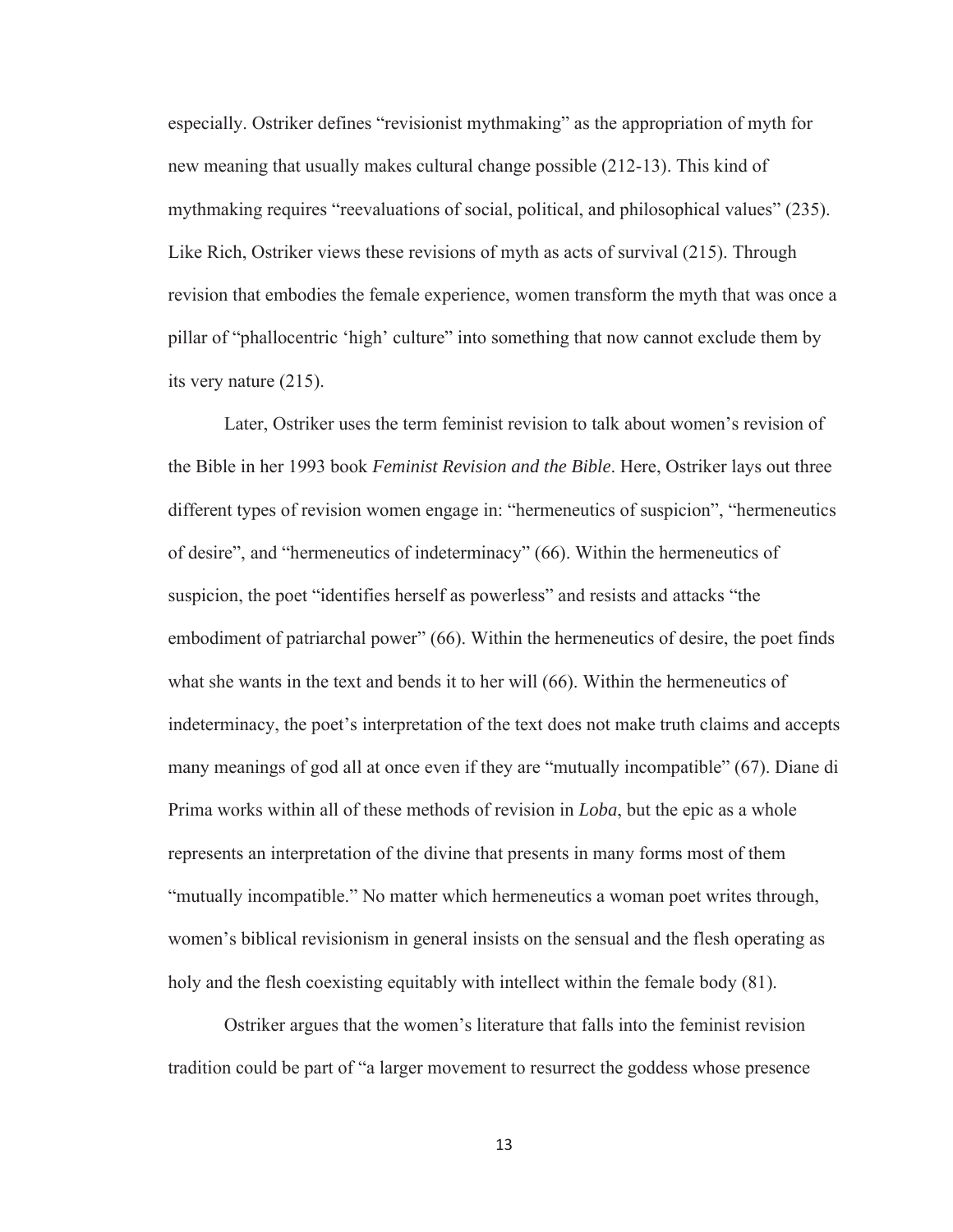was denied and whose worship was forbidden at the advent of patriarchal monotheism" (*Feminist* 79). This larger movement, often referred to as the goddess movement, has several tenants that overlap with Biblical feminist revision including a reconnection of the body and spirit, a rejection of dogma, "the return and immanence of nature", and "an insistence on the unmediated personal experience of the divine" (83). *Loba* is both feminist revision—Biblical or otherwise— and goddess poetry.

## The Goddess Movement

Following the beginning of the women's liberation movement of the 1960s, some women within the movement began searching for a more feminist version of spirituality. This search for the feminine divine resulted in a goddess movement that began in America in the 1970s, around the time Diane di Prima began writing and publishing parts of her epic poem *Loba* that invokes the goddess by her many names. According to psychologist of religion Denise Dijk, the goddess movement in America began as a search for "symbols with a positive meaning for women" (258). In general, the women of the goddess movement found themselves disenchanted by the patriarchal nature of the Western religions of their childhoods. By and large, the goddess movement was neither academic nor activist per se, but formed in clusters and collectives of the counterculture, around coffee pots and in covens. This is to say that di Prima's goddess work was as likely inspired and informed by her inner journeys, bodily realities, and encounters with her sisters of the scene, as much she was by any methodological study or systematic theology.

Dijk lays out three aspects of the goddess movement: "studying matriarchal societies," "creating a woman's culture," and "feminist witchcraft" (260). According to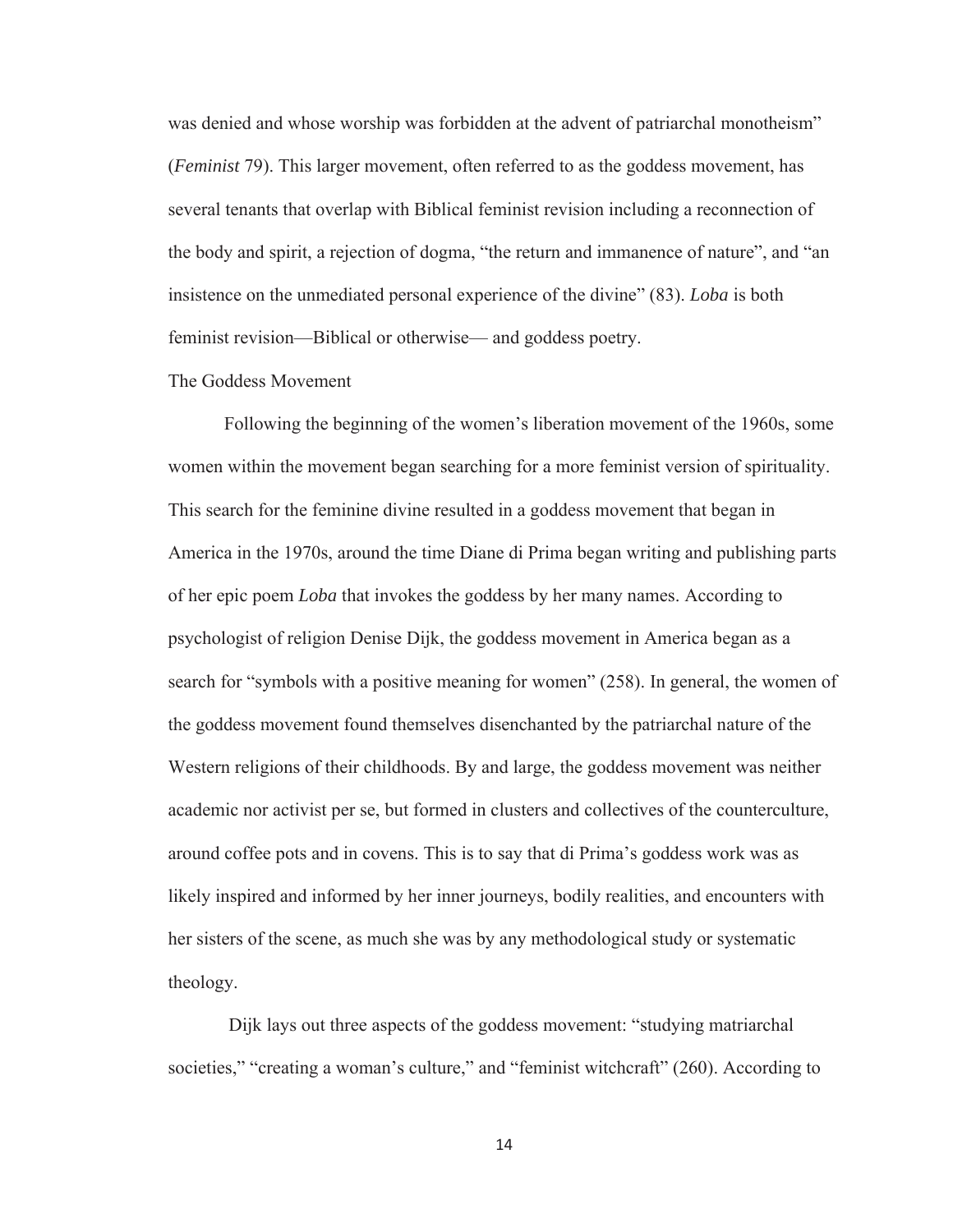feminist theologian Carol P. Christ in her 1997 book *Rebirth of the Goddess*, all of these aspects culminate in a religion that celebrates "female power as creative and vital" and writes women into the "mysteries of nature, in the cycles of birth, death, and renewal" (2- 3). The study of matriarchal societies forms the foundation of the goddess movement because without the original stories of women in the past, women of the present have "been denied their own heritage" (Dijk 261). Christ claims that "women often live out inauthentic stories provided by a culture they did not create" (qtd. in Dijk 261). Even the stories *about* women in patriarchal society and religions are told to women *by* men. This is where study of women's stories and a revision of stories about women told by men becomes paramount in the recovery of the goddess.

While Diane di Prima does not make any claims to a Goddess religion, she certainly evokes a goddess in *Loba*. The Author's Note even says "as the Goddess dictates". When she began writing *Loba*, di Prima was a practicing Zen Buddhist and since then has become a Tibetan Buddhist—clear evidence of a rejection of patriarchal Western religions. Even the impetus for this epic poem stems from a dream, similar to those described by women experiencing the goddess as young children, where di Prima and her children are chased by a she-wolf who eventually becomes a companion and caregiver (Grace and Trigilio 232). *Loba* explores a variety of different goddess myths and stories from many cultures traditionally told through a man's voice.

For di Prima, the revision of such myths as the Virgin Mary, Eve, and Helen of Troy that have previously been told to women by men becomes what Estíbaliz Encarnación-Pinedo describes as "tools to dwell in patriarchy and to fight from within" (14). In *Loba*, Diane di Prima revises a series of stories from Christianity, mythology,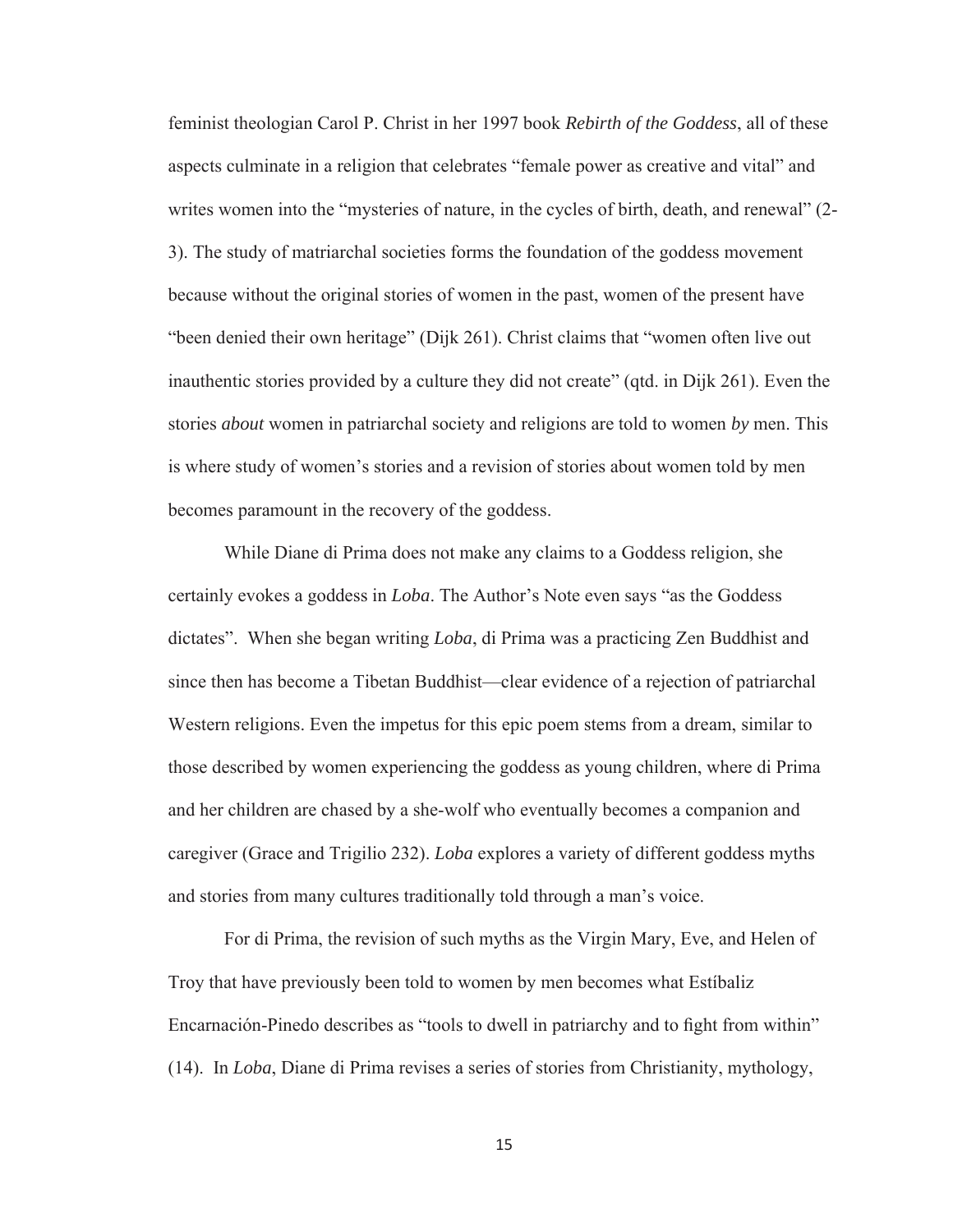literature, and other sources with the she-wolf, Loba, as the central myth. Each revision tells the original story from a feminist viewpoint emphasizing the lived experiences of women to subvert the woman-as-object tradition present in each story and create a tradition where the woman operates as the subject of the story. *Loba*'s fragmented collection of women's histories brings the forgotten experiences of women alive as a resistance to the patriarchal structures that first put the myths into place.

## La Loba: A Brief Context

The titular myth of *Loba* comes from the Mexican myth of La Loba or the Wolf Woman. La Loba represents the archetype of the Wild Woman. She is also referred to as the bone woman because she collects wolf bones and creates whole skeletons. According to Jungian analyst Clarissa Pinkola Estés, La Loba specifically collects and preserves "that which is in danger of being lost to the world" (27). Once she has an entire wolf skeleton, La Loba sings over the bones and the wolf regains her body and her life. Finally, when a ray of sunlight or moonlight hits the wolf at the right time it turns into a laughing woman and runs toward the horizon (Leeming and Page 173-174). La Loba is wild and life giving. As Estés puts it, "she is an archivist of feminine intention. She preserves female tradition" (29). She returns as the goddess in *Loba* over and over again and is often depicted with her young and singing or dancing. Di Prima uses the Wolf Woman as a focal point for her poem as a way to emphasize female creativity, the life giving nature of women, and the deep connection to nature the goddess brings about. However because of her preservation of female tradition that might otherwise have been lost to the world, La Loba's presence as the titular myth in *Loba* also further highlights di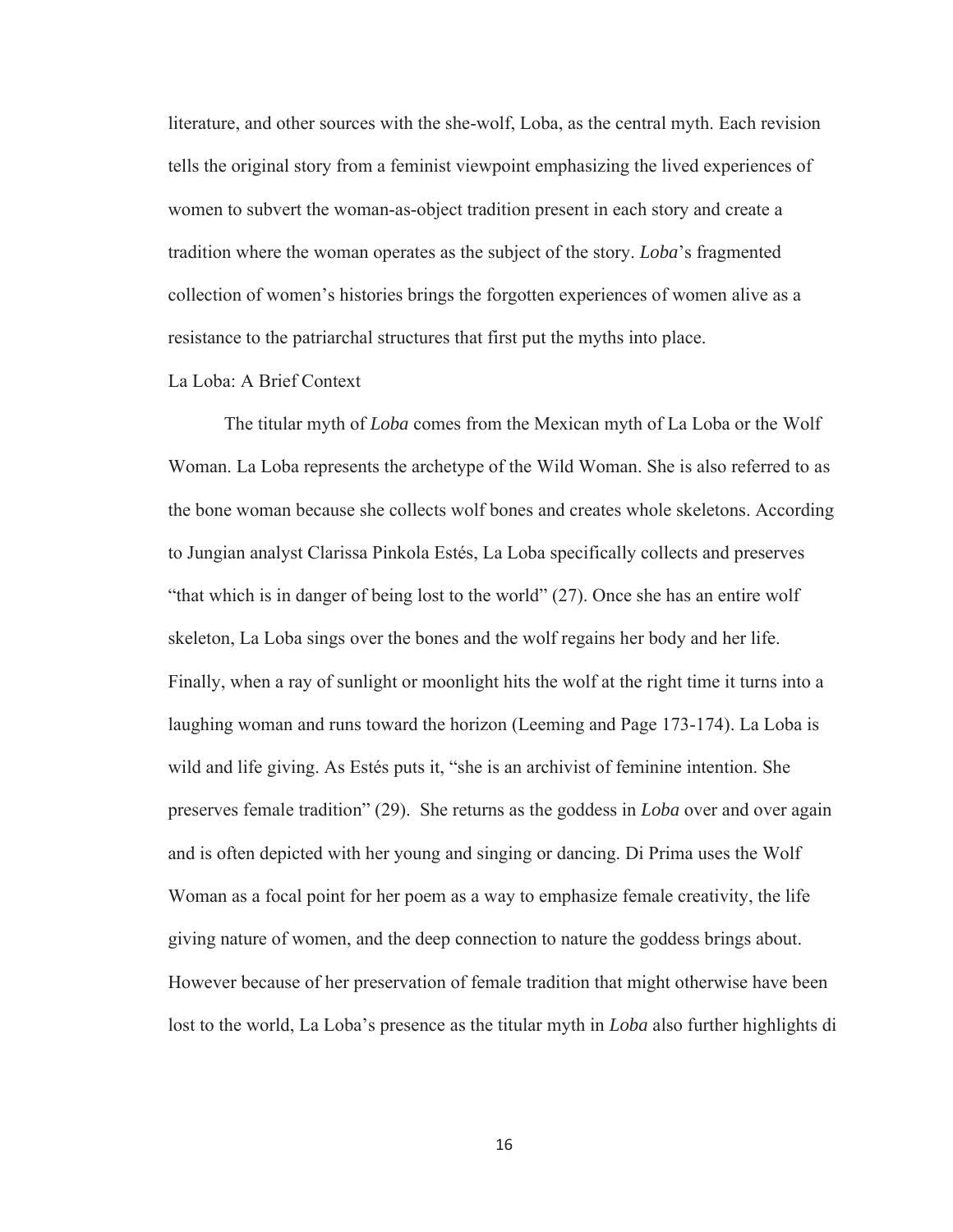Prima's mission to collect, archive, and revise the stories of women that have been distorted, stolen, hidden, and lost in patriarchal structures.

Chapter 1: Revisions of Christian and Jewish Mythology

 While *Loba* is dominated by myths outside of the Jewish and Christian traditions, it contains three substantial sections dedicated to prominent female figures of these traditions. Feminist theologians and goddess practitioners alike find Mary, as well as Eve and Lilith to a lesser extent, compelling figures for contemplation and adoration; likewise, Mary, Eve, and Lilith are a focus for this interpretation of *Loba*. These figures appear in Parts 4, 5, and 6 in sections titled "LOBA AS EVE", "LILITH: AN INTERLUDE", and "The Seven Joys of the Virgin" respectively. Eve appears first in *Loba* as the accepted first woman in the Christian tradition, while Lilith appears second as the dark counterpart to Eve in the Jewish tradition. Even though Mary appears third in *Loba*, she appears first in this discussion because di Prima's revision of Mary's story establishes an important focus on the physical experiences of women that continues throughout not only the revisions of Jewish and Christian myths but also the revisions of Greek myths in *Loba*. Furthermore, di Prima's Mary never regains her own agency despite di Prima's inclusion of Mary's full, true story. Eve, on the other hand, emerges triumphant and free to some extent in di Prima's revision, while Lilith becomes the most independent of the three.

In Part 6 of *Loba,* somewhat ironically titled "The Seven Joys of the Virgin," di Prima retells the Virgin Mary's story from Mary's point of view, including the seven traditional stories of Annunciation, Visitation (to Elizabeth), Nativity, The Marriage at Cana, Resurrection of Jesus, and the Coronation of the Virgin in Heaven. Traditionally,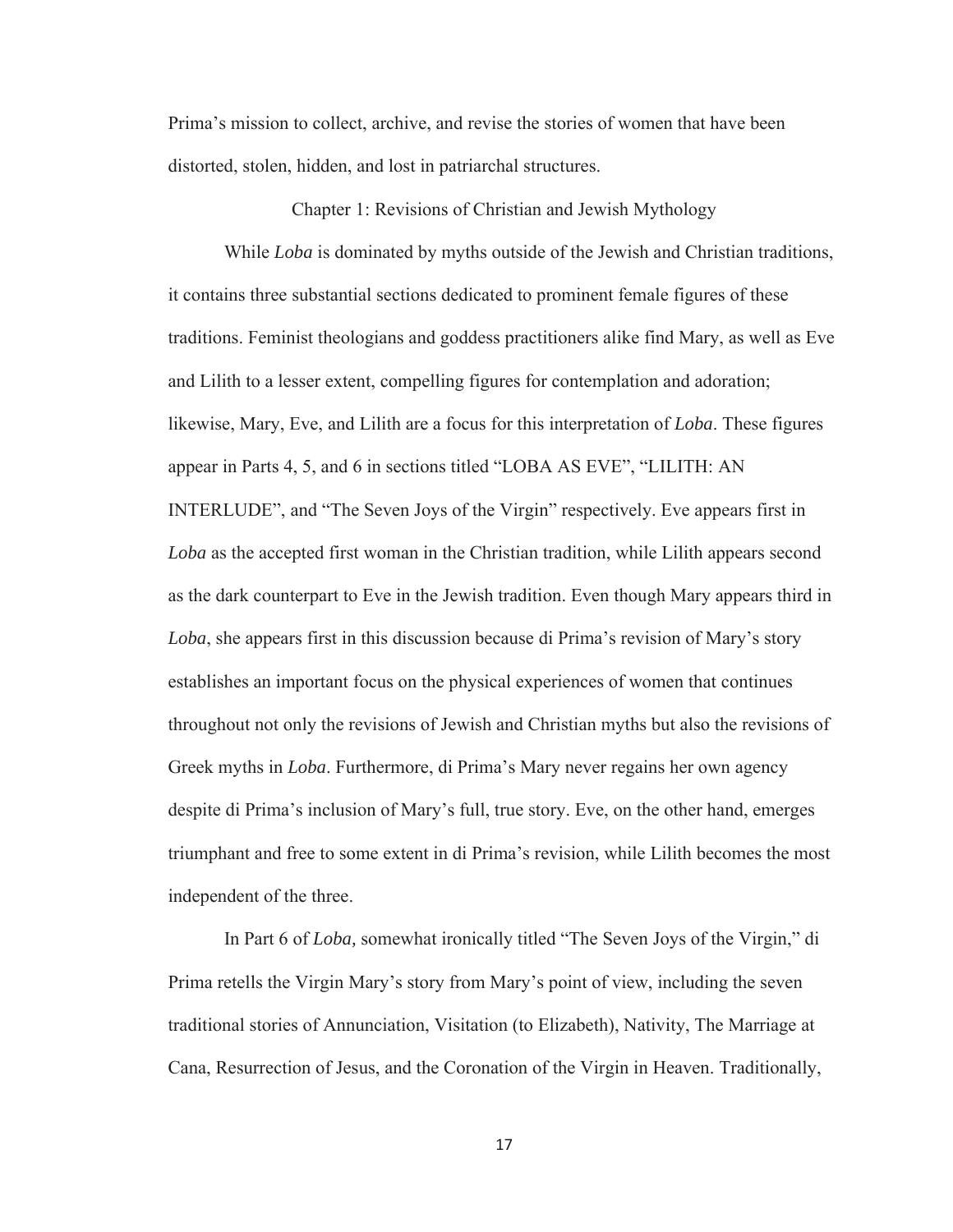these texts, when told from a male writer's perspective, situate Mary as the object of God's plan. Even though di Prima's revisions tell essentially the same story, the focus shifts to Mary, making her the subject of her own life story.

Mary's consent to the conception of Jesus is widely accepted by Christian thinkers, but di Prima calls Mary's consent to sex and pregnancy into question. In the first chapter of the Gospel of Luke, the story of the Annunciation is narrated from a man's perspective, depicting the angel Gabriel relaying God's plan to impregnate the Virgin with his son. When Mary asks how she is to become pregnant even though she is a virgin, Gabriel responds, "The Holy Ghost shall come upon thee, and the power of the Highest shall overshadow thee" (*King James Version*, Luke 1:35). The language of the man's retelling suggests an unfair power struggle where Mary, having little power as a young woman is at the mercy of the highest power. Despite this language of subordination, Mary does offer an apparent statement of consent according to the Gospel of Luke. Following the pronunciation above, Mary says, "Behold the handmaid of the Lord; be it unto me according to thy word" (Luke 1:38). While Mary's statement here can be read as consent to become pregnant with Jesus, some feminist theologians like Jane Schaberg argue that Gabriel's response to Mary's question of how she is to become pregnant only promises "the presence of the Holy Spirit" and does not specify the act that will result in the pregnancy (130). According to this premise, Mary then consents to "a future pregnancy and motherhood" but not the actual act that will cause the pregnancy (Schaberg 130). Regardless of the level of consent interpreted from the original text, di Prima's Mary clearly offers no consent to pregnancy, motherhood, or sex.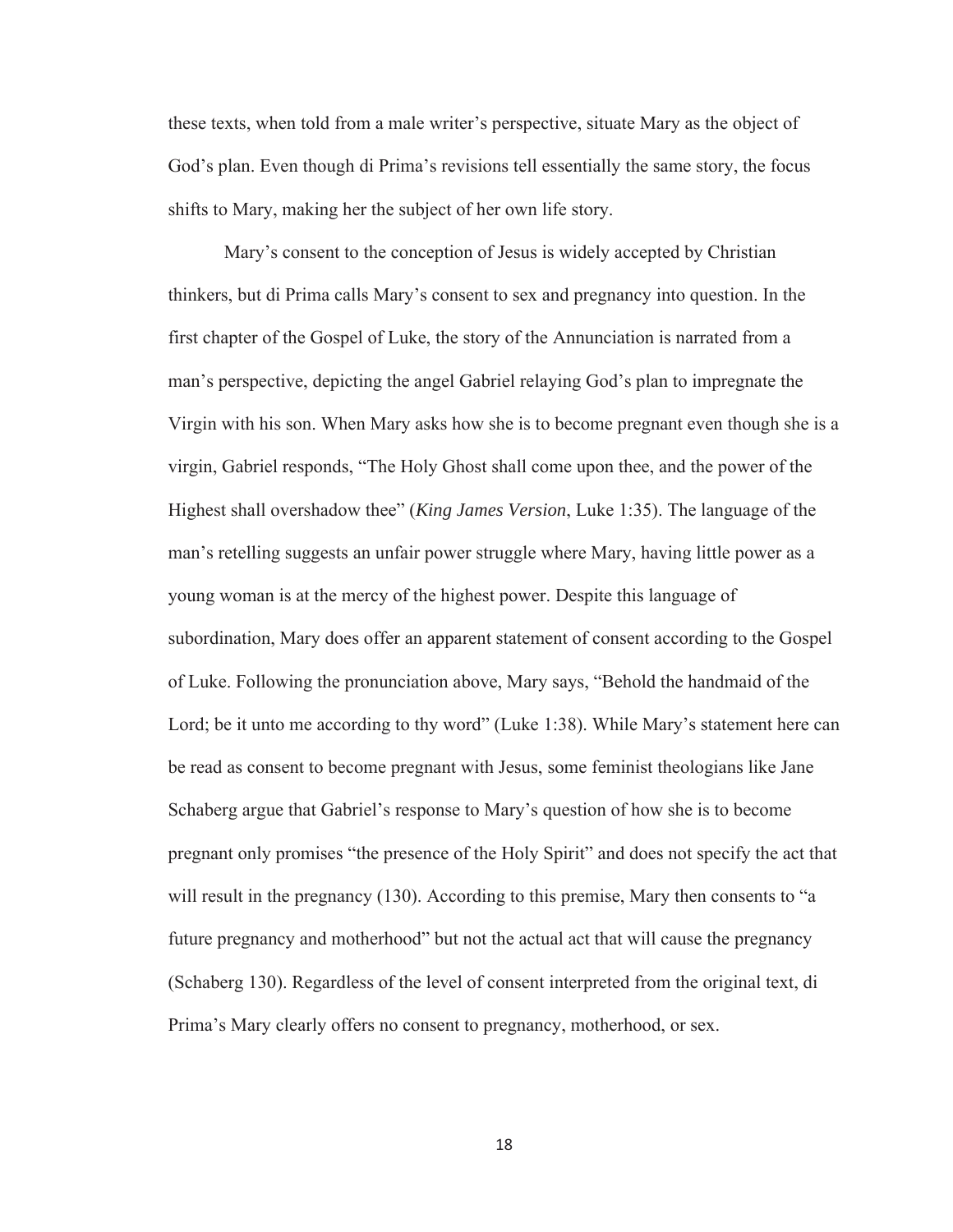In her revision of the Annunciation, di Prima makes it clear that Mary, who was "fifteen only," has no agency and is ultimately raped at the conception of Jesus (101). According to Estíbaliz Encarnación-Pinedo, "di Prima's annunciation is not God's favor, but a violent rape" (7). Unlike the original Annunciation story where Mary is greeted with a blessing, di Prima's Mary only finds a strange, angry man waiting for her in her home:

> the tall man, towering it seemed to me in anger. I was fifteen only & his urgency (murderous rage) an assault I bent under. . . . . .I had just

gone to the well for water & when I returned

he was there. A flat stone. Towering. (101)

Mary and the world around her become subject to the "murderous rage like the Law '' of "the tall man towering" over her with a harsh voice (di Prima 101). Even the house shakes during this assault: "the red tiles / shifted beneath me" (101). Mary attempts to evade the man but is eventually brought to her knees in tears. Di Prima's depiction of the conception of Jesus as a violent rape underscores how Mary's body in particular and women's bodies in general are used without consent to further the mission of the patriarchal leaders.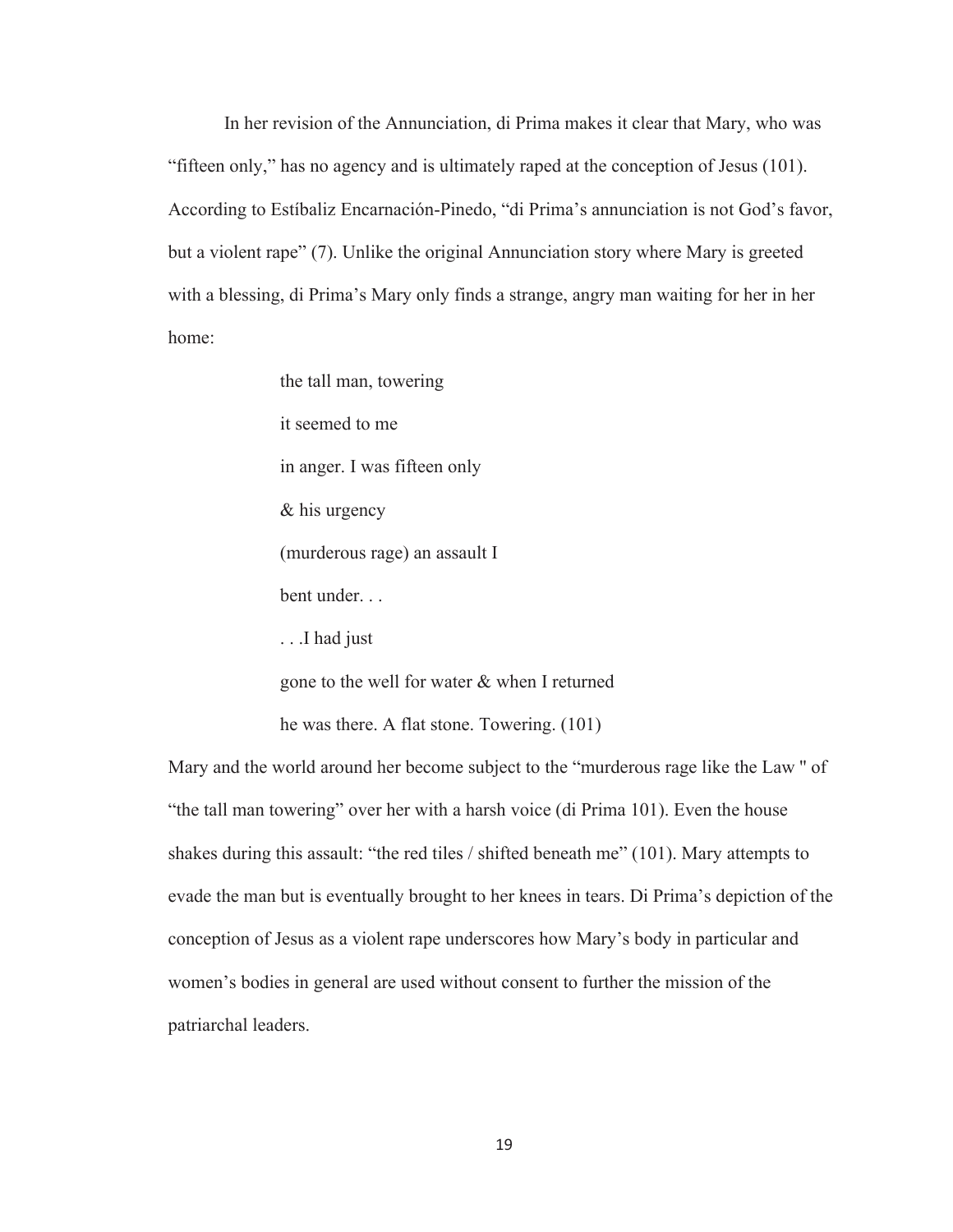In dramatic contrast to disembodied religious interpretations of the same story, di Prima maintains a sharp focus on Mary's physical experience throughout the Annunciation poem. While the original story presented in the Gospel of Luke refers to the Holy Ghost impregnating Mary, di Prima puts the angel sent to tell Mary of Jesus's conception in that role. This is evidenced by the man who rapes Mary repeating a similar greeting to the messenger angel's in the first chapter of Luke: "HAIL, FULL OF GRACE" (di Prima 101). The distinction di Prima makes here between the messenger angel and the holy spirit is crucial because an angel is often depicted with a corporeal presence that would be potentially capable of the act of rape, whereas the Holy Spirit is not represented by a physical body; thus, the angel's body can enact physical violence on Mary's body, consequently objectifying her body for his own purposes. While Mary remains an object to the angel only fit to be a vessel for his will, di Prima's revision tells the story with Mary's experience at the center. The centrality of Mary's physical experiences transforms Mary into the author and the subject of her own story, when the original story never mentions her physical experience. Di Prima repeatedly describes the man—or angel—as "towering" (101) and his voice as "thunder" (102). Mary, then, remains "bent under" (101) him throughout the poem. Her "body [is] / bent under weight of robes" and her "head too bent / under weight of hair" until she falls to her knees and weeps (102). The juxtaposed physical descriptions of the man and woman here highlight the woman's unjust subordination, made all the more heinous by her young age and innocence.

Di Prima emphasizes Mary's fragility, purity, and innocence in comparison to the man, through the image of lilies that experience the assault similarly to Mary. As the man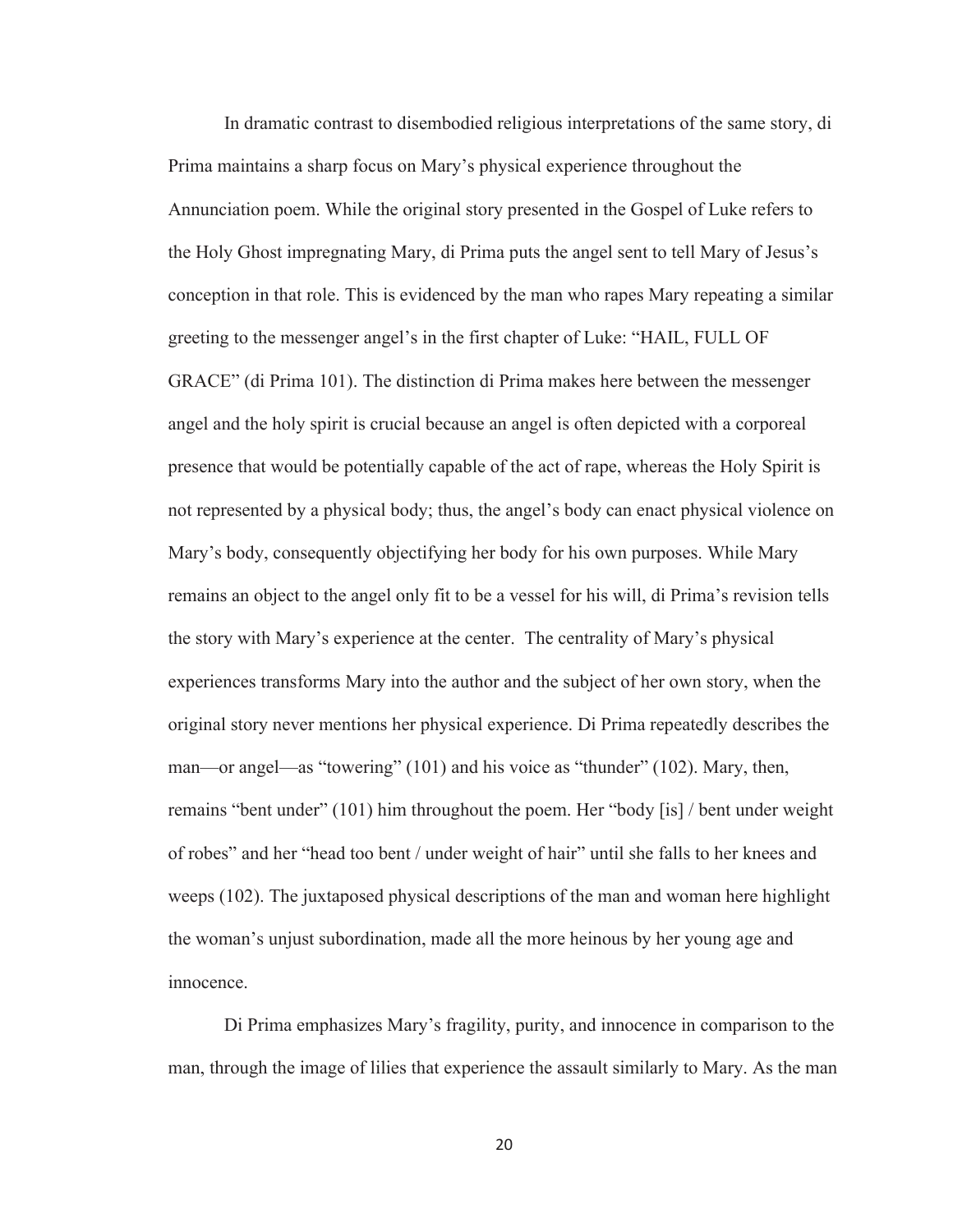towers over Mary, "the lilies bend/ also" (101). Lilies are commonly used to describe people of "exceptional whiteness, fairness, or purity" ("lily, n. and adj"), which explains why they are traditionally associated with Mary. In the Greek tradition, though, lilies are associated with Hera, goddess of marriage, who is said to have created them with her breast milk ("Hera"). Throughout *Loba*, di Prima blends traditions like this as she reveals the many identities of the goddess. Often, she does this in separate poems or series of poems dedicated to a particular incarnation of the goddess like this series of poems concerning Mary. Other times, she weaves different incarnations together in the same poem. For example, she evokes both Helen of Troy and the Jewish Lilith in one of the final poems of the series titled "LILITH: AN INTERLUDE" (92). The premise of combining traditions allows for multiple interpretations of the same image regardless of the dominant tradition being explored in the poem at hand. Here di Prima's use of lilies bent alongside Mary further highlights her purity through the Christian tradition and her potential for childbearing through the Greek tradition.

Besides the physical intimidation, the angel exploits his heavenly authority by hiding behind thunder and "blinding light" and an empty blessing of "HAIL, FULL OF GRACE" (101). In these instances, di Prima calls out the hypocrisy of the original story steeped in patriarchal religion. Angels are often described in relation to blinding light, and their arrival is usually announced by some loud noise. Such fanfare places the recipient of the angel's message in awe, but di Prima's Mary is so frightened that she only hears bits and pieces of the message: "his voice/ had turned to thunder, there was / no word to remember. But Womb" (102). The only word Mary remembers is directly tied to her physical trauma and the continuation of that trauma that pregnancy and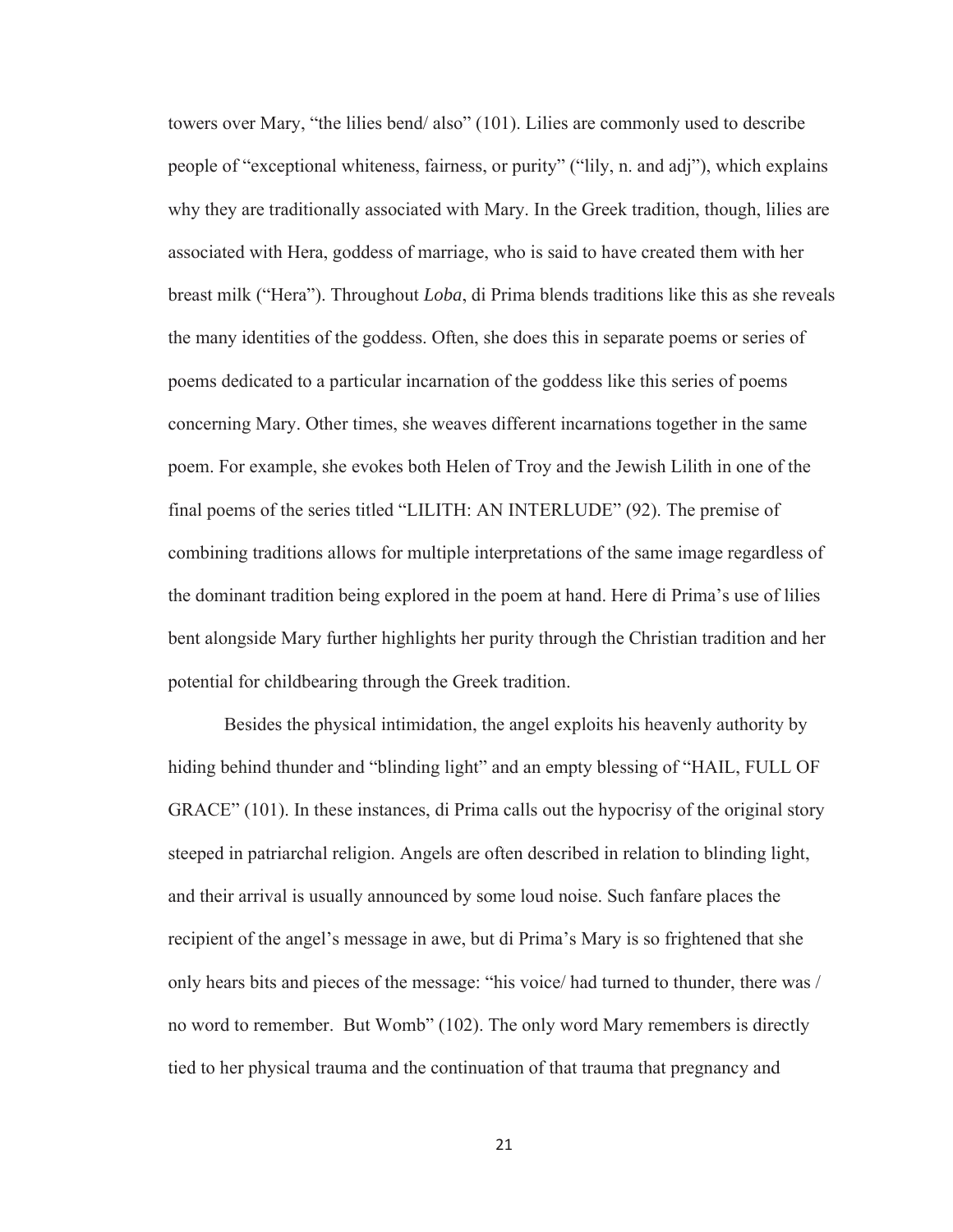childbirth will bring. Her womb is the only thing of any importance to the structures that have perpetrated this assault on her: "He spoke of my womb. / The fruit of my womb" (102). These lines distinguish Mary the person from her womb, emphasizing the depersonalization inflicted upon Mary by those using her body as a means to an end. The angel hides behind "blinding light" and thunder, apparently honoring Mary through her womb, but Mary only comes out of it confused—not honored. Mary's confusion only further emphasizes her lack of consent and solidifies her as a vessel to be exploited by the male angel. In the middle of the rape, as the world is literally moving beneath Mary, the angel shouts "HAIL, FULL OF GRACE" (101). The angel can shout that he is filling Mary with grace all he likes, but that does not justify rape. He attempts to hide his domination of Mary behind a wall of dogma, just as patriarchal religions attempt to hide the subordination of women behind scripture.

Mary remains forever changed by her trauma, but di Prima takes the last stanza of the Annunciation poem to remind us of Mary's youth through the image of her "young girl's hands" that spin not violet thread as she did before the rape but scarlet thread (103). In the end, Mary stands up "as one stands/ after earthquake" and continues her work spinning thread "for the temple" (103). According to New Testament scholar Lourdes García Ureña, purple or violet is associated with wealth and royalty but more importantly served as the color of the "holy tent of the tabernacle" and the priest's robes among other religious objects (227). In the beginning of the Annunciation poem, Mary "had been spinning" violet thread "for the temple veil," signifying her devotion to the church and worthiness to prepare holy vestments (101). By the end of the poem, she is weaving scarlet thread instead. While scarlet was also associated with wealth and worship, "its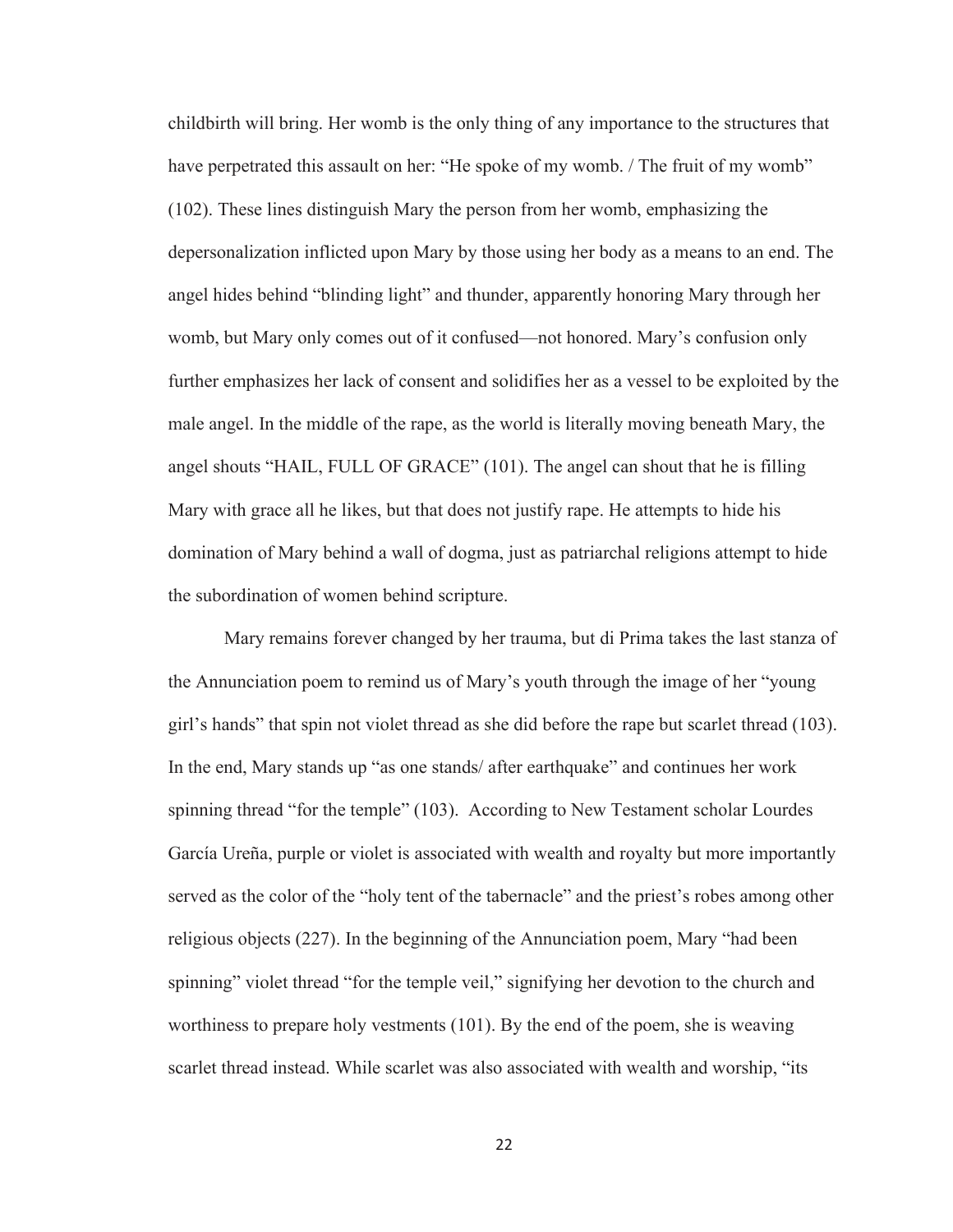symbolic meaning is related to blood and also sin" (Ureña 226). So, following her rape, di Prima's Mary can no longer worship or prepare cloth for the church that is not tainted with blood and sin. Despite this change, though, she does return to her work signifying some degree of resilience. While Mary is clearly changed by her trauma as evidenced by the difference in thread color, di Prima still emphasizes Mary's young age in her description of Mary's "young girl's hands" (103). We are left with an image of resilience as Mary continues on: "I stood again, as one stands / after earthquake" (103). The image of standing after an earthquake indicates that despite survival of said earthquake, Mary is not unchanged by it just as the land cannot remain unchanged by an earthquake. Her hands may still be youthful, but they spin scarlet thread now not violet.

After nine months of the pregnancy that resulted from her rape in the Annunciation poem, Mary faces her labor and childbirth, that unlike other depictions of labor and childbirth in *Loba,* which tend to be empowering experiences for the mother*,*  leaves Mary helpless and physically violated again. On the whole, di Prima considers childbirth and labor a moment of empowerment for women where the mother should be allowed to be "conscious" and "present" through the whole process (*Recollections* 169). In "LOBA IN CHILDBED," which appears well before Mary's Nativity poem in *Loba*, di Prima depicts the Loba's labor and birth as an active and empowering process. The Loba is determined that "remembering / [is] what she *should* do" as she tries "to open, to widen tunnel" despite "screaming" in pain (30). Here the Loba fights through the pain of childbirth to remember the spiritual and empowering experience of bringing life into the world. Di Prima refers to both the womb and the child as "spirit": "Skull boat / carried her to the heart of her womb, red / pulsing eye of her spirit. . . / bright spirit hammered at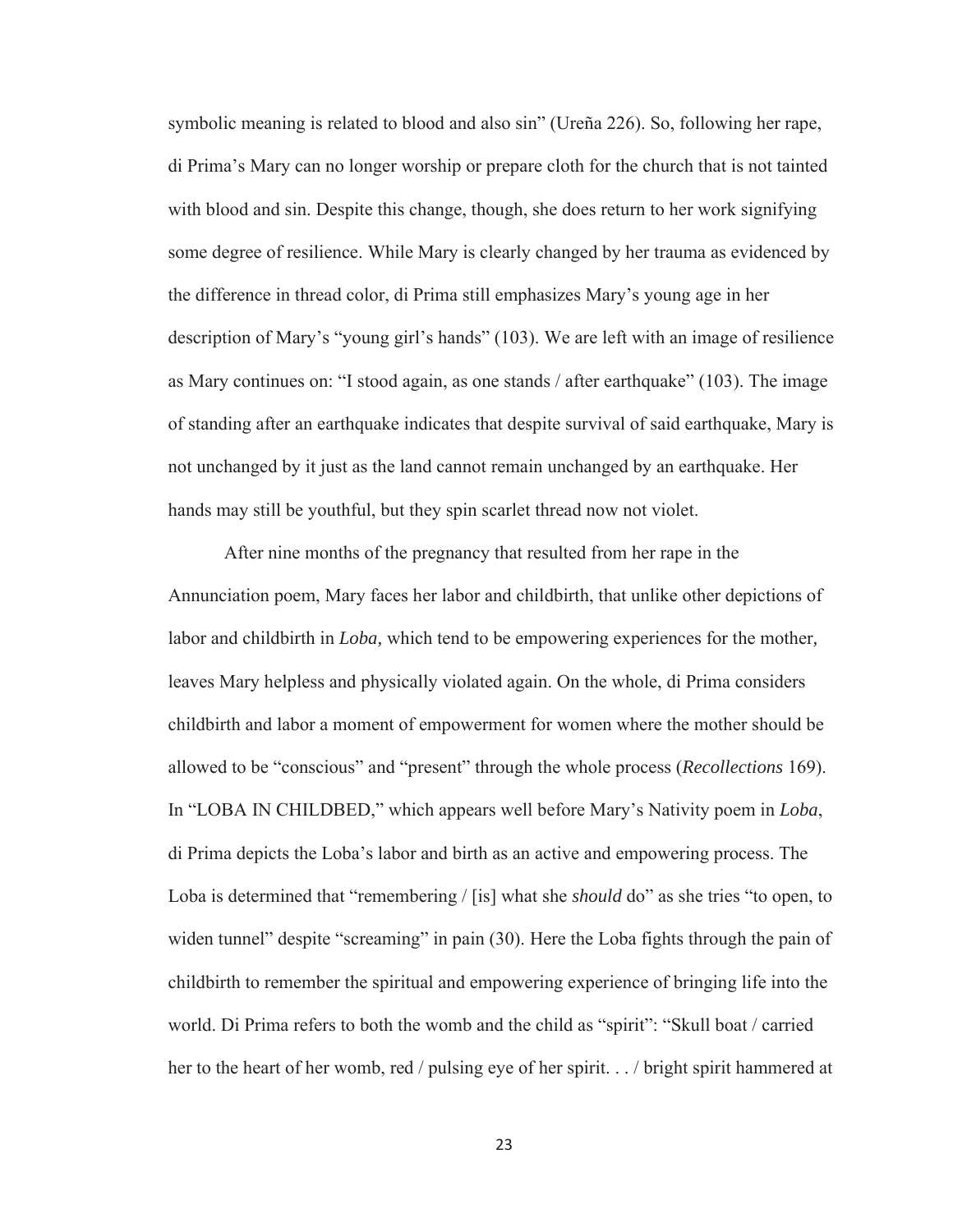it w/his / softy foamy head" (30). For the Loba, childbirth becomes about actively opening up to this spirit on her own terms through her own consciousness. The same is not true for Mary in the Nativity poem later in the book. Mary, like the Loba, is in tune with her body as it goes into labor and desires to experience the birthing of her child: "Dark timbers of lost forests falling into my bed. / My hairs stirring, not asleep. . .Forced gas mask over mouth, / slave. I cd not / turn head" (107). Di Prima's use of this natural imagery for labor connects Mary to the Loba and to nature itself revealing the same deep need to move forward with this birth just as the Loba did. Similarly, Mary's clear attempt at resisting the gas mask by turning her head confirms her desire to be conscious and active in her childbirth experience. However, Mary is drugged to sleep by some unknown outside force and robbed of the spiritual and empowering experience of childbirth. She will not remember as the Loba does. The stark contrast of the Loba's childbirth experience and Mary's childbirth experience, despite both mothers' desire to participate actively, further highlights Mary's lack of agency over her body and the physical violation she undergoes.

In true confessional Beat woman fashion, di Prima's revision of the Nativity directly reflects her own traumatic experience of being "strapped onto the delivery table" and having a gas mask forced over her mouth until she passed out (*Recollections* 170). Di Prima explores her own need to experience childbirth naturally and consciously—it was the custom to put women to sleep in the late 50s—in her 2001 memoir *Recollections of My Life as a Woman*. This experience of natural childbirth was considered a rite of passage for hippy women and some second wave feminists like di Prima. She, however, was "not allowed to be Witness" to the birth of her first child (*Recollections* 170). She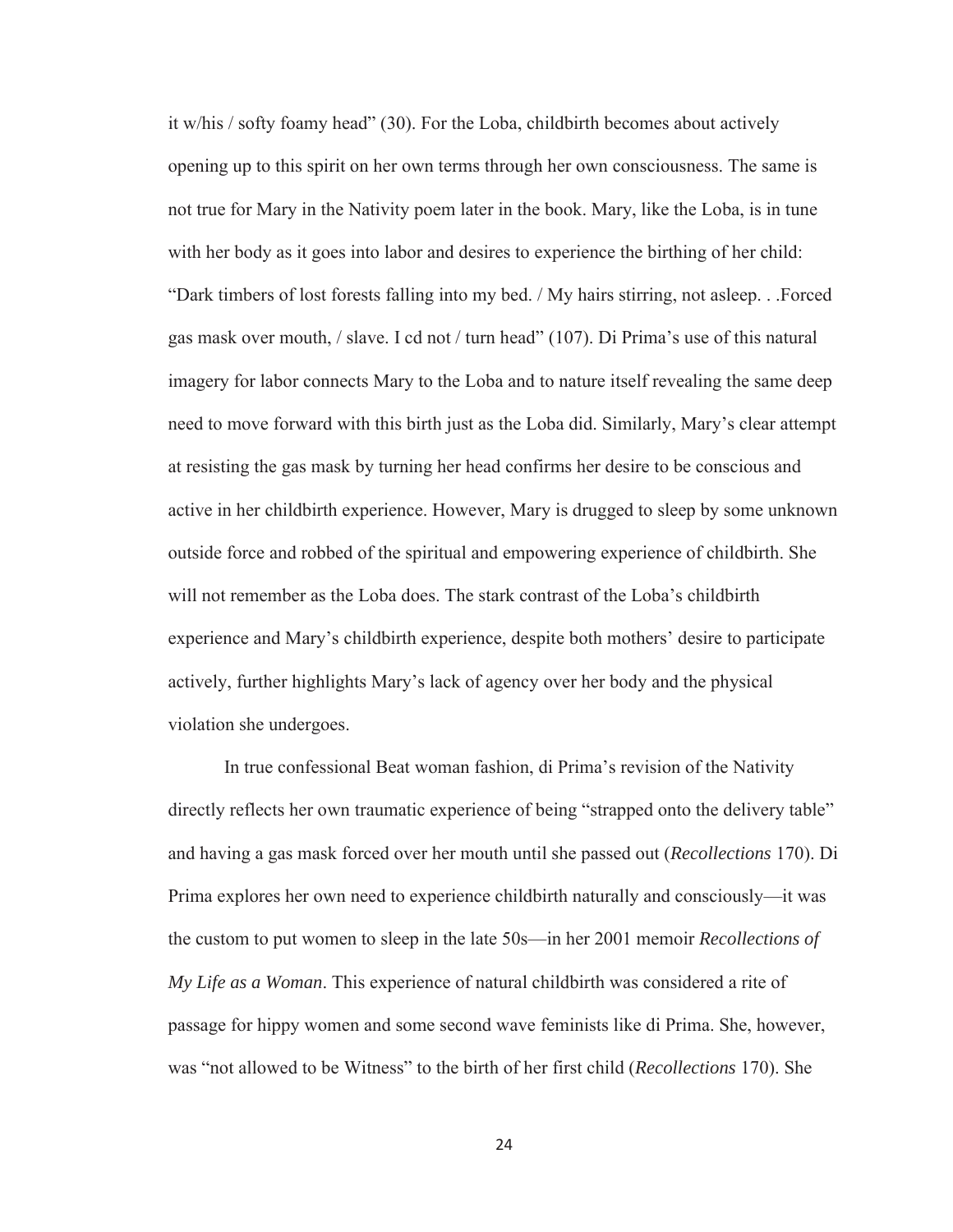made her desire to have a completely natural childbirth known to her nurses and doctors who respected her wishes—albeit with many attempts to persuade her otherwise—until the moment when the baby crowned when di Prima was forcibly put to sleep (*Recollections* 169-170). Mary's revised birth experience is no less traumatic than di Prima's, and she continues to have no say in how her body is used to bring Jesus into the world. According to Encarnación-Pinedo, Mary's labor "becomes an oppressive, forced activity" (8) as she is tied to the table, forced to go under the gas mask, and "they tore child from" her (di Prima 107). The contrast of Mary's experience to other depictions of childbirth in *Loba* that seek an "an alternative creative power which can be configured as feminine and maternal" (Friedman qtd. in Encarnación-Pinedo 8) serves to highlight the domination of women in the patriarchal myths of the Christian story.

Mary's physical experience of childbirth is central to di Prima's revision because Mary's side of the childbirth story is never mentioned in the original text which obscures Mary's subordination and physical trauma. The birth of Jesus as recounted in the second chapter of Luke pays no attention to the physical experience of Mary. It only states, "And she brought forth her firstborn son" (Luke 2:7). Such an oversight effectively places Mary, who has just labored sans medication or doctors in the middle of a barn to bring the Messiah into the world, in a position so inferior that her pains and sacrifice can be summed up in seven words. Di Prima's revision gives voice to Mary so that as every contraction wracks her young body, as every scream escapes her silent mouth, as every drop of blood escapes her torn body, the veil of consent to submission is torn from the altar of Mary's rape and subsequent birthing of her rapist's offspring who comes "horned, like a king" and whose young mother does "not speak of this" or anything else (di Prima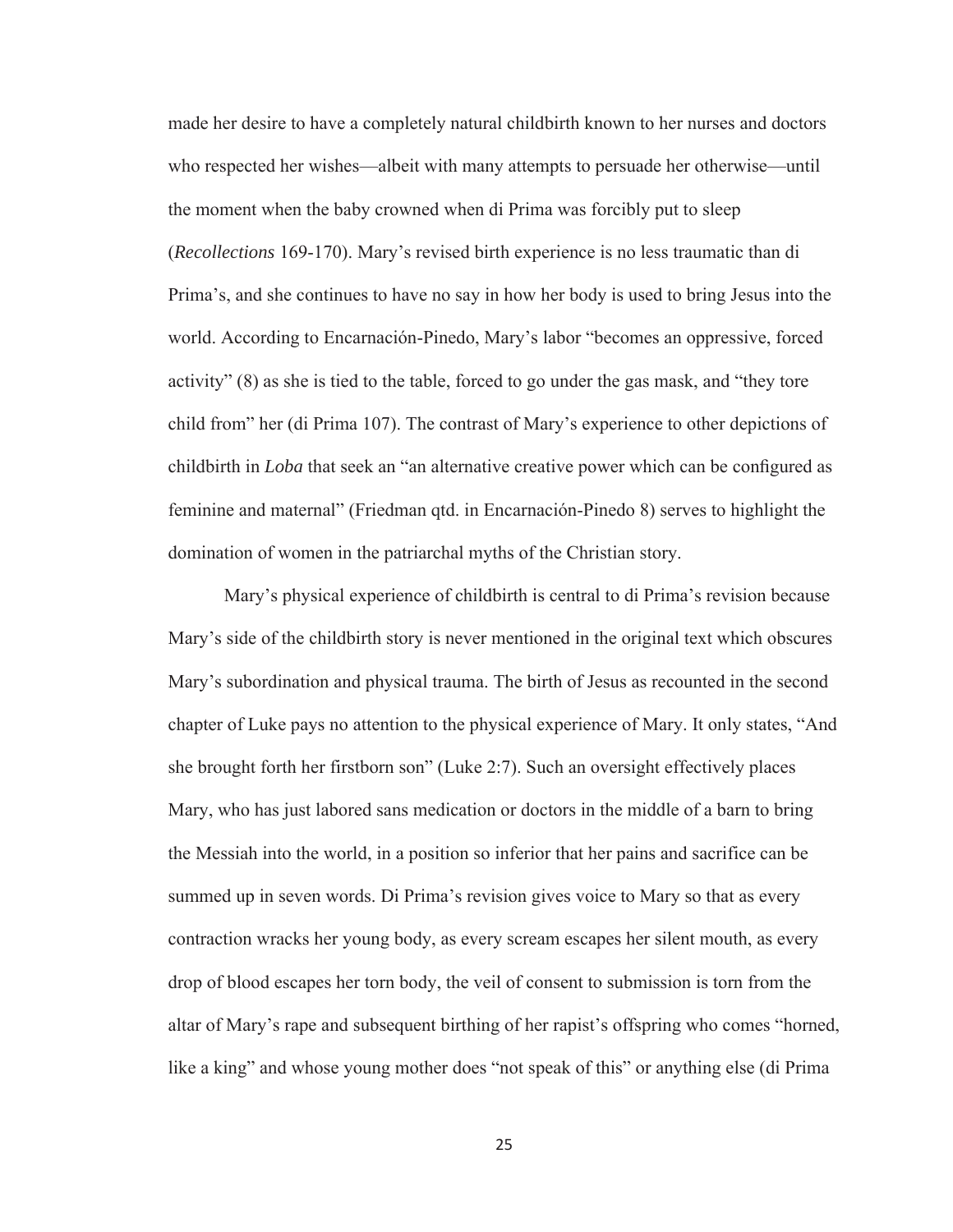108). This image of Jesus arriving "horned, like a king" could refer to a number of pagan deities represented with horns. However, given the king designation, it is likely this is a reference to Moloch the horned Canaanite deity to whom children were sacrificed. The name Moloch comes from the Hebrew word "Melekh," which means king (Strom). Moloch also appears in Allen Ginsberg's *Howl,* which, at the time of its publication, di Prima considered to be "proof that the work [she] was doing. . .could and would be published" (*Recollections* 163). In *Howl*, Ginsberg uses Moloch as a metaphor for how materialism, capitalism, and the American government takes away freedom of love and spirituality: "Moloch whose soul is electricity and banks!" (22), "Moloch whose factories dream and croak in the fog!" (21), "Moloch the crossbone soulless jailhouse and Congress of sorrows!" (21). Di Prima uses the Moloch metaphor to represent Mary's birth experience as the sacrifice of her childhood for the sake of man. Ginsberg and di Prima's use of Moloch points toward a loss of freedom in one way or another. Furthermore, the sacrifice of children to Moloch was traditionally performed through fire, emphasizing both Mary's transformation into a mother and woman—just as metal is transformed through fire—and her physical trauma following childbirth.

The last poem in Mary's sequence depicts her coronation as the Queen of Heaven following her death—a story that does not appear in scripture but plays an important role in some Christian denominations. Despite no direct scriptural evidence, the Roman Catholic Church accepts the belief that upon her death, Mary "was assumed body and soul into heaven" (Pope Pius XII qtd. in Naumann). While this direct definition comes from Pope Pius XII in 1950, the belief in Mary's assumption to heaven, body and soul, dates well back to the Middle Ages (Naumann). The rise of Mary's body and soul to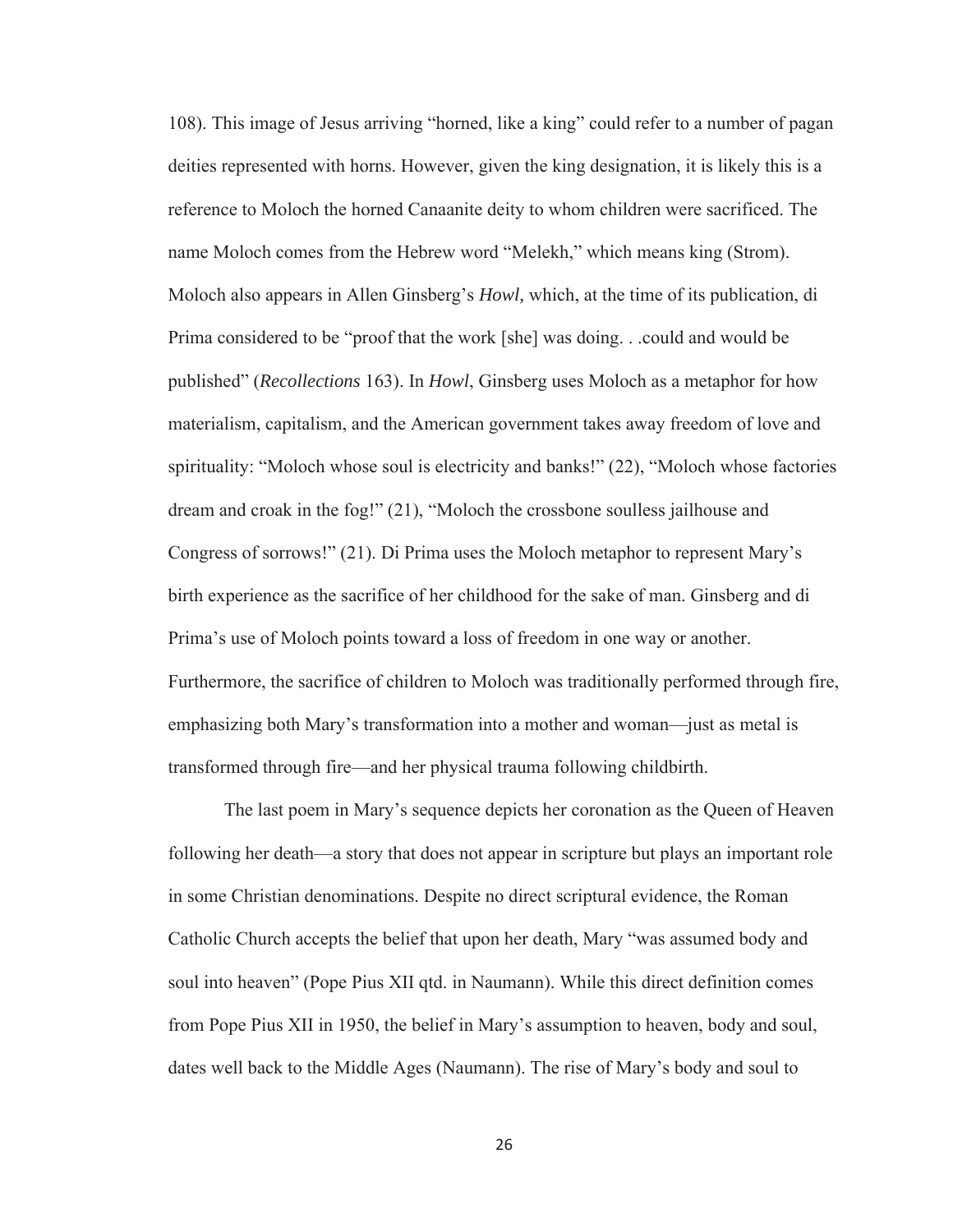heaven comes with celebration and joy including many feasts and prayers. In Dante's *Divine Comedy*, Mary appears on a "glorious throne" as the "Lady of Heaven" (*Par.* 32.28-29). In these patriarchal traditions, Mary operates as a crowned Queen of Heaven who remains seated on the throne bestowed upon her by God—by her own son.

Di Prima's revision of Mary's coronation tells the story from the point of view of a woman who even in death has had her own body and soul constrained in the trappings of ritual and dogma. Somewhat trusting in the good will of her son or blinded by the veiled promises of religion, she leaps "onto the safety of the iron rose" (117)—a direct allusion to Dante's rose-shaped Empyrean where Mary presides ensconced at the very top of the flower (*Par*. 30). While Dante uses the image of a white rose for Mary's court (*Par.* 30.117), di Prima explicitly depicts the rose as "iron". The image of iron juxtaposed with the image of a rose indicates an innocent, earthly thing essentially jailed, "clapped in irons" if you will, by that which should have protected it. These opening lines set a tone of submission and oppression for the entire coronation poem, which should be a moment of great triumph; however, because the coronation is forced and succeeds in trapping Mary where she does not want to be, it becomes a moment of bondage.

At her coronation, di Prima's Mary becomes subject to a position she does not consent to and remains the captive of a patriarchal religion. Following Mary's great leap of faith onto the iron rose, her son immediately "sets weight of metal/on [her] immaterial head" (117). At this moment of her crowning, Mary becomes forever stationary:

Monumental. I lack

even the grace of that girl

who bent to angels.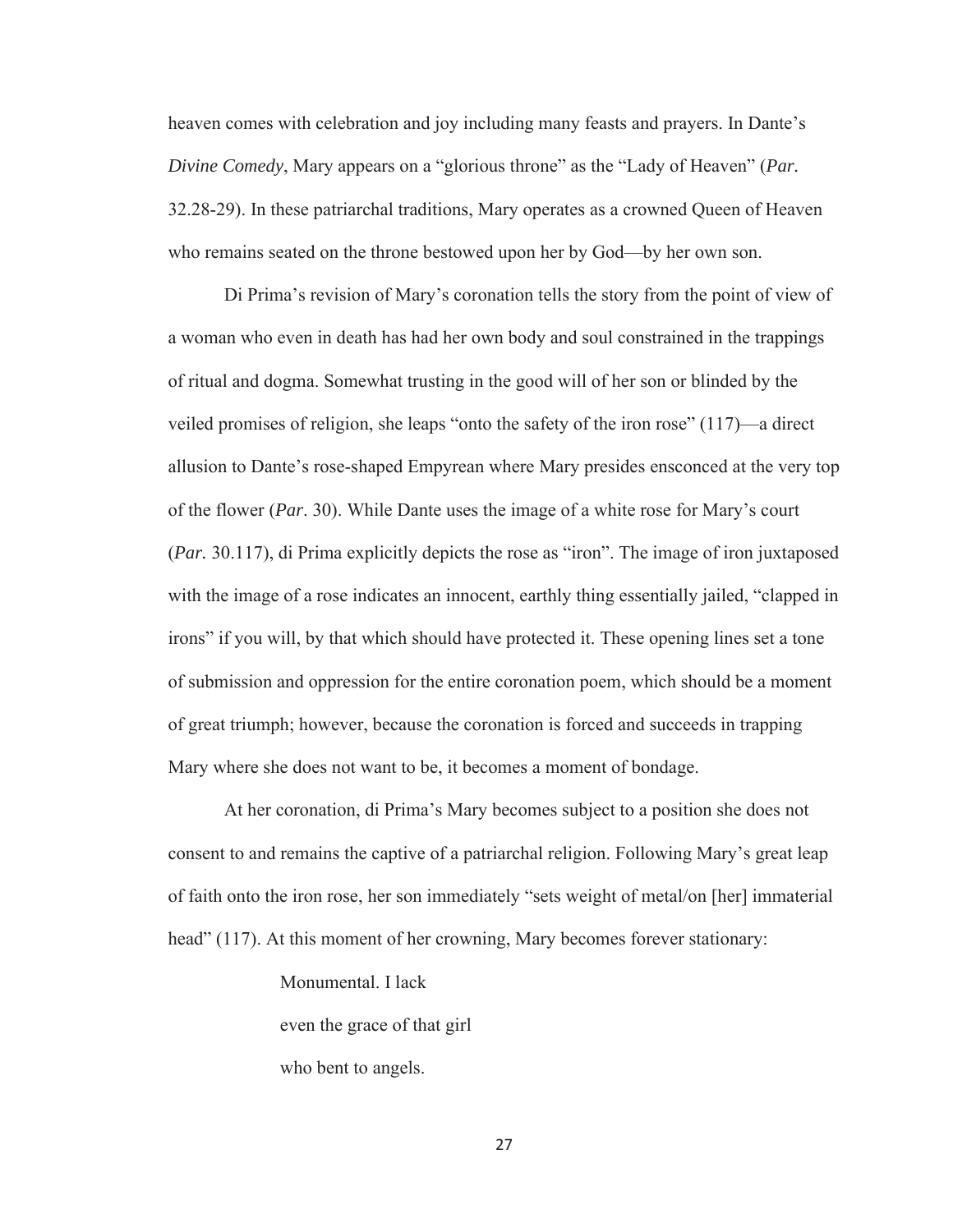Flexible limbs of my flight

thru Egyptian desert (118)

She is even more powerless, with a crown atop her head, than during the rape or the flight for her and her son's lives through a wasteland. She grows wings that cause less pain than that of the crown and asks, "while the stars rush outward / to darkness, must I / remain still?" (117). Di Prima's Mary has been tricked by a religion and faith that "eternally promise[s] / perfection" but actually consumes her joy  $(118)$ . Just as in the end of the "ANNUNCIATION" where Mary stands again in resilience despite her trauma, di Prima's revised Mary at her coronation promises to "Burst thru / Take now / milke of the stars/  $\&$  rub it in my flesh / like sabbath ointment" (119). She insists that she "will fly / Broomless, unarmed, unready" into the star-studded darkness where she belongs. Di Prima leaves Mary enthroned in iron but envisions a time when Mary—and all women should be finally free from the shackles of dogma veiled in such a coronation. Eve: "the Name of Everything"

 If Mary is blessed among women, then Eve is cursed among women in the traditional story. As the assumed perpetrator of the first sin, Eve becomes an example of who not to be as a woman in the church. Mary's virginity and submission make her the ideal of womanhood and more importantly motherhood, but di Prima's Eve recaptures her place as the first mother and establishes the creative power required to birth and raise the first offspring. In a much shorter series of poems titled "Loba as Eve" and placed at the end of Part 5, di Prima gives Eve back her status of "Materia, mother & matrix" that has long been overshadowed by her role in the fall of man (73). Since her encounter with the serpent in the Garden of Eden, Eve has been largely reduced to a sinner—or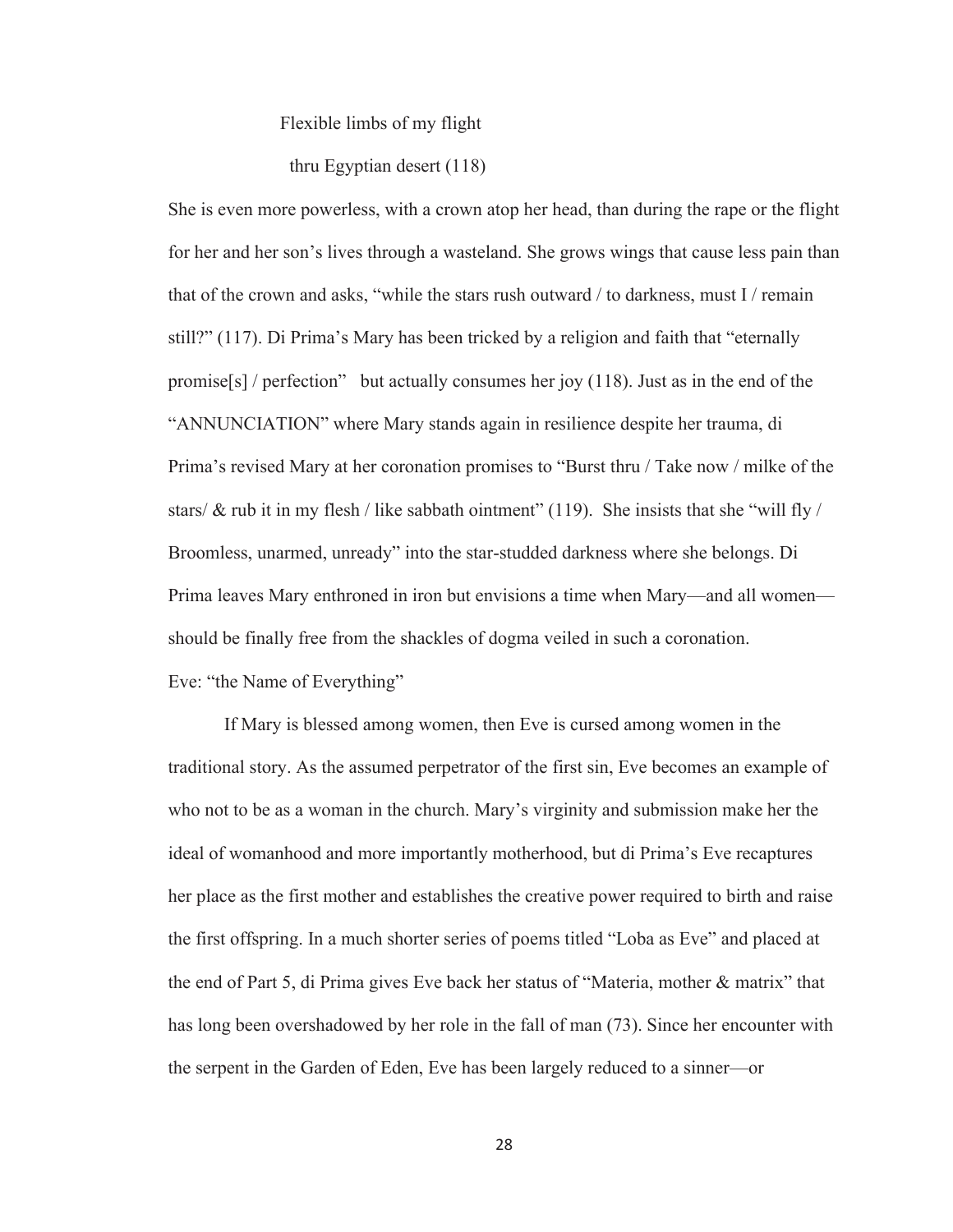according to Dante, "she who / opened and inflicted" "the wound that Mary closed and anointed" (*Par*. 32.4-6). While Dante indicts Eve for her fall, he still places her in a position of honor in Mary's Heavenly court just below the Virgin herself (*Par*. 32. 4-6). Similarly, in *Paradise Lost*, Milton makes Eve's fall—despite being tricked with flattery by Satan—a clear result of her inferior intellect, vanity, and overall sinfulness but also allows Eve redemption in her reconciliation with her role as submissive wife and mother to all including Mary who will ultimately redeem Eve's fall through the birth of Jesus (Gilbert). Despite such redemption in these two prominent literary depictions of Eve, according to feminist scholar Sandra Gilbert, many women writers of the 19<sup>th</sup> and 20<sup>th</sup> centuries lamented Eve's fall "as a problematic construction that is also an obstruction for women". Di Prima seems to adhere to this lamentation in her revision of Eve in *Loba*. In Genesis, Eve seeks wisdom and power against the wishes of God, and for this, she is cursed with pain and sorrow in childbirth (Gen. 3:16). When God asks Adam why he ate from the Tree of Knowledge, Adam blames his wife, saying, "The woman whom thou gavest to be with me, she gave me of the tree" as if he did not know where the fruit came from (Gen. 3:12). With this accusation, Eve, despite being "the mother of all living" (Gen. 3:20), lives the rest of her days under the rule of her husband and so do many women after her. That being said, many traditions and individuals today do not read Genesis as a justification for the subordination of women.

Eve's revision positions her in the context of the Loba, who represents a desire to "preserve especially that which is in danger of being lost to the world" (Estés 27). La Loba collects and breathes life into "the indestructible life force, the bones" of the forgotten creatures (Estés 28). Di Prima re-envisions the Loba as Eve so that the lost parts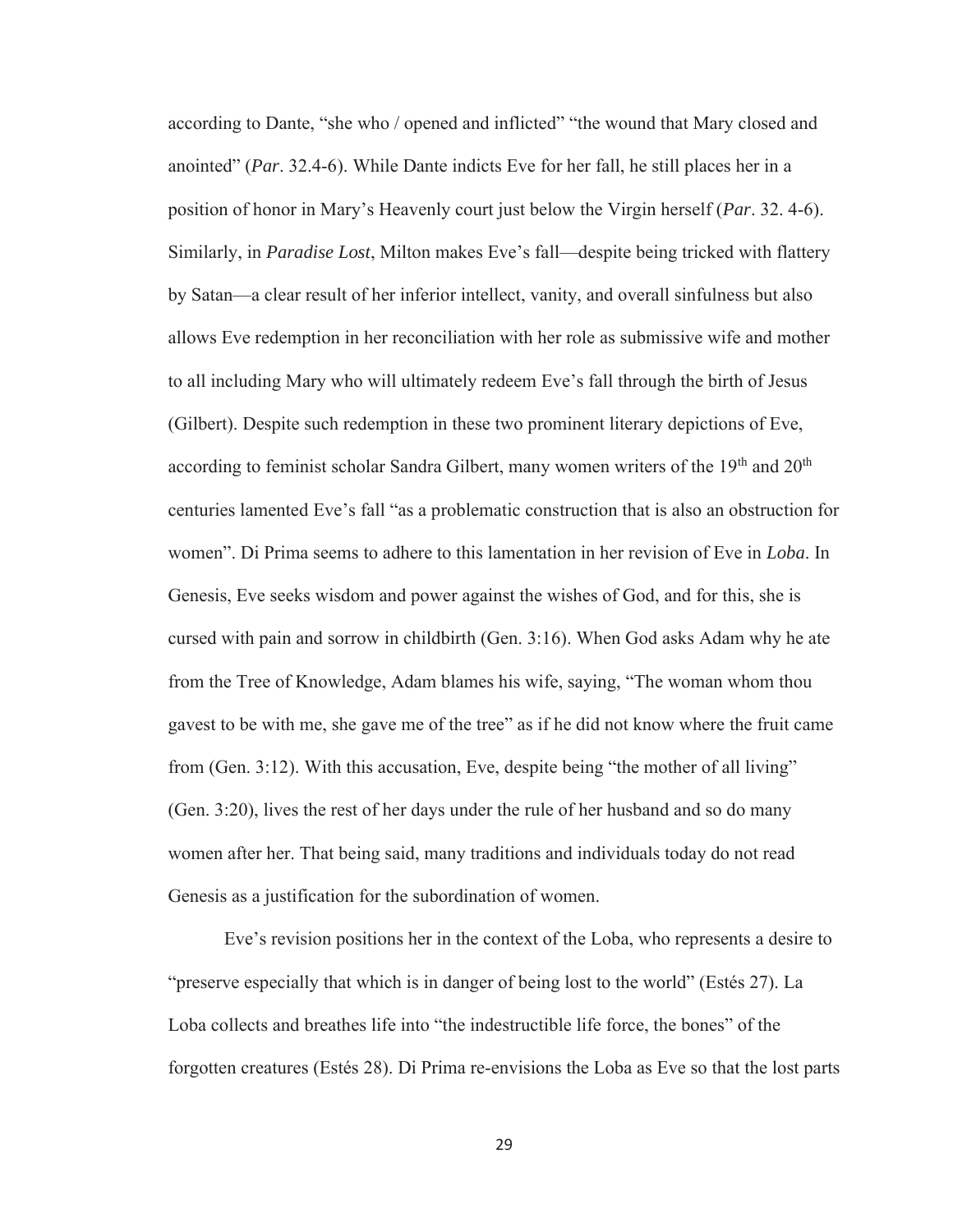of Eve, those parts deemed insignificant because of her sin, may be recovered and reclaimed. Unlike Mary's story that requires explication for the sake of her passed over physical and emotional experiences, Eve's story requires explication for the sake of her spiritual significance and feminine, maternal power.

Di Prima's Eve actively seeks an opportunity to redefine herself in her own words after being primarily defined as sinner by the words of men for so long. This revision of Eve begins with a short poem titled "i am thou  $\&$  thou art i," in which Eve makes a series of statements about who she is and what she does beginning with the all-encompassing phrase "I am" (71). This phrase directly connects Eve to the God of Moses in Exodus 3, who, besides beginning his conversation with Moses with several self-defining "I am" statements, refers to his own name simply as "I AM" (Ex. 3:14). Di Prima's Eve, then, regains her position as the "name of everything" (73). Eve has never had the chance to define herself. She is first defined by God and then defined by her husband. The only choice she seems to make in scripture is to eat the forbidden fruit, and she does that in search of wisdom and under false claims from the serpent. Di Prima's revision finally allows Eve a say in how she wants to be defined. Eve defines herself in many ways: "I shine," "I chant," "I am pearl," "I am worm," and "I am sacred" (di Prima 71). In these simple statements, Eve regains agency in her actions and defines herself as special, of the earth, and sacred, ultimately putting herself on the same playing field as her husband and giving herself the attributes of a woman who is truly "the mother of all living" (Gen. 3:20). Di Prima transforms Eve into the literal subject of her own story with these "I" statements in Eve's first poem. In the original story depicted in Genesis 3, the only "I" statement Eve makes is "I did eat" as her confession of disobedience to God (Gen. 3:13).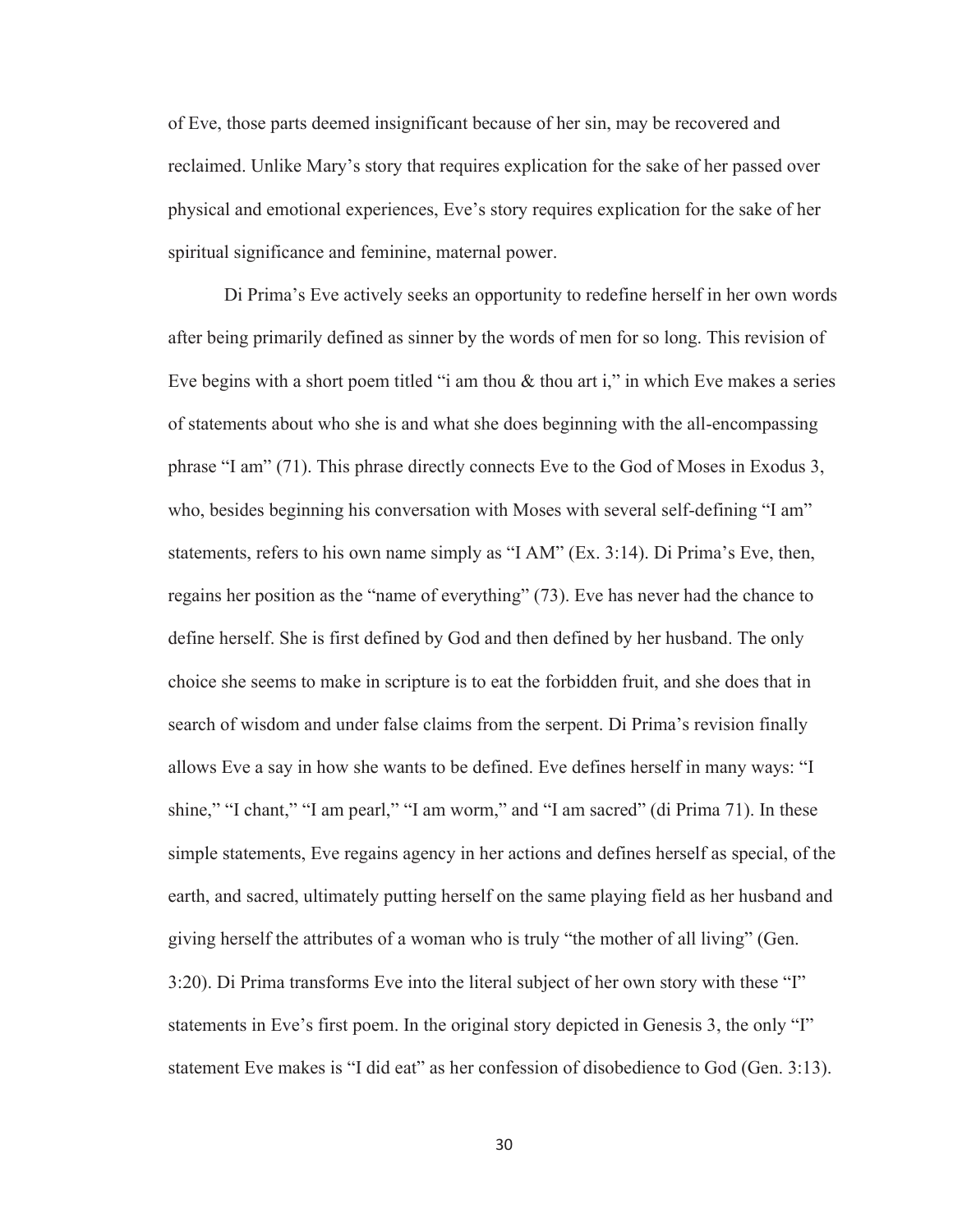At this point in the story, she does not even have a name but is instead referred to as "the woman" until Adam names her (Gen. 3:20). Di Prima's Eve, though, names herself over and over again and defines her own actions with the same authority Adam takes when he names her in Genesis and blames her for his actions.

As the poems go on, di Prima revises Eve to permeate all living things as "the mother goddess" rather than the "eternal sinner" she is usually depicted as (Encarnación-Pinedo 5). Eve tends to her children as the one "who picks / sorrows like lice from [their] heart" and "keeps the bats from flying in [their] window" (72). She is everywhere and is "the Name of everything" (73). Instead of Eve the temptress, di Prima gives us Eve the mother, the creator, the nurturer, the bringer of revolution. This Eve explodes "your certain myth" (74) that forgets her original place as the "Blue earth" where she has never been naked (75). Di Prima's Eve "crawl[s] slimy from a cave beneath yr heart" and confronts the world with "the scroll of yr despair" (74). She "hovers / over the heavy waters of that Sea" (di Prima 75) repositioning herself as the creatrix, as "the Spirit of God [who] moved upon the face of the waters" (Gen. 1:2) at their inception. In the end, Eve emerges triumphant and hurls "the shafts of dawn like agony / down the night" (di Prima 75).

Eve's active liberation at the end of her sequence contrasts not only the original story but also the stationary ending di Prima leaves for Mary later in *Loba*. Where Eve takes control of her life and actively participates in the narrative, Mary remains ensconced in her iron throne at the mercy of a patriarchal religion. Di Prima chooses to let Mary tell her story but not completely liberate her. This choice provides a foundation of hope upon which Eve builds on by taking her agency one step further. Di Prima's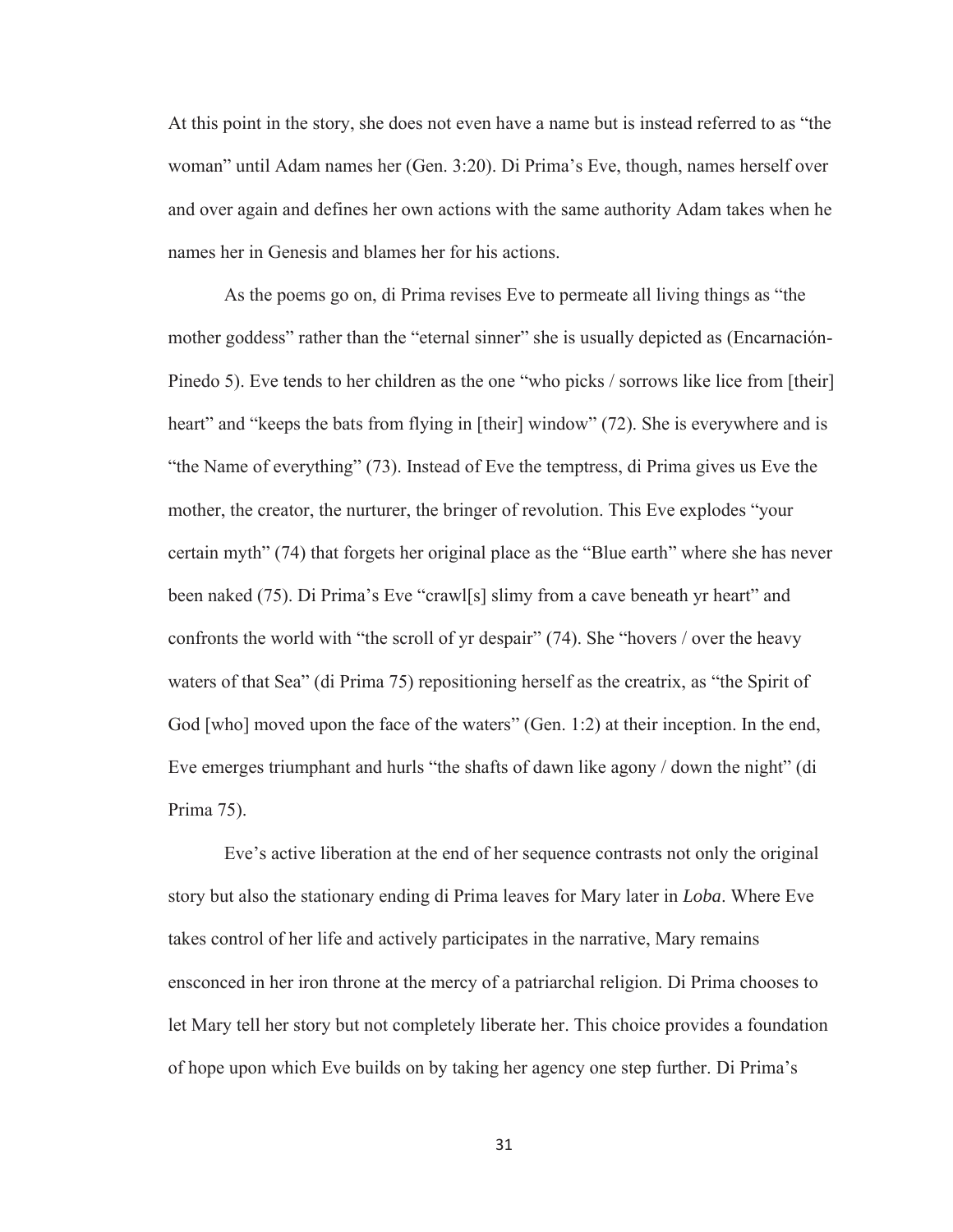Lilith further takes her life and body into her own hands refusing to be defined or used by man.

Lilith: "it is flesh"

If Eve's being responsible for the fall of man was not enough, the Jewish legend of Lilith states that Adam actually had a wife before Eve who was made from the earth like him and so considered herself equal to her husband, which resulted in a fight. Lilith is said to have fled from Adam, who complains to God of her abandonment. When God sends angels after Lilith to bring her back, she refuses, and God curses her so that "she would have to give birth to a hundred demons every day, and they would die by nightfall" (Ostriker, *Feminist* 99). Lilith is viewed as a seductress who steals the semen of men in the night to produce her demon children. According to Michele Osherow, she is characterized as a devil dangerous to pregnant women and small children in the Jewish tradition (70). Feminist revisions of Lilith are common and began in the 1970s when Jewish feminists resurrected Lilith's independence, courage, and power as a symbol for their movement (Osherow 71).

Di Prima's revision of Lilith does not seek to expose the patriarchal myth in the same way her revisions of Mary and Eve do. In Mary's case, the goal is to expose the terrible abuse of a young girl. In Eve's case, the goal is to expose the forgotten heritage of the mother of all that has been lost to the more powerful inheritance of her sin. With the revision of Lilith, the goal becomes to reclaim parts of the demeaning myth in a way that highlights Lilith's power.

Di Prima creates a Lilith who is celebrated for her powerful and sometimes violent sexuality. She "sits like sphinx on yr chest" challenging anyone who dares to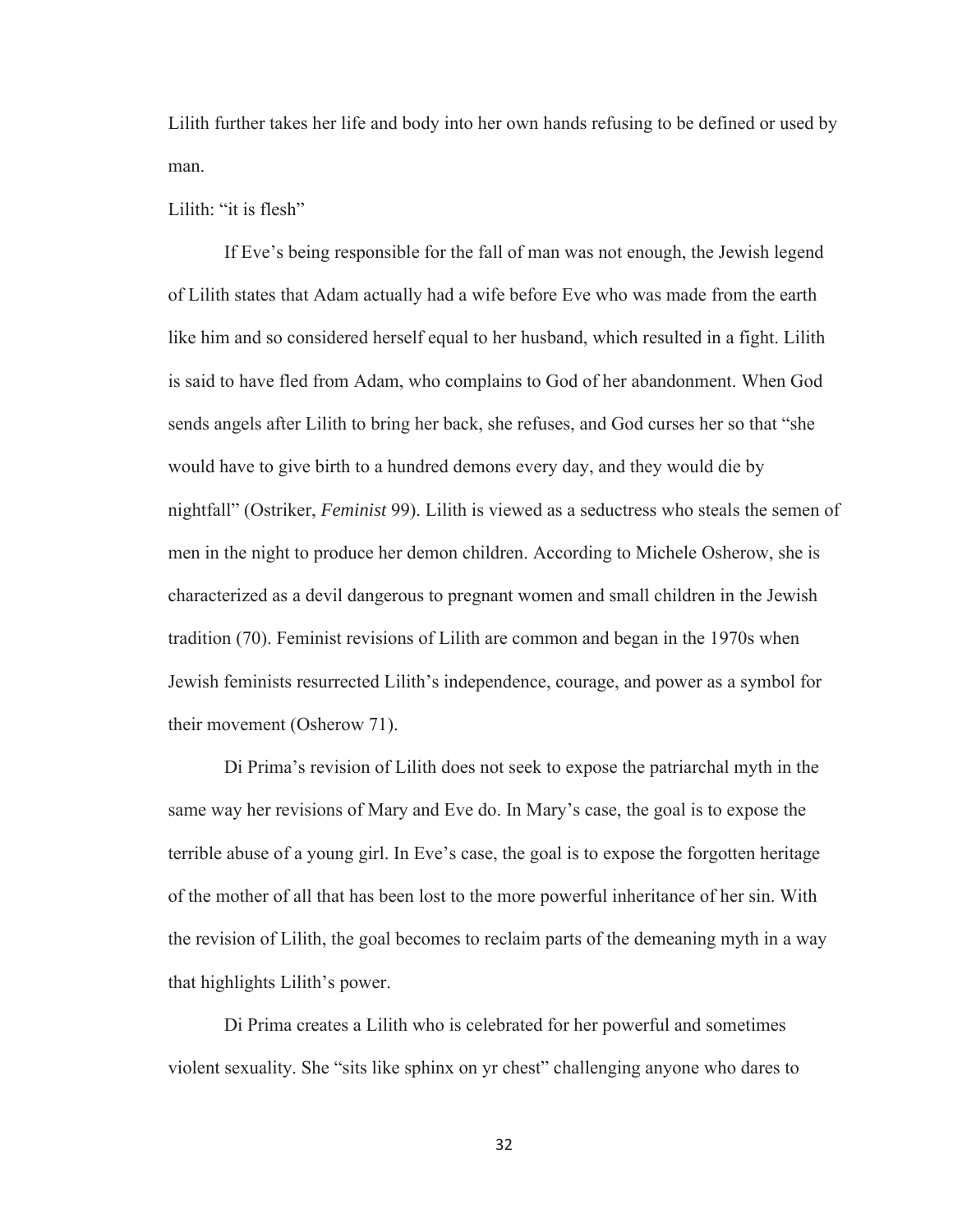"win at her game" (85). In Egyptian myth, where the sphinx originated, the sphinx is considered to be a guardian of sacred places and usually depicted with the head of a man and the body of a lion. In Greek myth, the sphinx has the head of a woman, the body of a lion, and the wings of an eagle. The Greek myth tells a story of a single sphinx sent to terrorize the town of Thebes. She would only leave the city alone if someone answered her riddle correctly; she devoured those who answered incorrectly. When Oedipus eventually answered her riddle correctly, the sphinx killed herself (Cartwright). By comparing Lilith to a sphinx, most likely the Greek sphinx considering the game aspect of the simile, di Prima highlights Lilith's violence and power and transforms it into agency. This sphinx Lilith who sits on the chest of man holds all the power in their sexual encounter; furthermore, she holds that power in her own intellect as a gatekeeper whose keys depend on the power of the mind not the body. She knows her own mind and does not tolerate men misrepresenting her with incorrect riddle answers so to speak.

Di Prima continually represents Lilith's sexuality as her own. When di Prima's Lilith is threatened with an infringement on her agency, particularly when it comes to her sexuality, she fights back with violence. In these cases, di Prima juxtaposes softness with sharpness, luxury with squalor revealing Lilith's ambiguous nature. Unlike the original Lilith who is easily defined as demonic and predatory, di Prima's Lilith's ambiguity ensures that she, and only she, can define herself. Di Prima presents an image of Lilith sleeping "on sheepskins in" the dining room of a potential lover with her head resting on a "velvet pillow" that is torn as "lice writhe in her eyebrows" (89). This image of Lilith presents her as vulnerable in her sleep yet grotesque, perhaps in warning of her potential for violence should she be disturbed. Despite Lilith's vulnerability in this moment the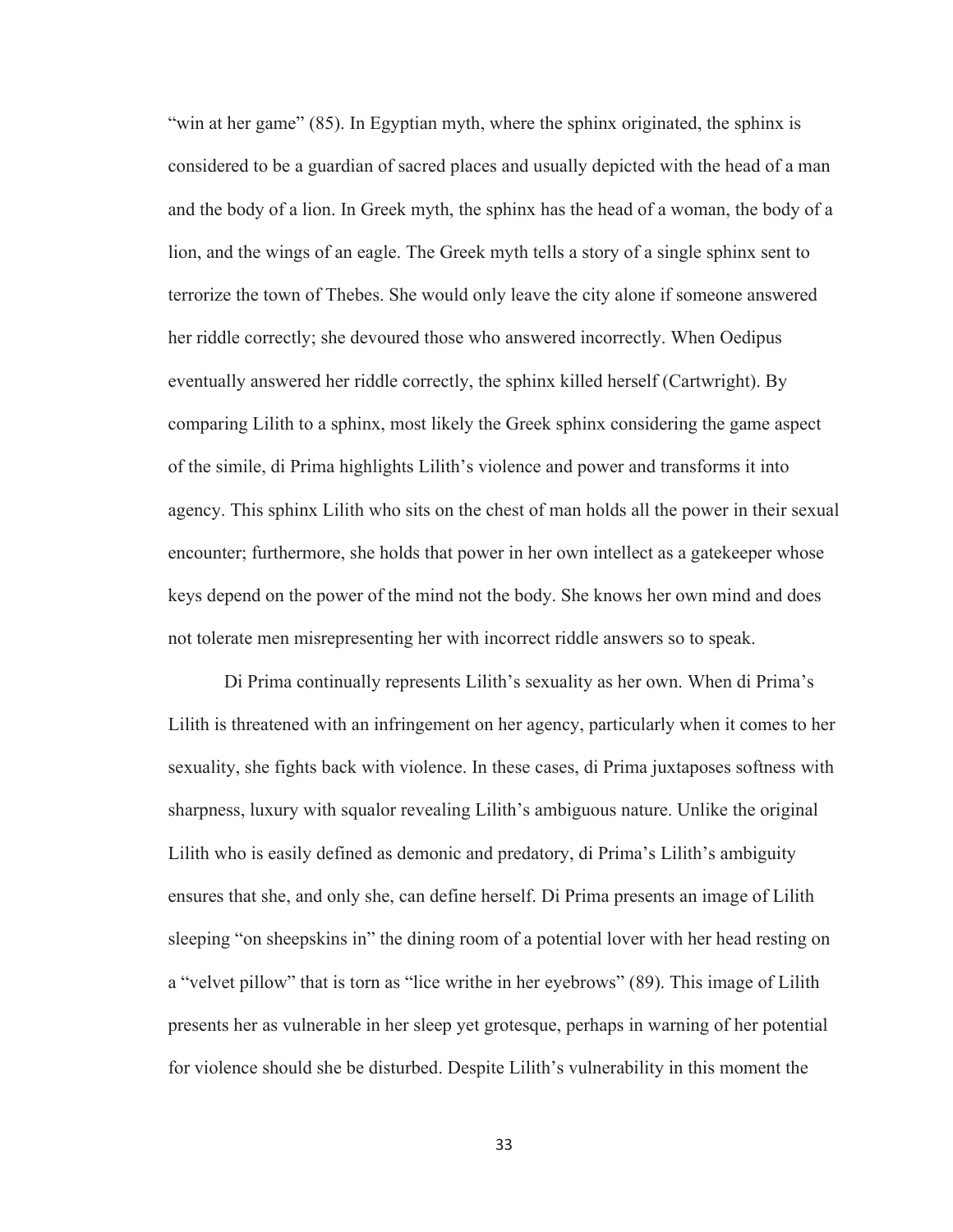instant the lover "slip[s] the fringed piano shawl / off her skinny shoulders, she sinks her teeth / in [his] wrist" (89). Her body is not to be exposed by anyone other than herself. She maintains control of her own story and determines how and when her body will express sexuality. This Lilith, like the sphinx and unlike Mary and Eve, has the power to enact violence on those who propose to violate the sacred temple that is her body.

The ambiguity of this Lilith protects her from becoming the object of other's definitions. Di Prima's Lilith vacillates between "fluid and conflicting representational narratives" (Encarnación-Pinedo 7). She is both male and female as a "soft / hermaphrodite" (87). She has "wings of a bat" (85), is "The horned lady" (86), has "succulent" flesh (88), is mother to "demon children" (85), and relishes in the thought of "the glorious vegetable soup / she will make, tomorrow" as she "shoots smack into her arm" (89). This Lilith is mythical, ungendered, and rough, yet she is also

> Where land touches water; where fire meets w/air where guts of earth burst out in coal, or diamond:

it is flesh, it is flesh, it is Lilith. Interface. (di Prima 92)

A revision of Lilith like this reclaims the female body and all of its sex, violence, and softness in a way that makes a woman's need for earthly and fleshly experiences acceptable and even celebrated. Di Prima's Lilith reclaims the violence projected on her by the patriarchal myths that created her. She uses that violence to vehemently protect her right to define herself and set the parameters for how her body will be used.

This research presents Mary, Eve, and Lilith in the reverse order of scripture while di Prima reverses Eve and Lilith but not Mary chronologically according to scripture and legend. Both approaches serve to highlight the varying degrees of liberation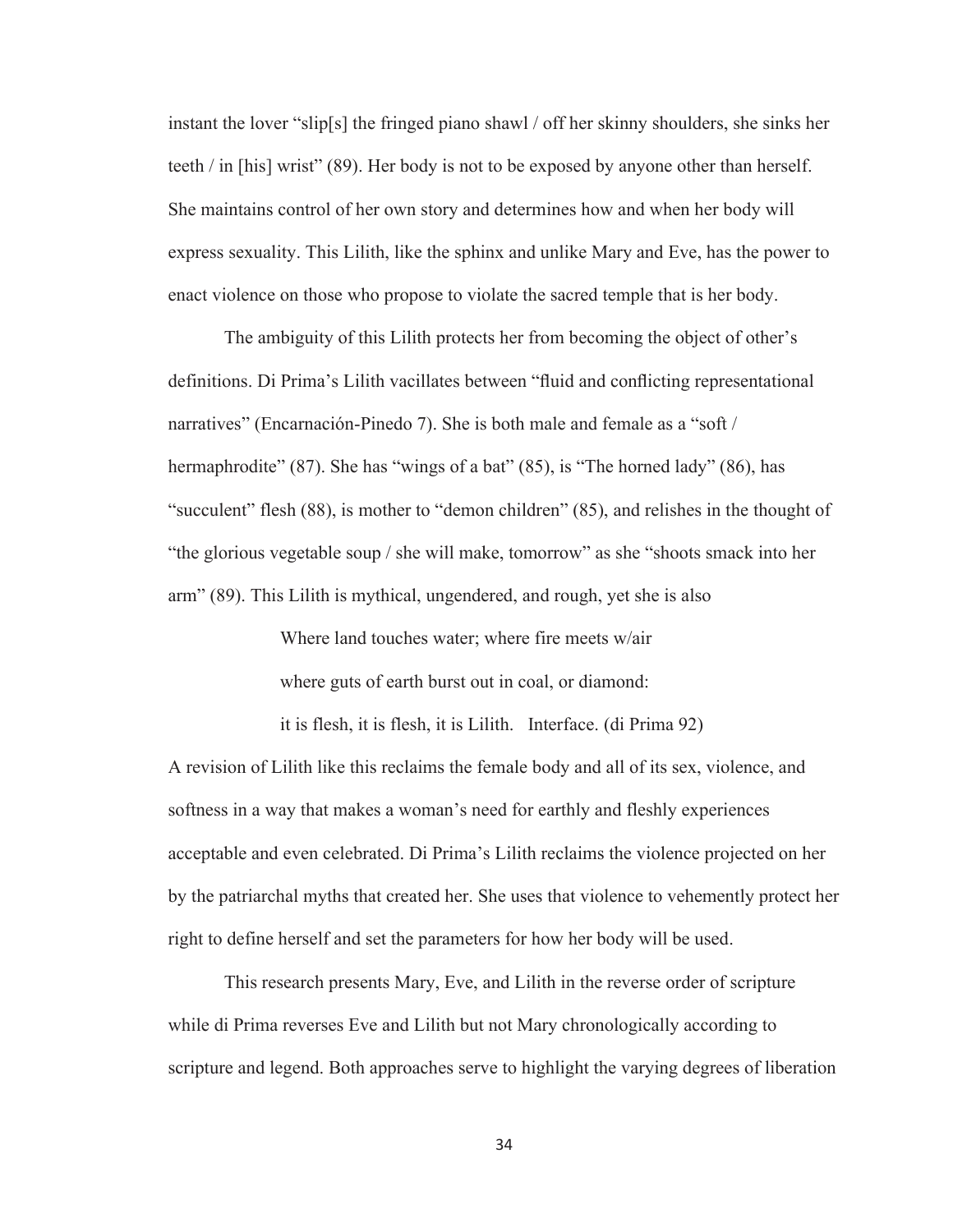and agency each woman fought for under varying degrees of oppression established by men. Di Prima's approach also depends on the surrounding revisions of texts outside of the Christian and Jewish traditions that are no included in the scope of this research. Mary, appearing last in *Loba* and scripture, carries centuries of women's subordination through faith and religion on her shoulders. It makes sense that di Prima's revision of Mary stops short of full liberation because, unlike Eve who has no established religion to fight against, Mary operates within a power structure slated against her. Di Prima's Eve, then, attains liberation but in a way that maintains her mother status within the family structure with Adam. She may reclaim her power as creatrix, but she is still "eternally in labor" caring for infants who "suckle at [her] tits" (di Prima 73-74). Lilith, who appears after Eve in *Loba* but before her in lineage as Adam's first wife according to Jewish legend, attains a more complete liberation from patriarchal religion in di Prima's revision of her story because she maintains control of her own body.

Regardless of their level of liberation, di Prima gives each woman the opportunity to tell her lost story. As reincarnations of the goddess—of the Loba—Mary, Eve, and Lilith gather up the bones of their forgotten stories and sing life into them with the express purpose of revealing the structures who buried those stories in the first place. Di Prima brings the often-overlooked physical experiences of women—violence, sex, pregnancy, and childbirth—back to the surface finally making each woman the subject of her own story if not the author.

#### Chapter 2: Revisions of Greek Myth

 The revisions of Greek myth in *Loba* are far more prevalent than the revisions of Christian or Jewish traditions. Besides a variety of allusions to other Greek gods,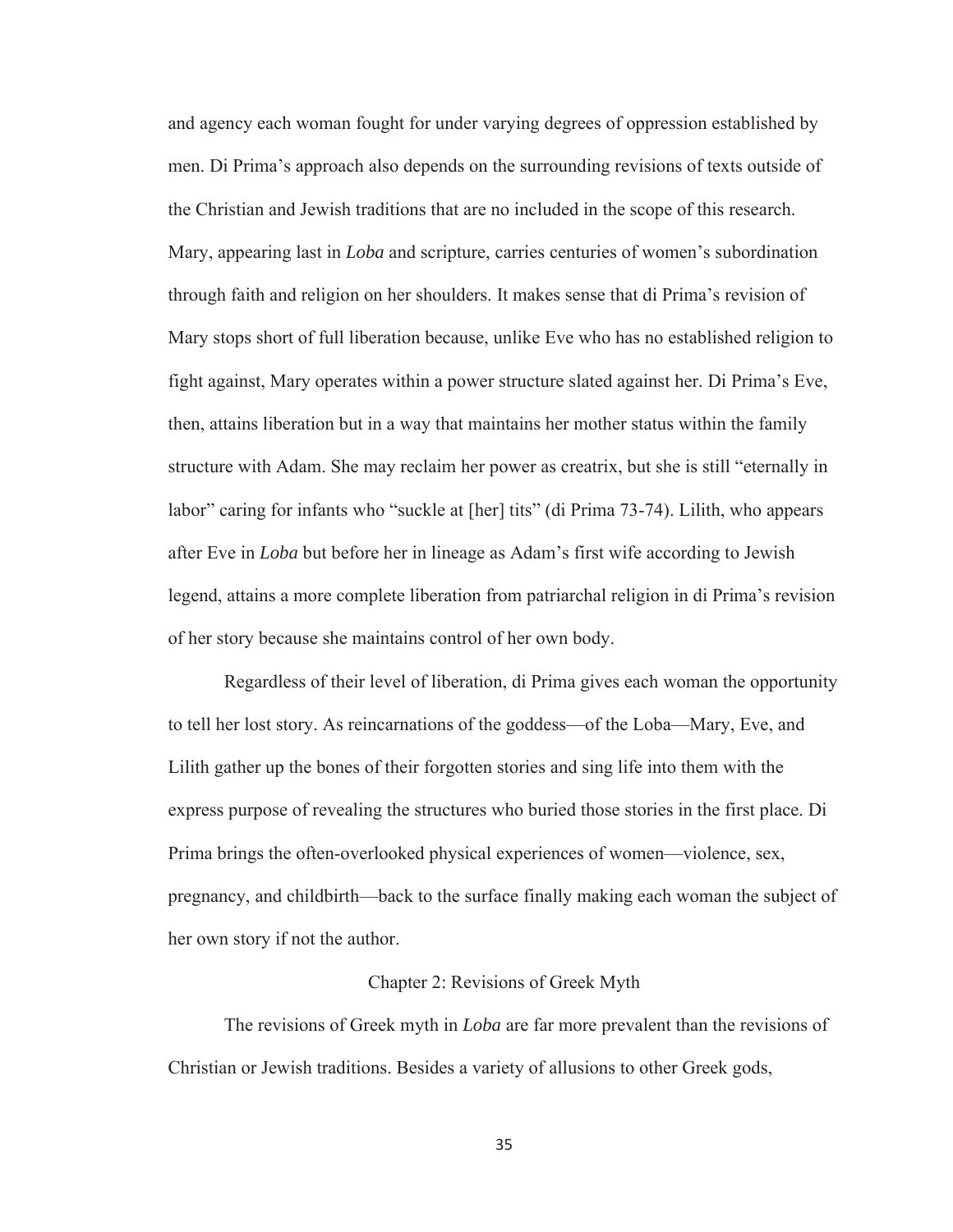goddesses, and mythical figures, di Prima devotes whole poems to Apollo, Eros, Aphrodite, and several others. Two Greek revisions stand out as different or more significant than the others when it comes to feminist revision in *Loba*: Helen of Troy and Persephone. Di Prima's revision of Helen of Troy comes from H.D. 's revision of Helen's story, *Helen in Egypt* and appears at the beginning of Part 5. This is significant because the other revisions explored here are revisions of male-authored texts. By revising H.D.'s Helen story rather than the original, di Prima expands women's literature to further emphasize the need to continually give female voices agency. Just as di Prima centers Mary's physical experience to make Mary the subject of her own story, she also emphasizes Helen's physical experience on the wall so that Helen is telling her own story rather than being the object of lust and violence in the story of Troy. Persephone appears in two poems named after her—one just after the Lilith series and the very last poem of the book. Persephone's poems are unique in the group of five women this research examines in that di Prima's theme for Persephone's revised stories focuses less on Persephone's physical experiences and more on her inner dilemmas regarding her personal relationships. These two poems explore the intricate balance of Persephone's complicated relationships with her husband, her mother, and her work. Di Prima creates a space in both the Helen and Persephone poems for each woman to take control of her own story rather than be defined by her relationships to men. Furthermore, the Persephone poems represent an important theme of significant woman-woman relationships, which are often written out of or ignored by male-authored texts but are crucial to the lived experiences of women.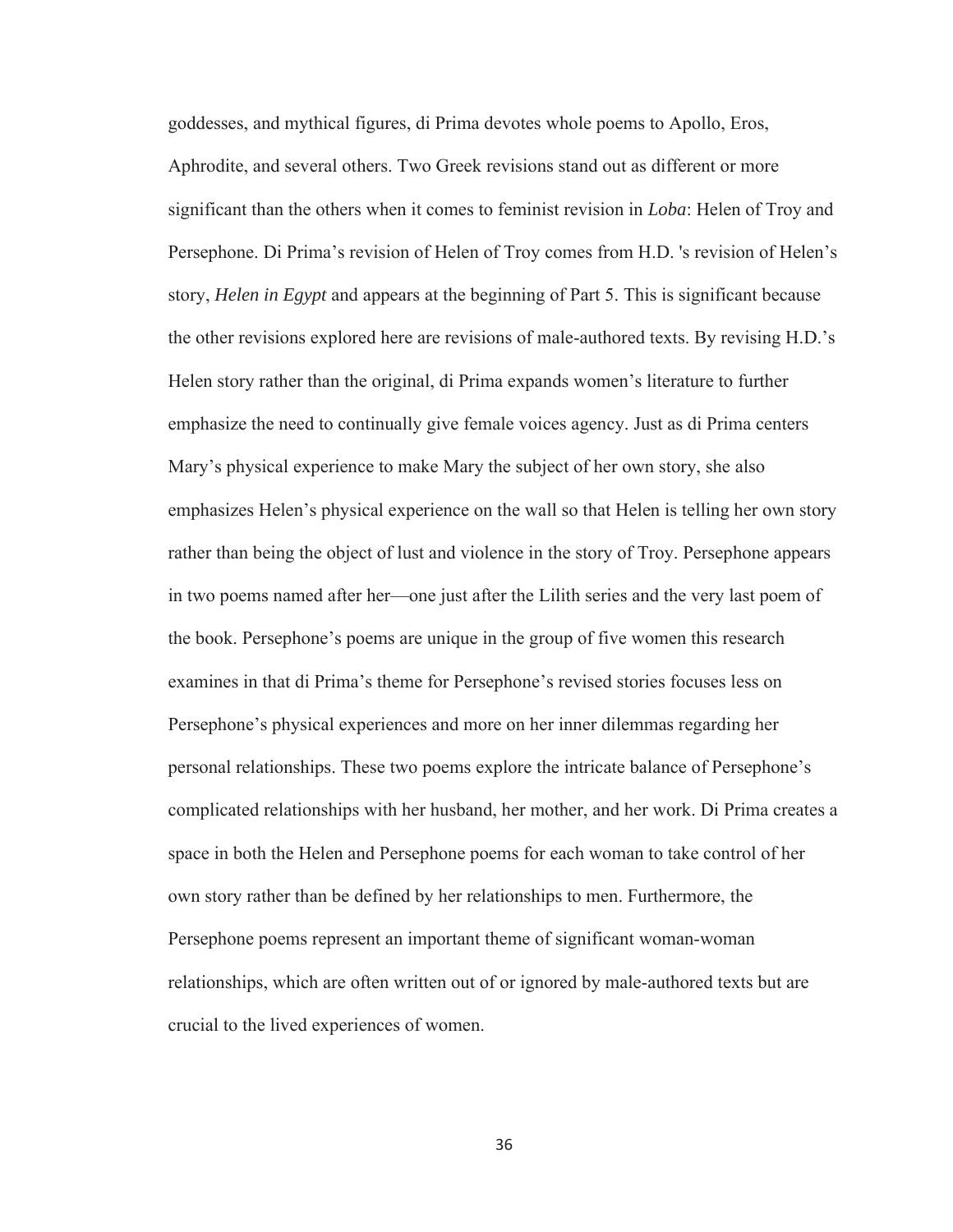Greek myth says that Helen is the result of Zeus's rape of the mortal Leda while he was in the form of a swan. Helen was courted by many men but eventually married Menelaus, King of Sparta. One myth says that when the goddess of discord presented an apple engraved with "to the fairest" at a wedding attended by Hera, Athena, and Aphrodite, each goddess claimed the apple for her own. Zeus asked Paris to make a judgement at which point each goddess offered him gifts to choose her as the fairest. Paris eventually decided to accept Aphrodite's gift of the most beautiful woman in the world—Helen. This myth suggests that Paris abducted Helen and took her back to Troy. Other myths say that Helen eloped with Paris of her own free will. Either way the disappearance of the Queen of Sparta with the Prince of Troy began the Trojan War.

Diane di Prima's revision of Helen is actually a revision of H.D. 's famous revision of Euripides' Helen story. Just as in Euripides' story, H.D. 's *Helen in Egypt*  places Helen in Egypt instead of Troy so that the war is fought over a woman who is not even there. H.D. creates a phantom of Helen that lives on the wall of Troy and has her own thoughts and feelings. According to Polina Mackay, the poem explores how others especially Achilles, who is Helen's main love interest in H.D.'s revision, perceive Helen (5). *Helen in Egypt* questions the identity of Helen including all of the myths surrounding her presented through the voices of other featured characters of those myths. In the end, H.D. presents Helen "as both an idol and as nothing like the woman who everyone adored or hated" but finally able to envision her own story (Mackay 5-6).

In di Prima's first Helen poem at the beginning of Part 5 of *Loba*, she places Helen on the wall in Egypt but removes Helen's idol status and gives her substance beyond how others may define her, ultimately creating space for Helen to define her own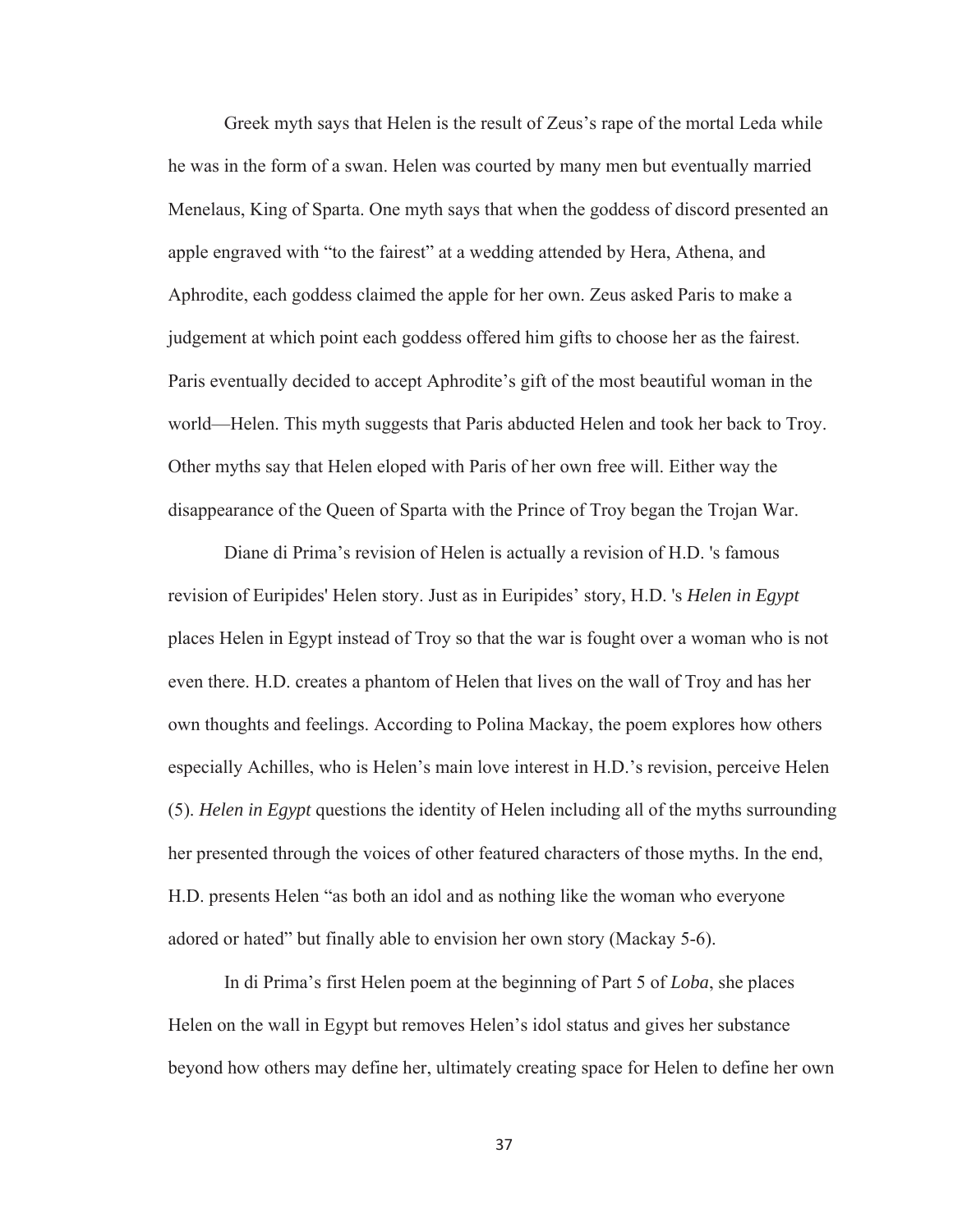existence later on. Di Prima's Helen is neither a phantom nor an idol: "Helen on the wall / not real, not eidolon" (di Prima 79). The word "eidolon" means "an insubstantial image, spectre, phantom"; however, it also derives from the ancient Greek word for idol ("eidolon, n"). The word "real", though, has two possible definitions. There's the most common definition of "having an objective existence" ("real, n.3"). However, "real" can also be defined as "actual", "significant", or "able to be grasped by the imagination" ("real, n.3"). This second definition of "real" combined with that of eidolon presents Helen as an insignificant yet substantial image that is not idolized. She cannot be grasped by the imagination but is "a shell / of tortoise, heart / of abalone, wind / in the northern spruce" (79). She shines faintly upon the wall— "disempowered made to look fragile and elusive" (Mackay 6). By beginning the poem with this image of Helen as a substantial insignificance, di Prima calls attention to H.D.'s text and sets up the rest of the poem to emphasize Helen's physical experiences on the wall. Furthermore, since Helen is not held aloft as an idolized version of womanhood defined by a patriarchal structure of love and power in di Prima's revision, Helen's lived experience as a real woman becomes the central focus of her story.

Through the rest of the poem, di Prima focuses on Helen's physical experience on the wall—an experience this Helen will not be silent about or permit others to bastardize for their own ends. It does not matter what materia Helen is made up of: "none the less, wraith, eidolon or woman / I walk that wall" (80). All that matters is that she walks the wall as "the wind / carries the night of [her] tresses" (80). More importantly, di Prima's Helen neither receives or entertains any attention or love from men. She is a "shivering loveless" single mother "wrapping the infant in [her] silver robe" (80). In di Prima's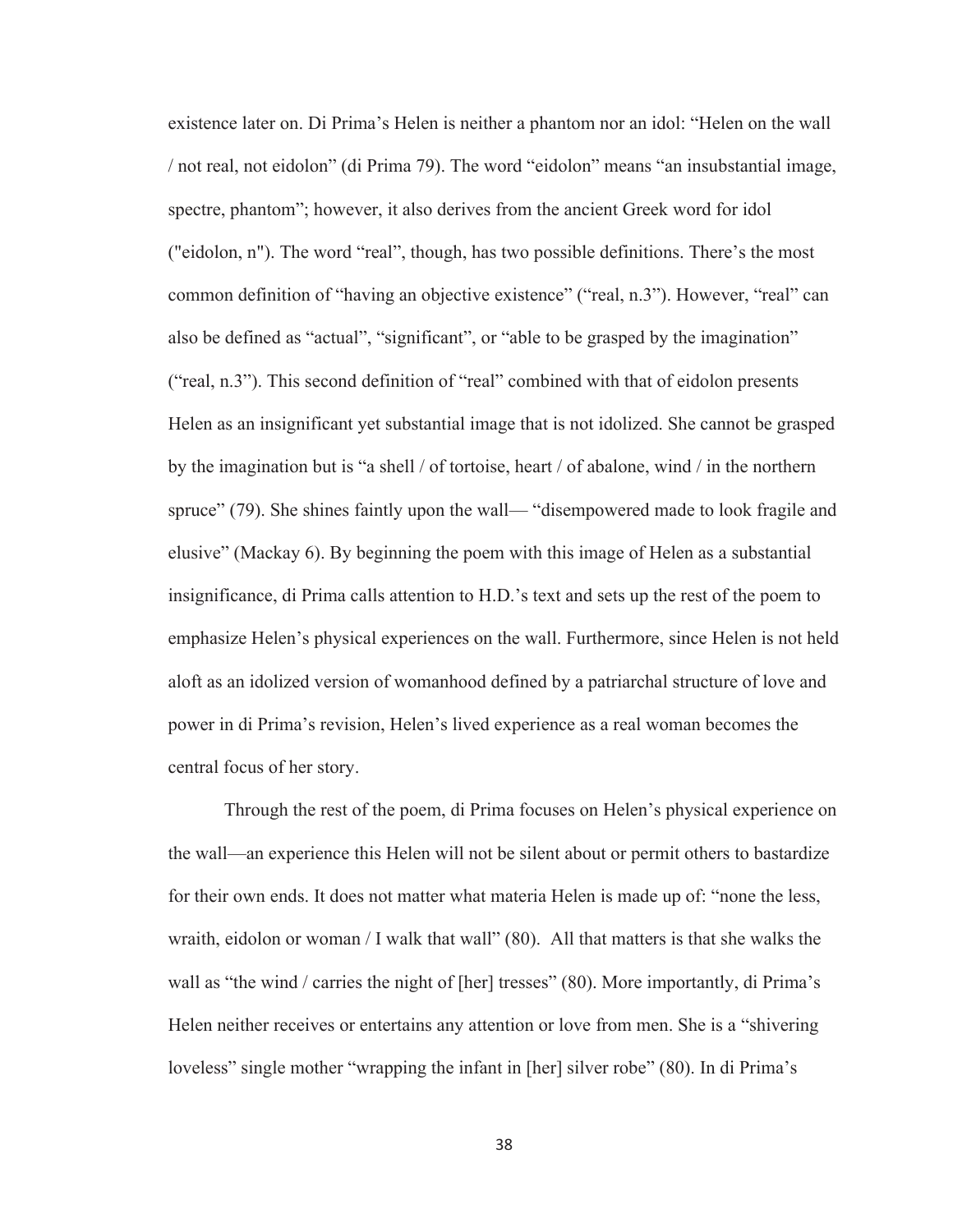Helen, the laboring mother emerges from tragic patriarchal myths of the seductress and adulteress (Mackay 6). This Helen births the dawn from the earth in triumph:

> I draw the dawn I rip it bloody from the laboring earth we shout; in pain & triumph / the stars hide, at last, is this sacrilege? I hold

the bloody dawn aloft, it screams (81)

This passage emphasizes the physical experience of woman making Helen a real woman free from the elusive musings of myths written by men. The bloody truth of birth questions every myth of Helen including H.D. 's where Helen exists merely as a phantom whose story is subject to creation by others. Di Prima gives Helen the "bloody dawn" to hold "aloft" as "it screams / earth moans" (80) in the presence of fellow goddess Hecate—goddess of night and moon—as a testimony to the real experiences of women who can and will write their own stories.

The choice to revise H.D.'s revision here reveals di Prima's larger goal in feminist revision, which includes examining and ultimately revising the ways women's literature portrays women rather than only the ways literature by men portrays them. Furthermore, di Prima's decision to revise a piece of women's literature suggests a move towards "a women's literature which need not be defined entirely through its resistance to patriarchal narratives of gender in men's literature" (Mackay 6). She does not need to search out any preexisting patriarchal myths of Helen because she already has source material from another woman. This revision of Helen of Troy presents di Prima with the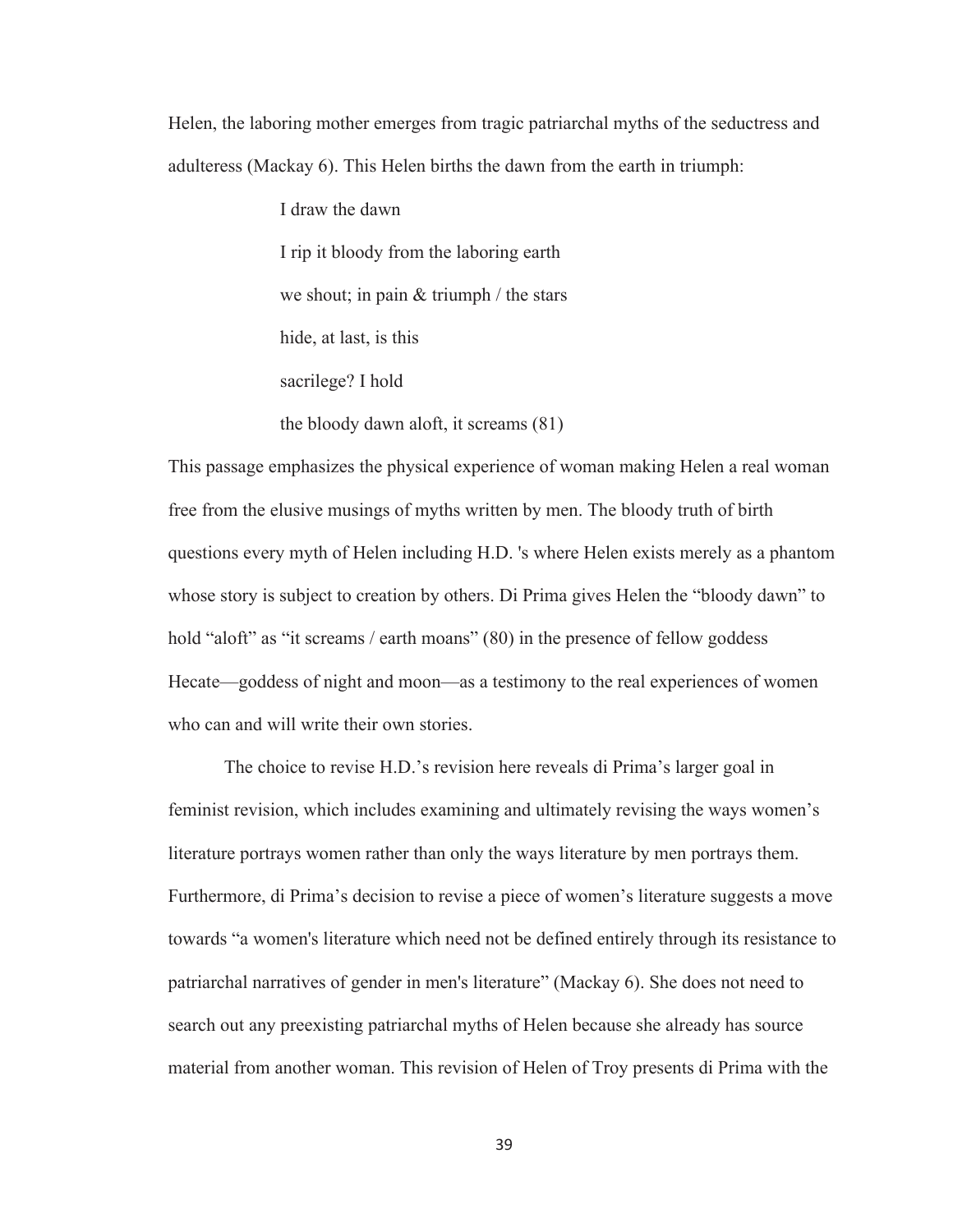perfect opportunity to build upon the already established tradition of feminist revision and push it even further in typical Beat woman fashion.

#### Persephone

 Di Prima emphasizes a distinct lack of relationships by which Helen may define herself, but her revisions of Persephone do just the opposite, centering around Persephone's relationships first with her husband and her work and then with her mother. While Persephone appears in several poems throughout *Loba*, her first and last poems are the only ones that carry her name in the title. Both poems provide important themes to *Loba* as a whole. The first poem provides a look at Persephone outside of the somewhat all-consuming mother-daughter relationship allowing Persephone to explore her marital relationship and her relationship to her work. The last Persephone poem titled "PERSEPHONE: Reprise" is the last poem in the whole book. In this final poem, di Prima reunites Persephone with her mother so that mother and daughter exist in a perpetual dance of life and death joined as completely as they were before Persephone's marriage.

Persephone—goddess of death—was the daughter of Zeus and Demeter, the goddess of earth, agriculture, and fertility. As a young maiden, Zeus promised her to Hades without her or her mother's permission and arranged for Hades to kidnap his daughter as she picked flowers with Artemis and Athena. Once Demeter realized her daughter was gone, she went in search of her. Seeing Demeter's distress, Zeus insisted that Hades return Persephone to her mother. Hades agreed but before Persephone ascended from Hell, he tricked her into eating a pomegranate seed dooming her to a life in the underworld. Zeus struck an agreement with Hades that Persephone would spend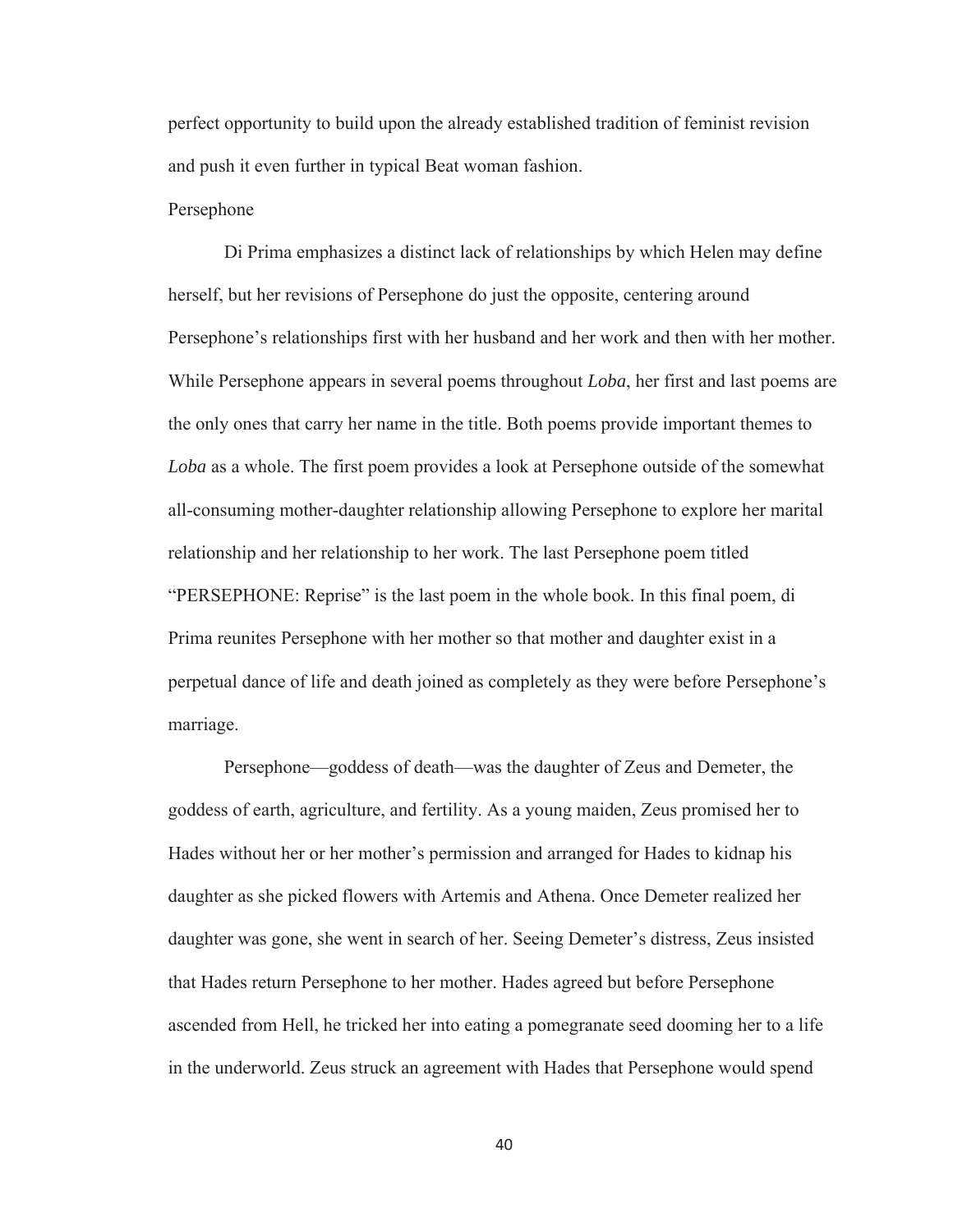part of the year with him in the underworld and the rest of the time with her mother and the rest of the gods. Because of this cycle, her ascension from the underworld is associated with spring and the onset of new vegetation while her descension into the underworld is associated with winter and the death of vegetation ("Persephone").

 Persephone first appears in *Loba* directly after the Lilith series in "PERSEPHONE" that begins with an epigraph from the "Imaginary Jungian Scholar". According to Grace and Trigilio, the "Imaginary Jungian Scholar" serves as a foil to the speaker of the poem while the epigraph itself removes the attention on Demeter's fury and her daughter's rape both of which are not mentioned in this first poem (240).

> for it is at dawn we comprehend the night & in the spring Persephone remembers Hades relives her winter sojourn she walks moaning over dry & stony fields; her tears

raise primroses (di Prima 94)

This Persephone loves her husband and does not have a mother she longs to return to. Instead, she mourns being pulled back to earth, yet her tears create life in the form of flowers. This Persephone can only understand her love for her husband once she is pulled from him. By removing the mother-daughter relationship and the rape from Persephone's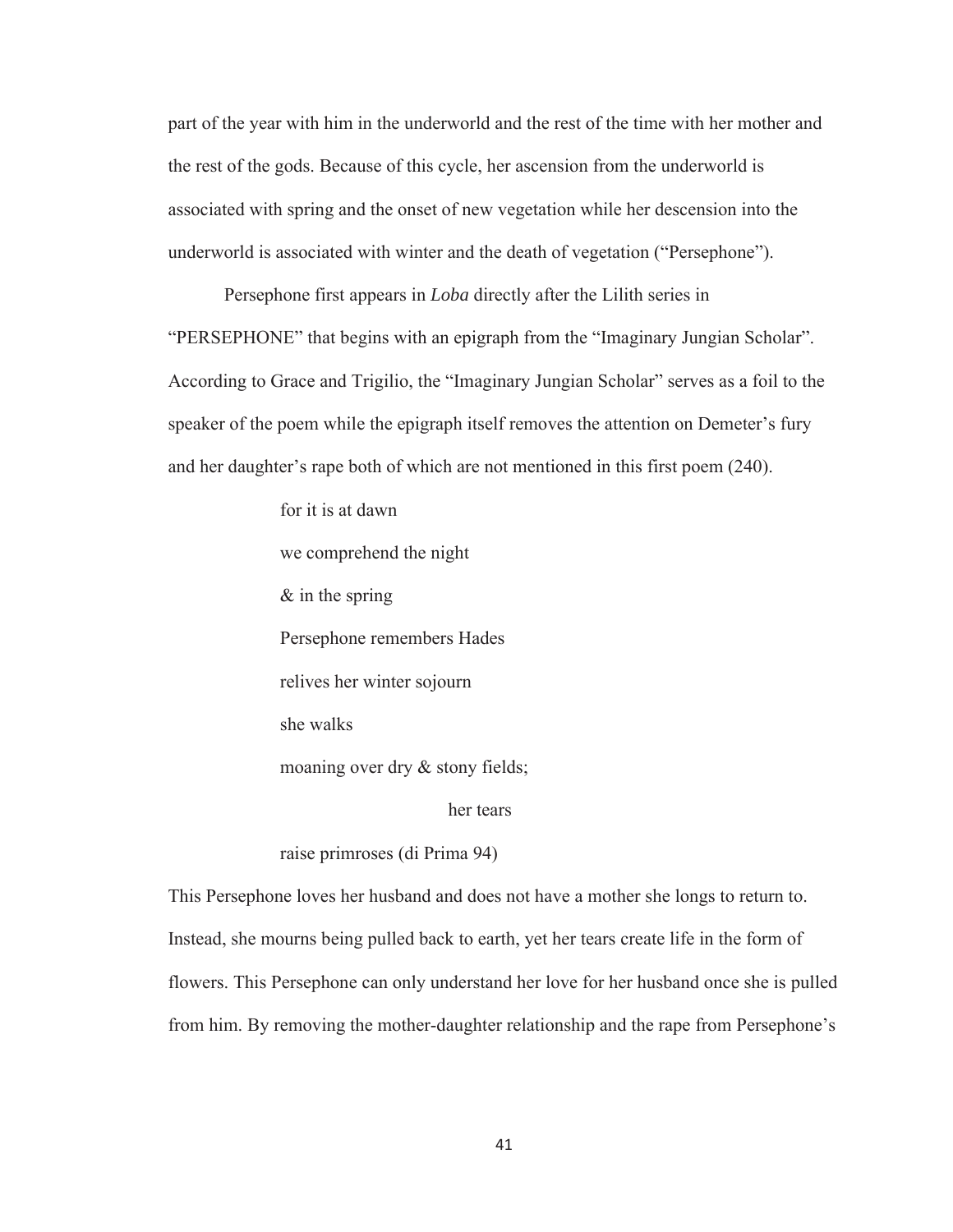story with the epigraph, di Prima sets up an opportunity for Persephone to grapple with her own feelings without guilt, judgement, or familial affection at play.

 In the poem that follows the epigraph, Persephone expresses both grief and anticipation in the moment that she must leave earth to return to Hell highlighting her need to exist both as a loving and devoted wife and a hardworking, accomplished woman with skills of her own. She asks, "And must I return again to that / long hell?" (94) signifying her sense of obligation to her husband but desperation to remain above ground with her life's work, her offspring—literally the spring. She laments that she must leave when she has "just thawed" and has "barely tasted fruit [she] brought to ripeness" (94). During her descent back to Hell, di Prima's Persephone loses all her warmth "in vast darkness of galactic air" (94). Because di Prima has removed Persephone's mother from the picture leaving her without a familial connection that would pull her to stay on earth, Persephone's grief becomes a struggle between the obligations and affections within a heteronormative relationship as a wife and the desire to be a woman with work to do separate from those obligations and affections. Persephone's struggle represents a larger struggle for women everywhere as wives and mothers try to find balance between familial obligations and meaningful work outside of the family structure, which is itself a patriarchal structure traditionally designed with the husband as the worker outside of the family and the wife as the caretaker inside of the family with little overlap or gray areas particularly during di Prima's upbringing in a traditional Italian-American family. Di Prima's depiction of Persephone's internal struggle for balance gives Persephone the power to at least consider where she devotes her energy despite the existing structures that ultimately funnel her in a particular way.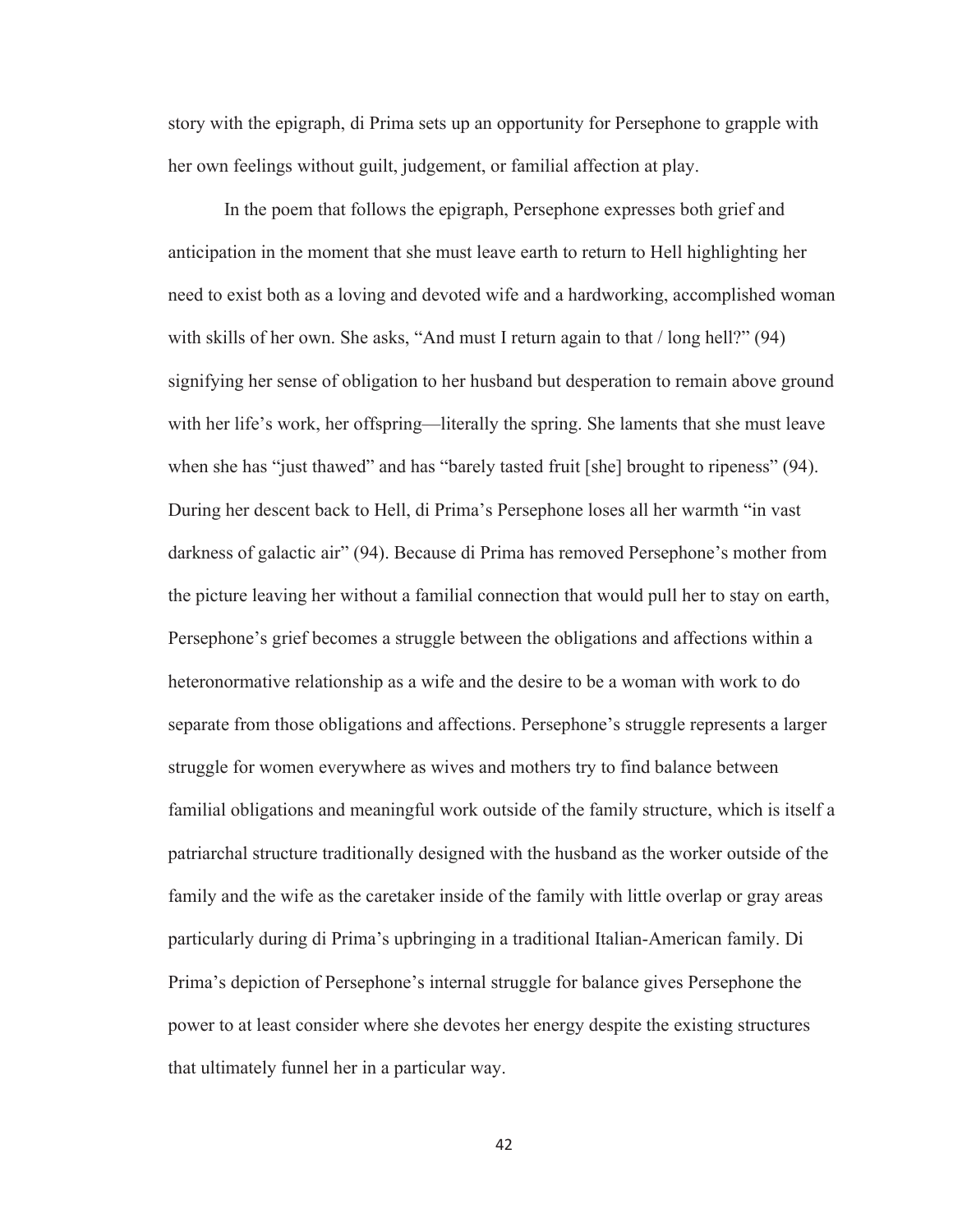The traditional myths of Persephone depict her as a helpless victim, but di Prima's revision complicates her character with competing desires of domesticity and work and an attempt to reconcile those desires. Here Persephone lacks a certain amount of free will as she is still forced to return to Hell. According to Grace and Trigilio, "powers greater than her own, including those of the man she loves, have constructed her life" (240). However, there is a part of this Persephone that "relives her winter sojourn" with her husband and mourns her separation from him (94). The speaker of this poem, presumably Persephone herself, expresses her descent back into Hell as a decision she has made of her own accord. She simply says, "I leave. I go" (94). She may be pressured and reluctant to leave her work, but she goes when her love calls her. She knows that her "love is there. / Not on this softened earth. / Not in the life I quicken" (94). The conflict between a need to return to a relationship that is "desperate" and filled with "ecstasy screams thru unrelenting winter" (94) and a desire to remain where she flourishes as a woman complicates the idea that woman must either be a slave to her heteronormative relationship or completely devoted to her own work or even her children. Di Prima's revision of Persephone in this poem eliminates the need for such a dichotomy. This Persephone can love Hades and long to be with him while also wanting a full life outside of him.

The final poem of *Loba* centers around Persephone's two most important relationships—with her husband and with her mother. More importantly, this final poem explores the Buddhist principle of nonduality through each relationship with emphasis on the female-female relationship Persephone cultivates with her mother. The first stanza, in particular, emphasizes the Buddhist concept of nonduality of human nature and for di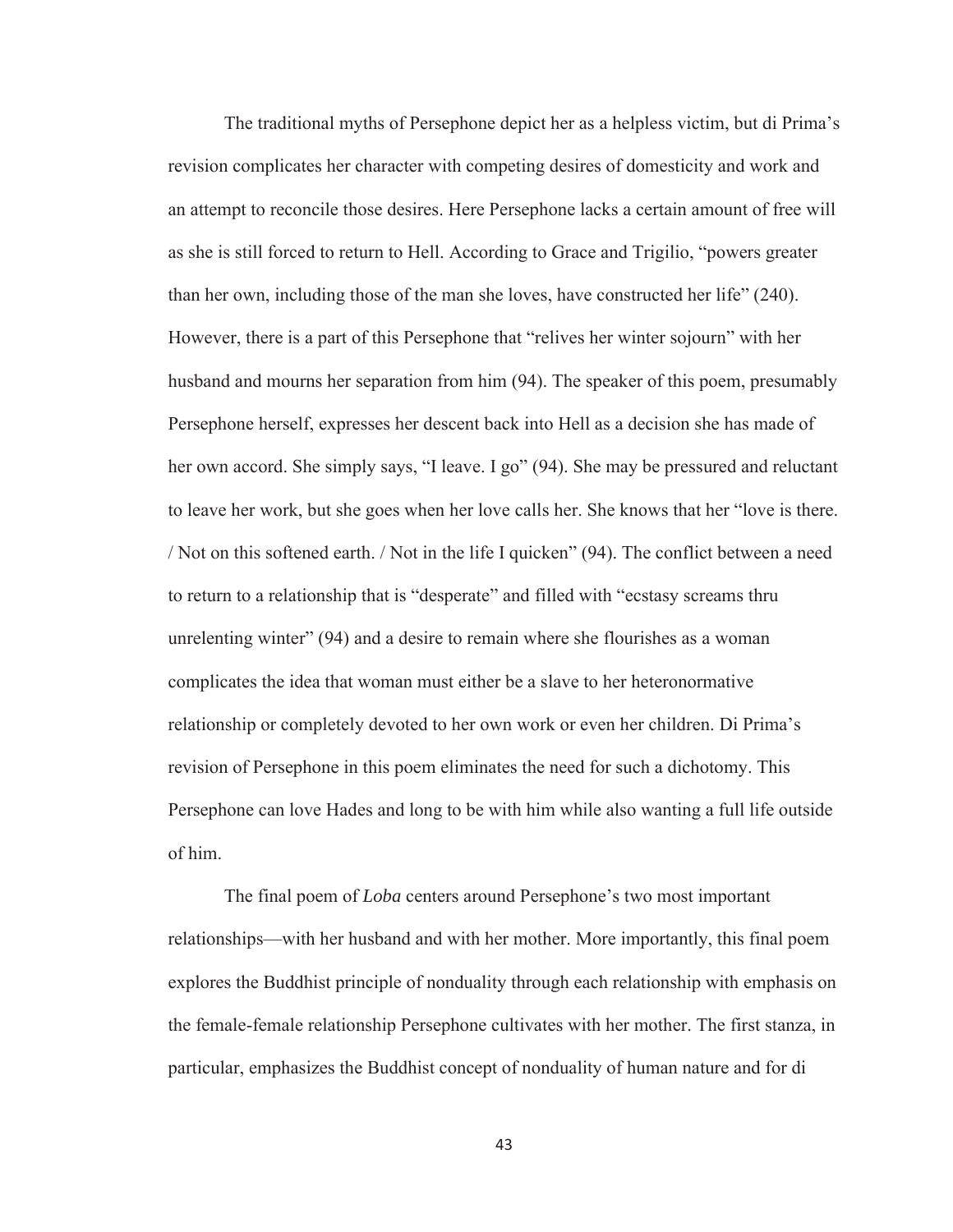Prima, womanhood specifically. In an interview with *Insight Journal*, David Loy, Zen teacher and author of *Nonduality: In Buddhism and Beyond*, explains that nonduality "literally means 'not two,' that two things we have understood as separate from one another are in fact not separate at all. They are so dependent upon each other that they are, in effect, two different sides of the same coin" (Loy). The first stanza of "PERSEPHONE: Reprise" harkens back to the first Persephone poem's theme of being a person separate from your spouse while also participating fully in your relationship: "one 'life' is not more real than the other / not in 'deflowering' do we come / into bloom; we have been always" (314). Persephone was a whole person before her marriage. Her existence does not need to be defined by her abduction, rape, or relationship. She has always led a vibrant life at her mother's side or on her own that is not more real than the life she leads as the wife of Hades and Queen of the Underworld.

In the case of Persephone, she is simultaneously woman and wife as well as wife and daughter. Each of her identities depend on the other in such a way that one cannot exist without the other. Di Prima's larger point is that when a woman marries or enters into any relationship, she does not suddenly stop being an individual woman. Similarly, she does not stop being a daughter when she becomes a wife. In the traditional myth, Persephone literally must give up her original relationship with her mother to fulfill her relationship with Hades in what seems to be a complete separation during her time in Hell each year. Di Prima's revision, though, argues that for a woman to truly be the subject of her own story, she must realize, as Persephone does, that her essence is non dualistic. This nonduality allows a woman to define herself in as many ways as she wants to at the same time rather than being defined by the people around her. As Grace and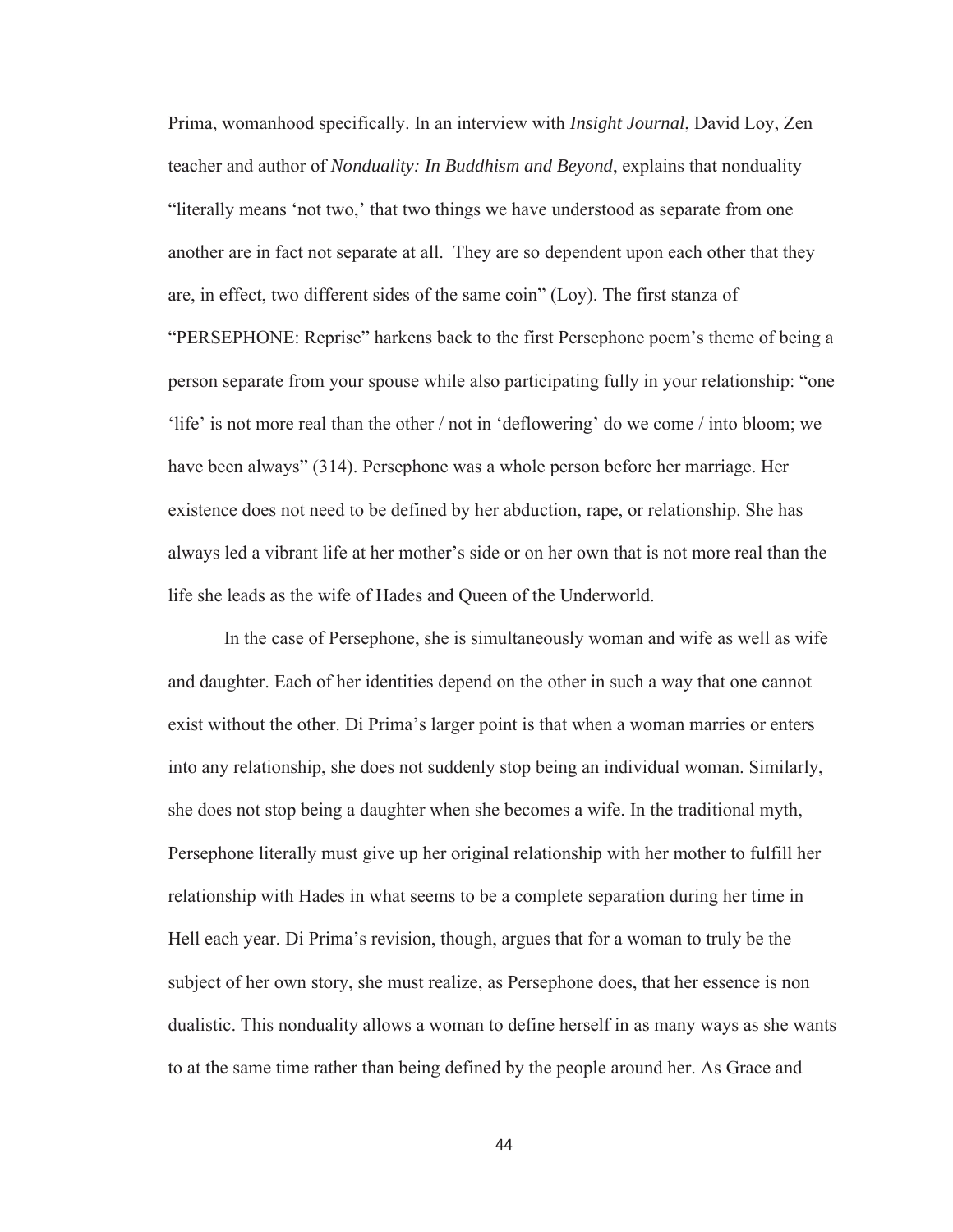Trigilio say, it empties her female body of "the essentialized subordinate figurations assigned to it by sacred and historical fathers" (245).

The idea of nonduality extends to the mother-daughter relationship prevalent in the rest of the poem that was distinctly absent from the first Persephone poem demonstrating the ultimate importance of female connections to the revision of myth. The nonduality of the mother-daughter relationship between Demeter and Persephone provides the vehicle for another important theme in *Loba*: the female-to-female relationship where one continuously gives birth to another who gives birth and the cycle of life and death repeats itself over and over (Grace and Trigilio 245). This birthing happens "at the fluid boundary of Hades" where the mother-daughter pair "spring continuously into life & death" (di Prima 314). At this fluid boundary, the "fruit  $\&$  seed & flower dance equally" (314). Even though life and development happens in these stages, they still exist simultaneously where one cannot exist without the other. Similarly, the mother and daughter cannot exist one without the other nor can they be separated by outside forces: "this is no knife can sever me from her / where I go down to bleed, to birth, to die" (314). At this sacred place of female connectedness where life and death constantly coexist, the mother-daughter pair continually regenerates itself.

Persephone and Helen of Troy are only two of the many revisions of Greek myth in *Loba*. These particular revisions highlight the mission of di Prima's feminist revision. In the revision of Helen, di Prima makes Helen the subject of her own story by emphasizing her real physical experiences as a woman. Helen is no longer the object of men's affection and wrath, but a woman responsible for only herself and the children birthed from her own body. She is not subject to her story being told from the perspective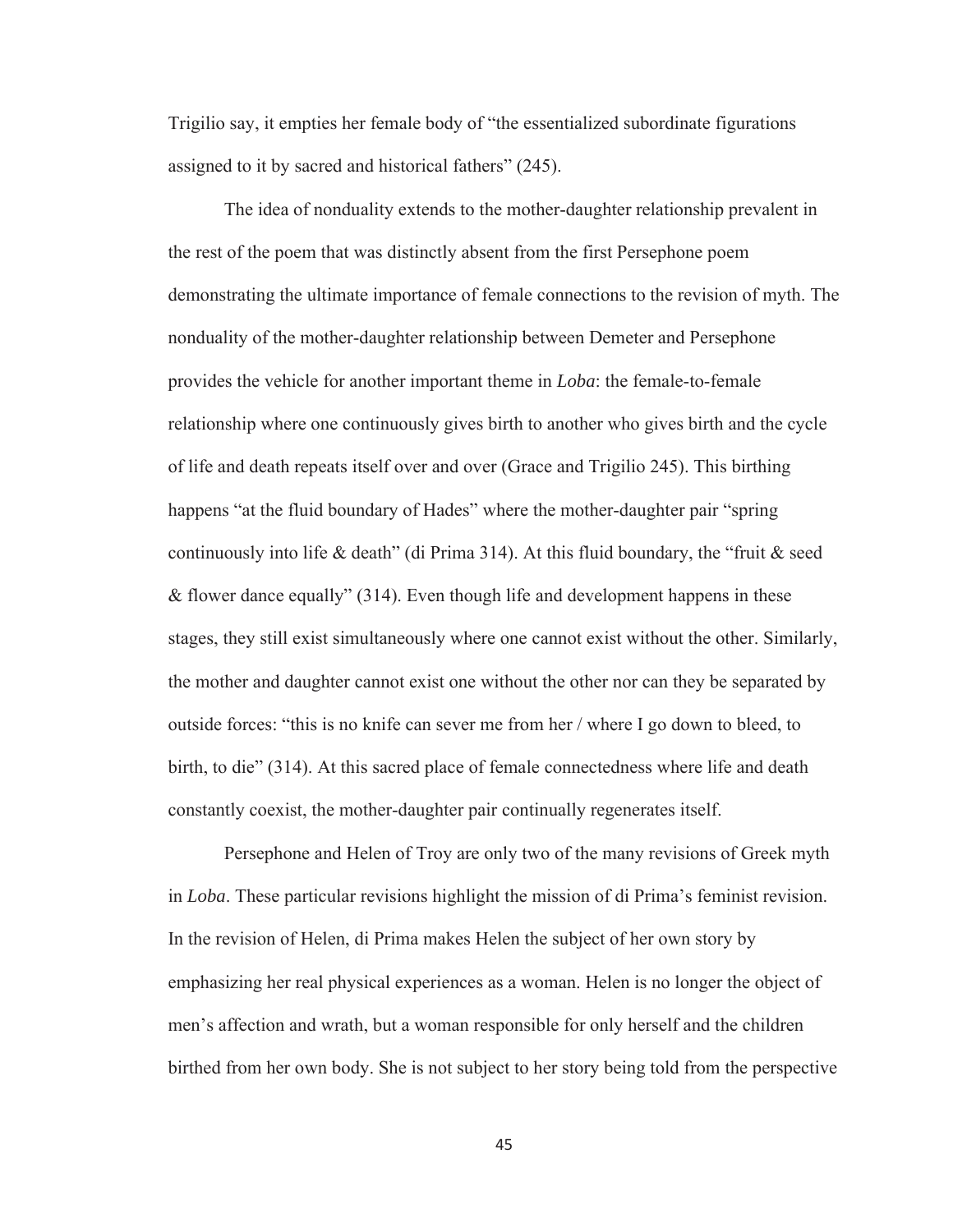of others. Just like di Prima's Eve sheds her label of sinner, this Helen sheds her previous label as seductress and adulteress. Eve's redefinition of herself turns her into a creatrix and mother of all while Helen's redefinition frees her from the very act of continually being defined by others. In the revision of Persephone, di Prima first gives Persephone room to experience her own feelings regarding her relationship with Hades by removing the mother-daughter relationship and the abduction and rape that began her marriage in the first place. Here Persephone gets a chance to tell her own story in a way that complicates her character and removes some of her victimhood. Finally, di Prima reunites Persephone with her mother so completely that the previous dualistic nature of every relationship in Persephone's life is cast aside allowing her to exist in every form as a whole person who can dictate her own story. Both of these revisions of Greek myth in *Loba* center around identity and a woman's ability to define, articulate, and change her identity as she sees fit.

## Conclusion

Feminist revisions have been an important part of women's literature and the feminist movement throughout the twentieth century. Diane di Prima's *Loba* represents a long history of women rewriting older texts, usually male-authored, from a female perspective. For di Prima, a female perspective means emphasizing the lived experiences of women, especially physical experiences, when they have been suppressed, lost, or hidden in the past. It also means recentering women's stories so that the women are the subjects of their own stories rather than the objects. Her retellings of Christian, Jewish, and Greek stories provide the female protagonists with an opportunity to redefine their own identities. Feminist revision, like that employed in *Loba*, resists patriarchal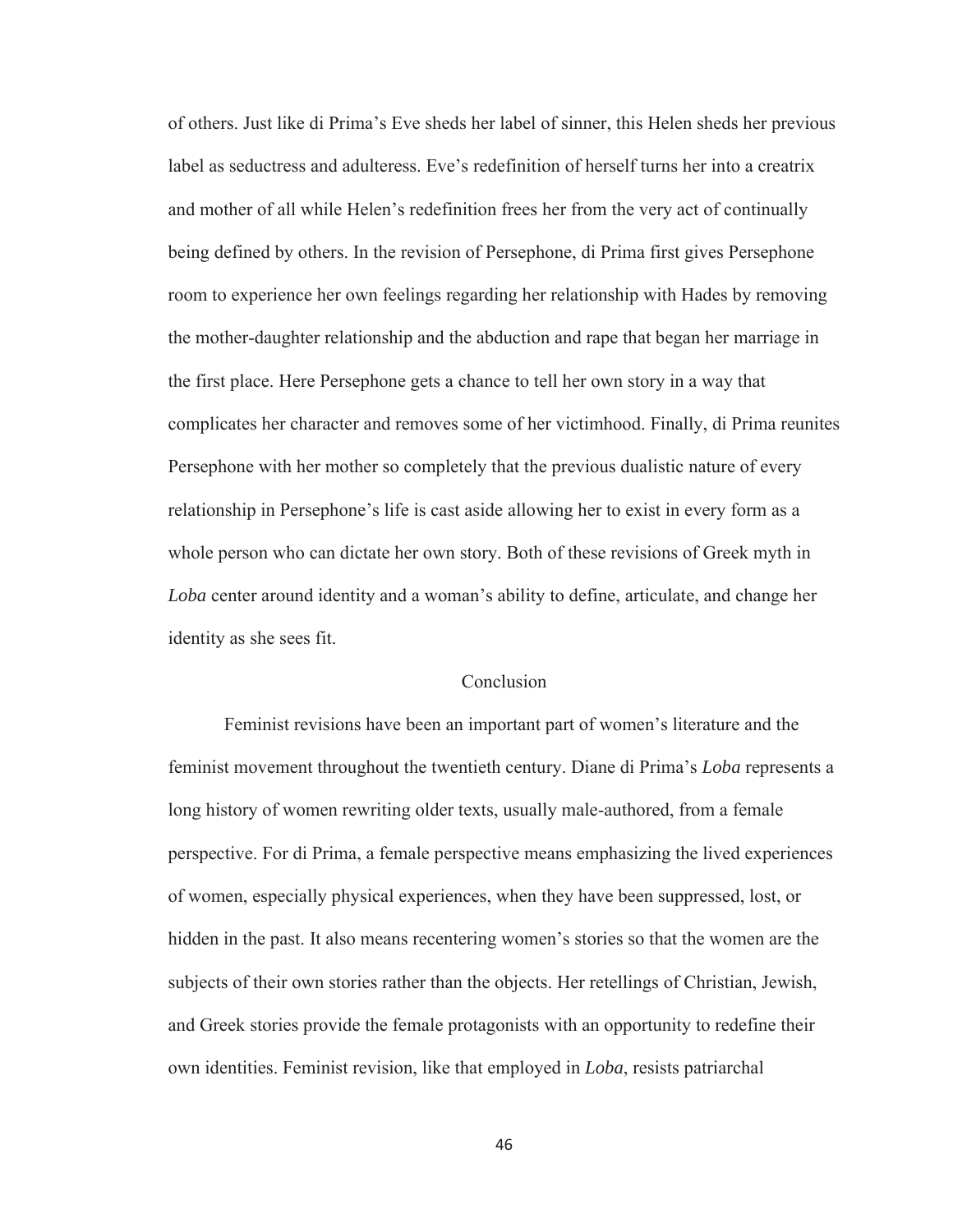narratives that subordinate and silence women. For di Prima, though, resisting patriarchal narratives is not enough. Feminist revision must also begin to examine women's literature as it works to define itself independently of male-centered and male-authored narratives.

Many of the revisions in *Loba* discussed here focus explicitly on the physical experience of women. Di Prima's revision of the Virgin Mary stands out as the most explicit of the five revisions in this research because it begins by calling everything Christian religion believes and teaches about Mary and the conception of Jesus into question. In di Prima's version, Mary is raped by an angel figure, and Mary's lack of consent to the sex or subsequent pregnancy is prominent. While many Christian thinkers accept that Mary gave consent in the original scripture, di Prima makes it clear through vivid descriptions of what happens to Mary's body that her Mary does not give consent. The emphasis on Mary's physical experience in the "ANNUNCIATION" poem serves to expose how women and their bodies have been and are used by patriarchal religions as a means to an end. Women's bodies become vessels to be used at the discretion of those with power with no need for consent for the women. The analogy of rape used in this revision does not mean that di Prima's point is that women's bodies are only misused when it comes to sex, though that is part of it. The larger feminist idea of bodily autonomy and independence are the center of di Prima's use of physical violation in Mary's revision. These are issues still being debated today. Women's bodies are still being used as bargaining chips by religious and political leaders in America who wish to take away the same bodily autonomy di Prima's Mary fights for but loses. This revision is the perfect example of feminist revision becoming an act of survival.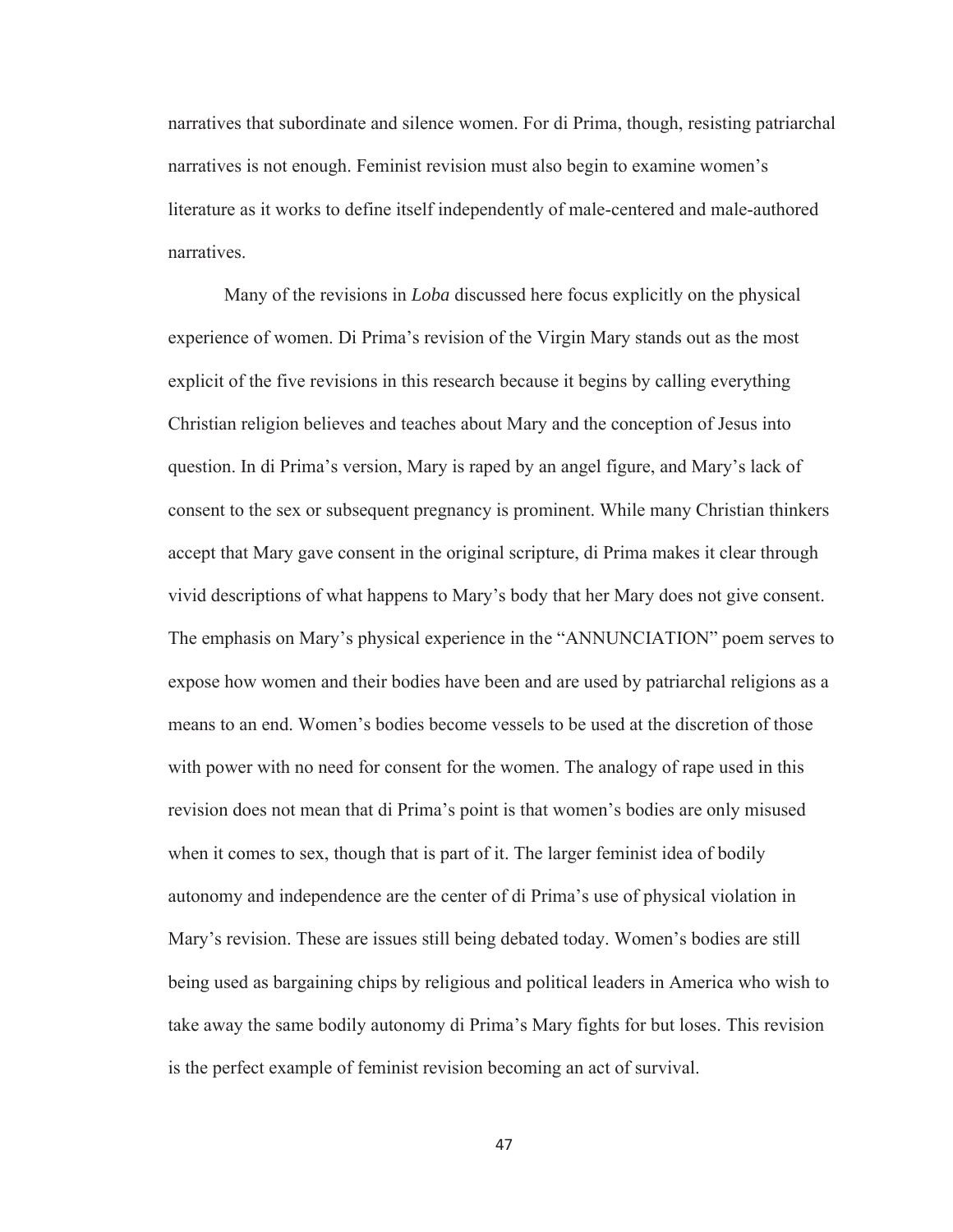After Mary goes through an entire pregnancy that resulted from a loss of bodily autonomy, she attempts to regain control over her body when she goes into labor. Di Prima revises the Nativity scene to provide detailed descriptions of labor and delivery that do not allow the mother any say in the process. Mary's fight to maintain consciousness and have a natural birth are thwarted by outside forces who strap her down and drug her. This particular poem reflects di Prima's confessional female Beat style because Mary's experience with childbirth directly mirrors di Prima's in the late 1950s. Once again, Mary is unable to give consent for what happens to her body. Yet, this depiction of childbirth contrasts with di Prima's own views and her other depictions of childbirth throughout *Loba*. She provides this counter experience to include real experiences of women, including herself, and expose how women are stripped of choice, agency, and freedom when it comes to their own bodies.

The final revision of Mary explored here is of Mary's "CORONATION" into Heaven after her death. The story of Mary's coronation does not exist in scripture, but the Catholic church accepts that Mary was crowned in Heaven after her death. Also, significant literary accounts like that in Dante's *Divine Comedy* depict Mary as the Queen of Heaven. Di Prima draws from these traditions that honor Mary as a Queen and the Virgin Mother. In her revision, though, di Prima makes it clear that, at her coronation, Mary only appears to be honored. What the revised coronation really represents is the successful jailing of Mary hidden behind praise and honor. Mary longs to fly free and hopes to finally do so in death, but the crown on her head prevents her from doing so. She remains the object of adoration, but di Prima gives Mary space to express her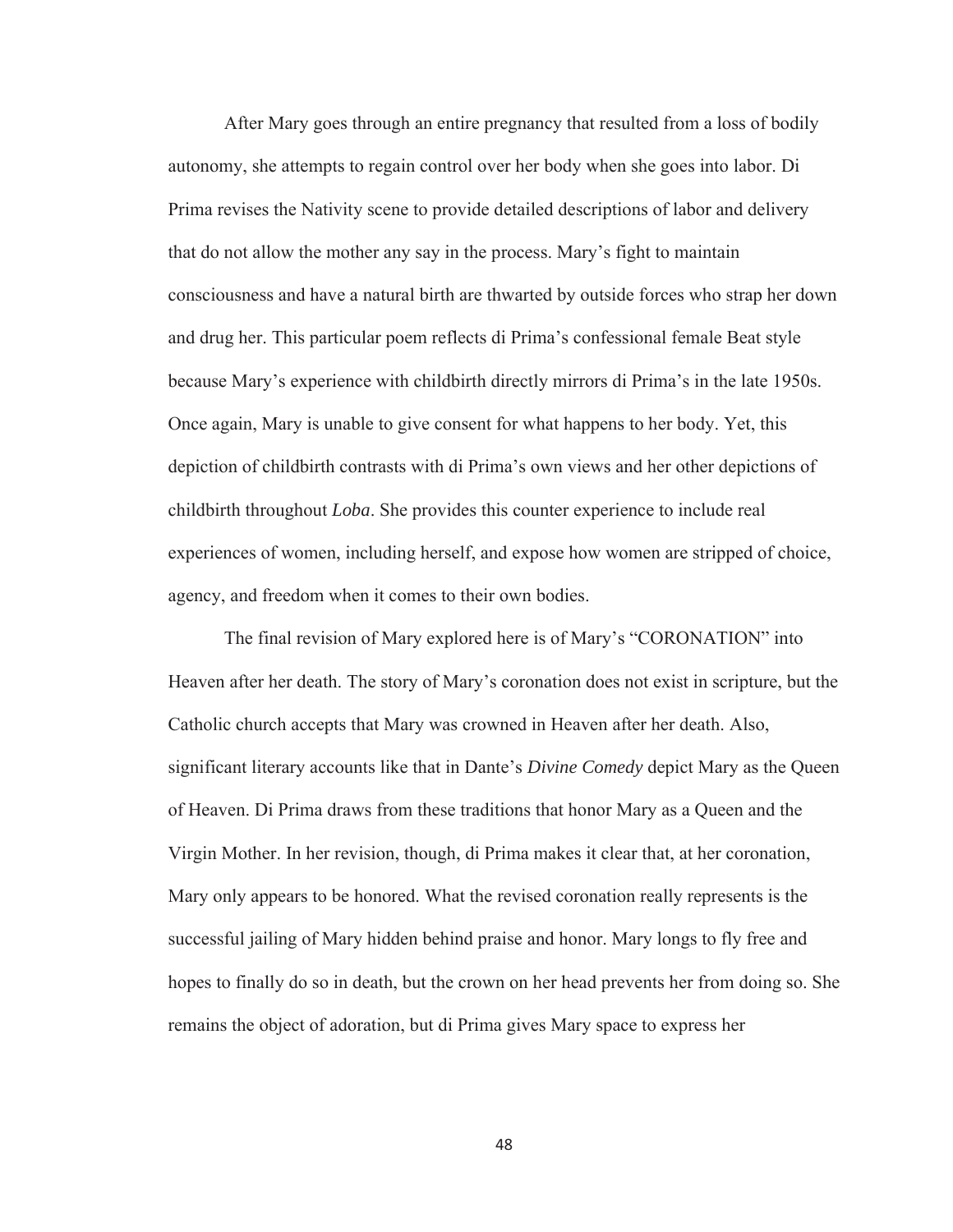dissatisfaction with a position that holds no real power and only serves to further oppress her.

Di Prima's revision of Mary's narrative exposes how women lose power within patriarchal power struggles, but her revision of Eve's narrative creates a space of creative power for women within the patriarchal structures they already live in. Di Prima gives Eve space to define herself as a woman and regain her original power as the first mother. Eve speaks for herself through the short series of poems and centers the narrative around herself using the pronoun "I" from the beginning signalling that this time we will hear her side of the story. Di Prima uses natural images and Biblical allusions to reinfuse Eve with creative power. Di Prima's Eve insists that she be recognized as the origin of all, as the creatrix. This emphasis on maternal or feminine creative power comes from di Prima's own feeling that childbirth and motherhood are great sources of female empowerment and creativity. While Eve expresses this female creativity so clearly, Mary is denied the opportunity to experience creative power through childbirth despite giving birth to the Messiah. In this way, Mary's revised narrative provides a more realistic experience—at least for di Prima—of what could happen for women at their most vulnerable yet most powerful moment. Eve's revised narrative, on the other hand, explores how women might take back their feminine and maternal power by insisting on defining themselves for themselves. The Eve sequence of *Loba* gives us the "tools to dwell in the patriarchy and to fight from within" (Encarnación-Pinedo 14). Di Prima's revision of Eve reveals that the ability to define ourselves and call ourselves what we determine we should be called is the first step to reclaiming creative power that has been lost.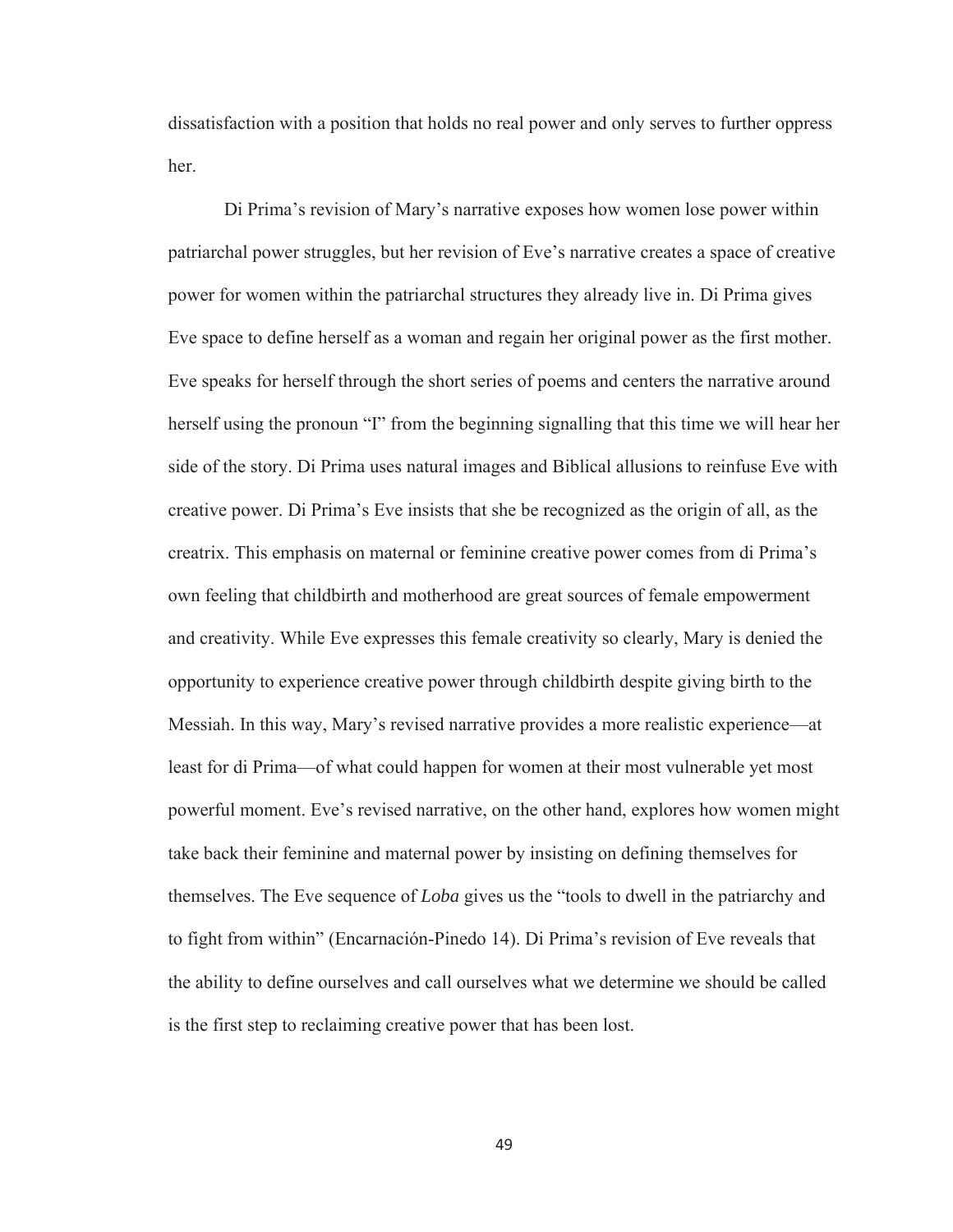While di Prima's revision of Mary portrays the female body as vulnerable and abused through Mary's rape, her revision of Eve focuses on the body as a life source. In her revision of the Jewish legend of Lilith, di Prima depicts the female body, and its sexuality specifically, as a source of power, independence, and holiness. This Lilith takes all of the negative images and beliefs of her and turns them into power. She becomes violent when man attempts to violate the sacredness of her body. She mingles power, intellect, and sex in a way that fights back against subordination at the hands of men. Di Prima's Lilith stands for a celebration of women's bodies and sexuality and the power they wield.

The idea that sensuality and flesh should be considered holy and therefore should be infringed upon by noone is not new to the Beat generation. In his epic *Howl*, Allen Ginsberg spends the "Footnote to Howl" exclaiming that everything is holy including the flesh: "The skin is holy! The nose is holy! The tongue and cock and hand and asshole holy!" (27). While Ginsberg's expression of the idea is quite different from di Prima's, the celebration of the holiness of bodies is the same. Maintaining the body and its sensuality as holy serves to uphold female sexuality as a natural and powerful part of the female experience when women's sexuality has been deemed everything from inappropriate to criminal in the past.

Di Prima's revisions of Greek myths explore similar themes of making women the subject of their own stories and recentering lived experiences of women. The revision of Helen of Troy serves to highlight the lived experiences of women similarly to the revision of Mary. Di Prima's Helen comes from an already revised version by H.D. that turns Helen into a phantom. Di Prima focuses on Helen's walk along the wall in Egypt as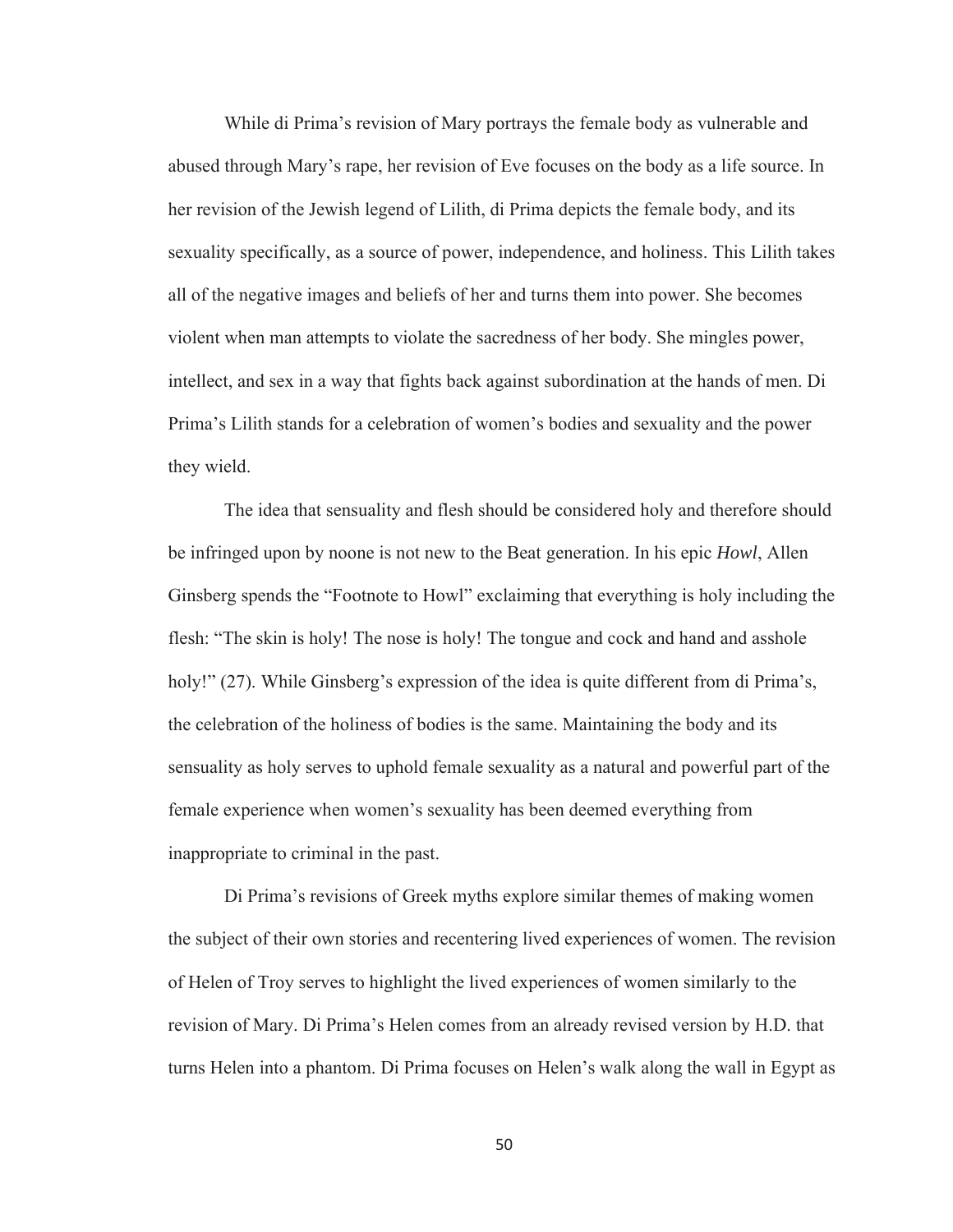a way to center her physical experiences. Because women's experiences of pain, illness, childbirth, and life in general have been hidden, dismissed, or deliberately misinterpreted for so many years, the continued focus on women's lived experiences serves as a resistance. Helen's presence on the wall demands that she is real, she takes up space, and that she will not be silenced.

More than focusing on Helen's physical experiences on the wall, di Prima removes Helen's position as an idolized version of womanhood and sought-after love interest. By the end of Mary's sequence of poems, she was still an idolized version of womanhood, and it was this idolization of her that left her trapped as the Queen of Heaven. In Helen's case, di Prima makes it explicit that Helen is just a normal woman which gives Helen the freedom to define herself and make choices about her own life. Furthermore, di Prima's Helen has no male suitors. In H.D.'s version of Helen's story, multiple men who are in love with Helen take turns telling her story as she exists as a phantom on the wall. The removal of these suitors gives Helen room to finally tell her own story where she is the subject with agency rather than the object of affection.

Di Prima's revisions of Persephone focus less on her physical experiences and more on her lived experiences as a daughter, a wife, and a woman with work to do. For Persephone, all three of these roles clash continuously. If she is in Hell with Hades, she wants to be on Earth with her mother and vice versa. Also, she wants to maintain her skills as the bringer of spring. Di Prima presents these struggles so that each role is validated for Persephone as a genuine and equally important aspect of her identity. Di Prima writes out Persephone's mother in the first Persephone revision to create space for Persephone to explore feelings of grief about being separated from her husband without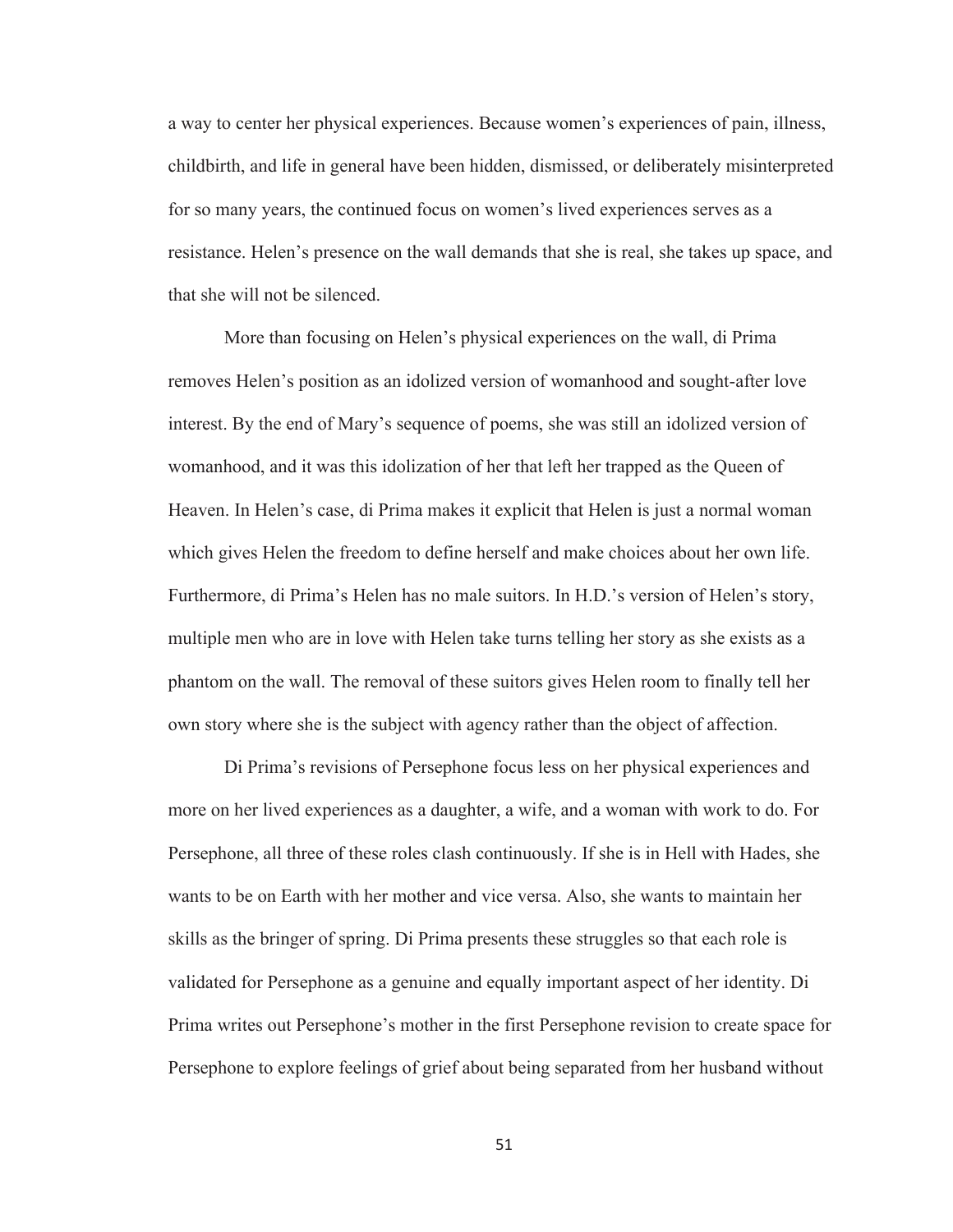feeling guilty about leaving her mother to be with him. This removal of Persephone's mother also emphasizes Persephone's desire to maintain balance between her relationship with her husband and her dedication to her work. However, in the final Persephone poem, di Prima intentionally brings the mother-daughter relationship into the spotlight as a lifegiving force required for the cycle of life to continue.

Di Prima's Persephone sequence also explores the Buddhist principle of nonduality. As a practicing Buddhist, di Prima believes in nonduality, which states that two seemingly separate things actually rely on each other for existence. Persephone's identity as wife relies on her identity as daughter and both rely on her identity as the bringer of spring. The principle of nonduality allows Persepohone to be all three things at once without diminishing any one particular role. This kind of cohesive identity can be difficult for women to achieve because the societal structures we operate in do not often allow room for a woman at work to also fully maintain her role as mother. Sometimes, caretaking responsibilities for women can overtake their ability to do their work or vice versa simply because women are expected to separate their identities into boxes. However, a crucial part of regaining power and equality as a feminist depends on our ability to define ourselves, and we cannot do that if we are not allowed space to be complete women with all of our identities operating together.

Di Prima articulates this very Beat idea in her statement of poetics: "The requirements of our life is the form of our art" (*Recollections* 227). The Beats do not separate their lives from their art. One cannot exist without the other. However, as evidenced by Jack Kerouac's insistence that if di Prima did not forget about her babysitter she would never be a poet, Beat women's roles as mothers and caretakers were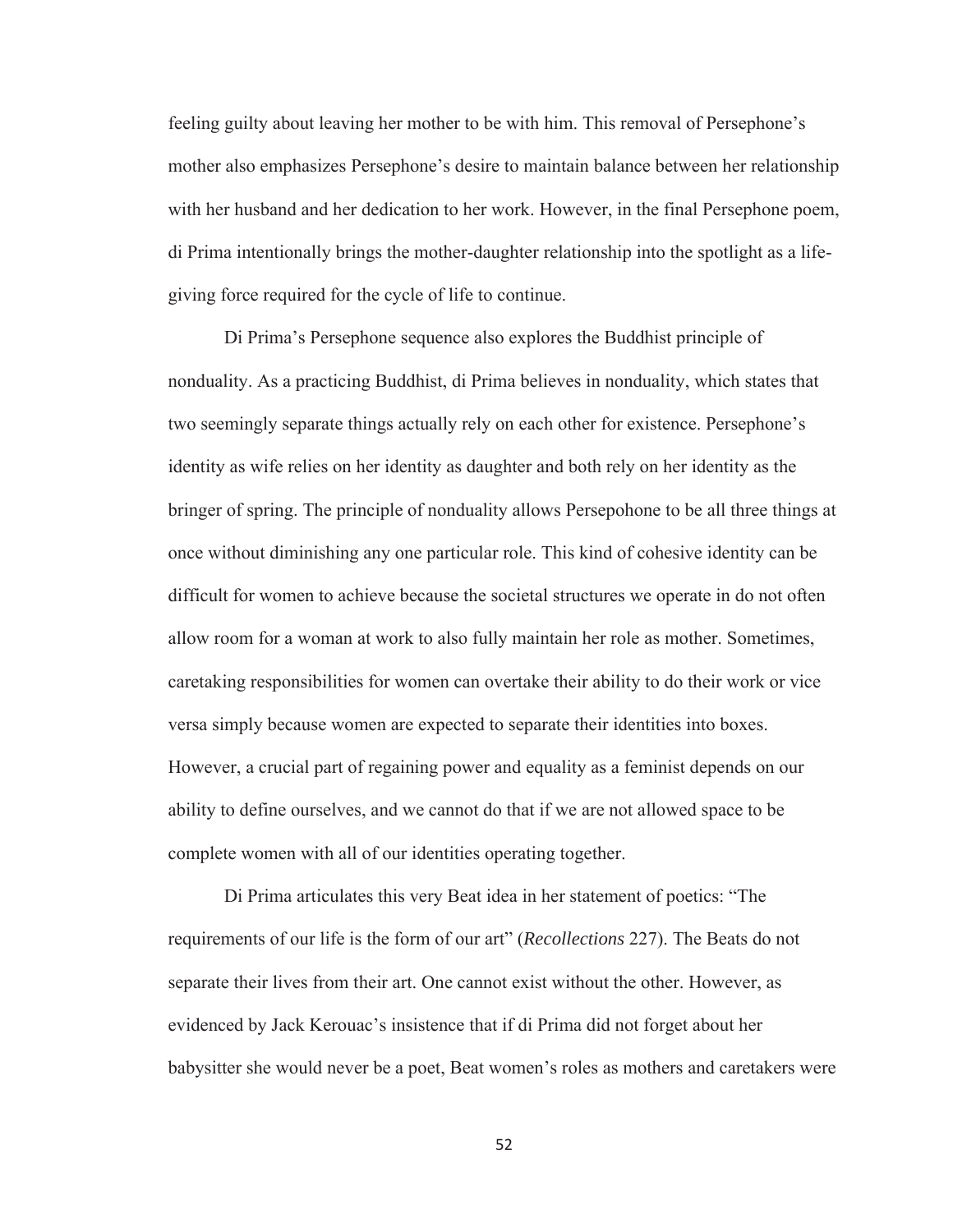not always considered to be crucial components of their identity or their art (*Recollections* 202). Di Prima's revision of Persephone demands that women deserve to include all of their roles in their identity with no exclusion just as she did by allowing her identity as mother to fuel her work.

As Diane di Prima's master work, *Loba* requires much more attention than it receives from scholars of her work. Some scholars, like myself, come to know di Prima through her connection with the larger, predominantly male Beat generation. *Loba* takes a backseat because it was written after the Beat generation's peak period and therefore reflects less of the traditional Beat style that scholars were initially attracted to. Beat is only one part of di Prima's identity as a woman and as a writer, but her experience with the Beats certainly informs how she writes *Loba*. More importantly, *Loba* represents the confessional yet spiritual writing that both male and female Beats are associated with. As perhaps the most known female Beat writer, di Prima needs to be known for her epic poem, her magnum opus, equivalent to Ginsberg's *Howl,* rather than only her life writing. The inclusion of *Loba* and other significant works of poetry by Beat women in the traditional Beat canon will redefine the women as artists on the same level as the men. Such an inclusion will bring legitimacy to the confessional form that has long been an important part of women's writing in general and dismissed by the larger literary community as inferior or unworthy of canonization. *Loba*'s act of resistance to the male canon creates a space for women to speak out unapologetically in language that reflects their true nature and does not pander to patriarchal ears.

The Loba herself acts as an archivist of lost, hidden, destroyed, and suppressed women's stories. She, like di Prima, seeks to gather the true stories of her "lost moon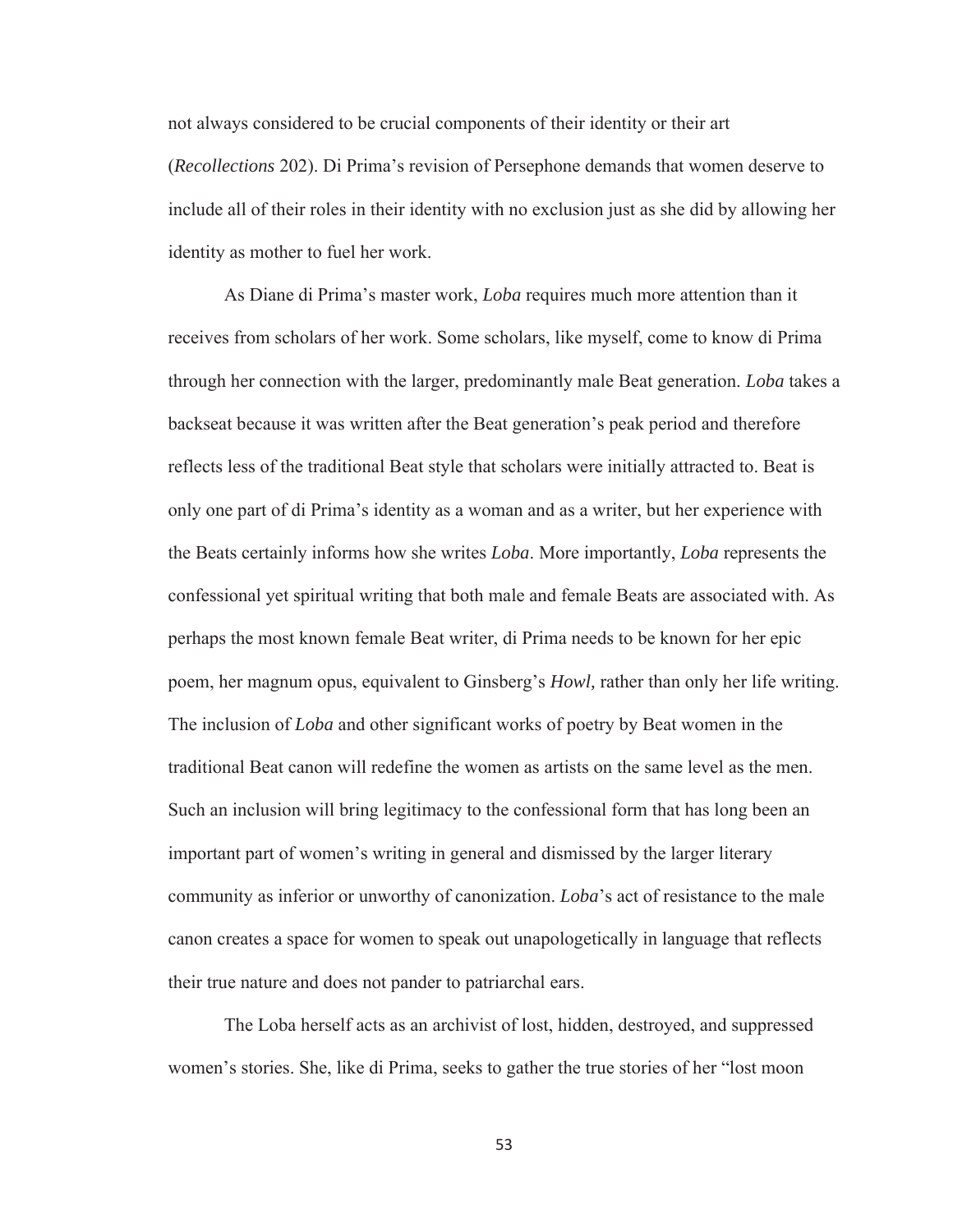sisters" and amplify them in a way that demands they be heard (di Prima 3). Di Prima's revisions of traditional Christian, Jewish, and Greek stories work towards a women's literature that amplifies the female experience and prioritizes women telling their own stories. *Loba* remains defined by the male canon as "the great female counterpart to Allen Ginsberg's *Howl,*" which lends credibility to the epic but takes away its true essence of female creative power. Part of di Prima's feminist mission with *Loba* lays in a women's literature that is not defined by men but relies solely on female experience and language. While she and other feminist revisionists may have to revise male stories to survive patriarchal structures and literature, di Prima seeks to create and contribute to a tradition of women's literature that only includes the stories of women for themselves and of themselves.

This research only covers a small portion of the feminist revisions in *Loba*. Further research should be conducted to include all of the classical, religious, literary, and other types of revisions present in *Loba* to include a wider spectrum of women's voices. Also, this research was conducted with di Prima's place in the Beat generation in mind but places her primarily in relation to other female writers who conduct feminist revision. Additional research should include a more in-depth context of the Beat generation regarding di Prima and *Loba* that explores how di Prima's voice fits into the Beat generation and contributes to the revision of the Beat generation from a woman's perspective. The discussion of the larger cultural movement of second wave feminism, while briefly included here, should be expanded upon in further research to include more examples of other female writers from the feminist movement that also participate in feminist revision and the impact feminist revision had on the movement. Finally, the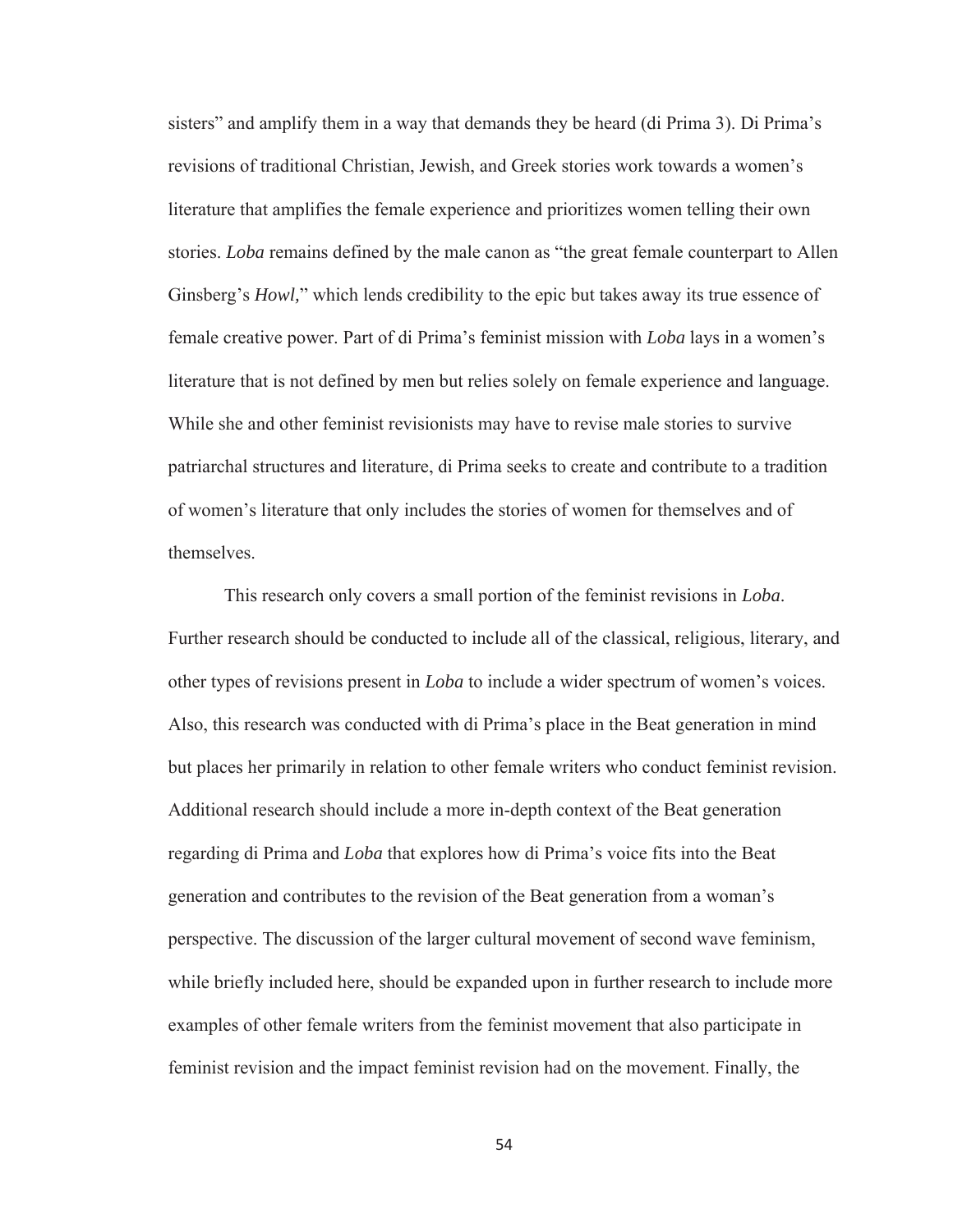Buddhist and other spiritual components in *Loba* should be explored at greater length in an effort to connect di Prima's spirituality with her feminist mission in *Loba* and situate *Loba* within the Buddhism of the Beat generation as a whole.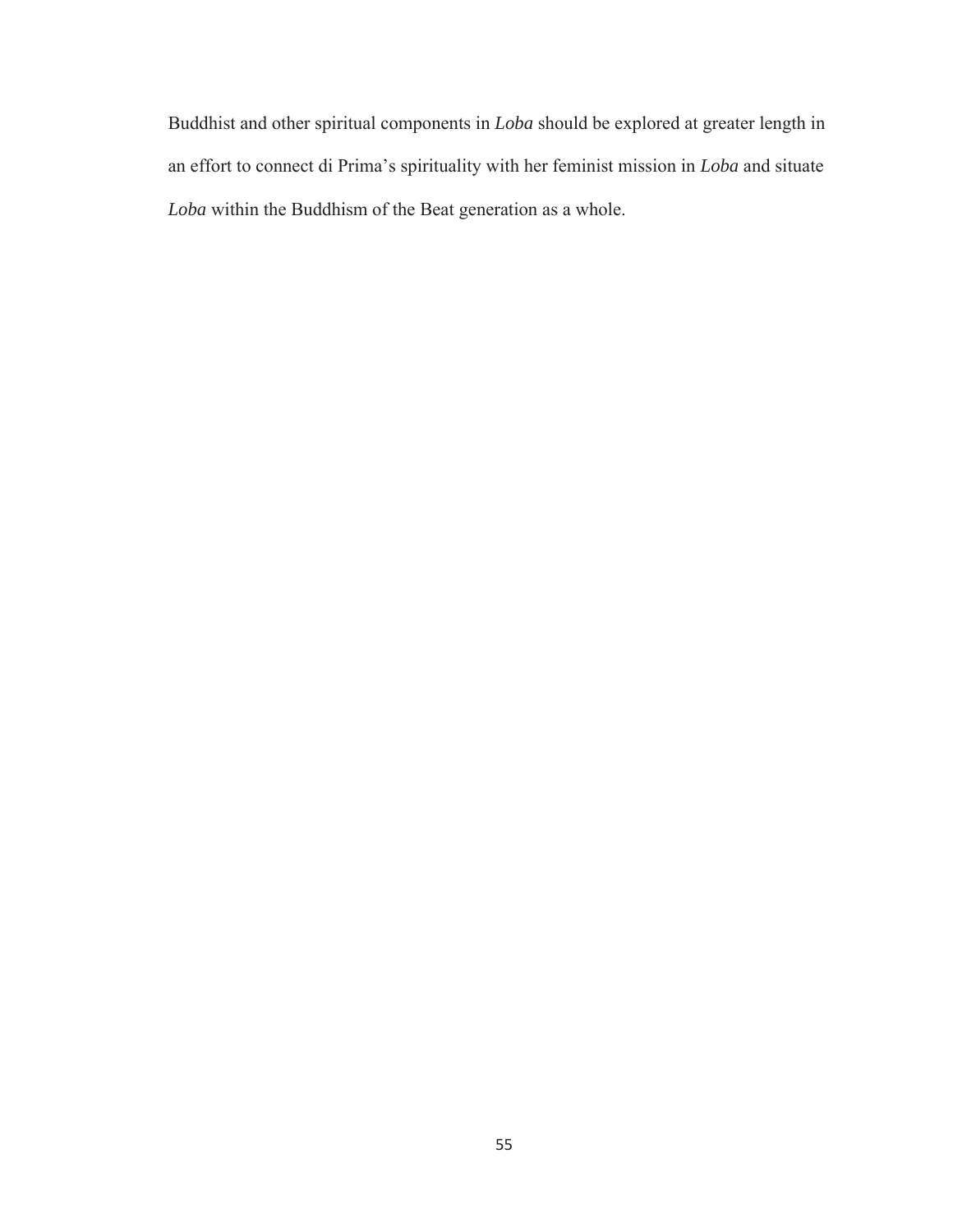#### Bibliography

Alighieri, Dante. *Paradiso*, Translated by Robert M. Durling, Oxford UP, 2011.

Carden, Mary Paniccia. "Truthiness: Diane di Prima's *Memoirs of a Beatnik* and *Recollections of My Life as a Woman*." *Women Writers of the Beat Era.* University of Virginia Press, 2018, pp.32-58.

Cartwright, Mark. "Sphinx." *Ancient History Encyclopedia*, 8 Sept. 2012, https://www.ancient.eu/sphinx/. Accessed 20 May 2020.

Christ, Carol P. *Rebirth of the Goddess: Finding Meaning in Feminist Spirituality*. Addison-Wesley Publishing Company, 1997.

di Prima, Diane. *Memoirs of a Beatnik*. 1969. Penguin Books, 1998.

di Prima, Diane. *Recollections of My Life as a Woman.* Penguin Group, 2001.

di Prima, Diane. *Revolutionary Letters*. City Lights Books, 1980.

- Dijk, Denise. "The Goddess Movement in the U.S.A. A Religion for Women Only." *Archiv Für Religionspsychologie / Archive for the Psychology of Religion*, vol. 18, no. 1, 1988, pp. 258–266. *JSTOR*, www.jstor.org/stable/23918114. Accessed 12 Feb. 2020.
- "eidolon, n." *OED Online*, Oxford University Press, June 2020, www.oed.com/view/Entry/59971. Accessed 5 June 2020.

Estés, Clarissa Pinkola. *Women Who Run with the Wolves*. Ballantine Books, 1992.

Gilbert, Sandra M. "Eve in Milton's *Paradise Lost*: Poignancy and paradox." Discovering Literature: Restoration & 18th century, *British Library*, 21 June 2018, https://www.bl.uk/restoration-18th-century-literature/articles/eve-inmiltons-paradise-lost-poignancy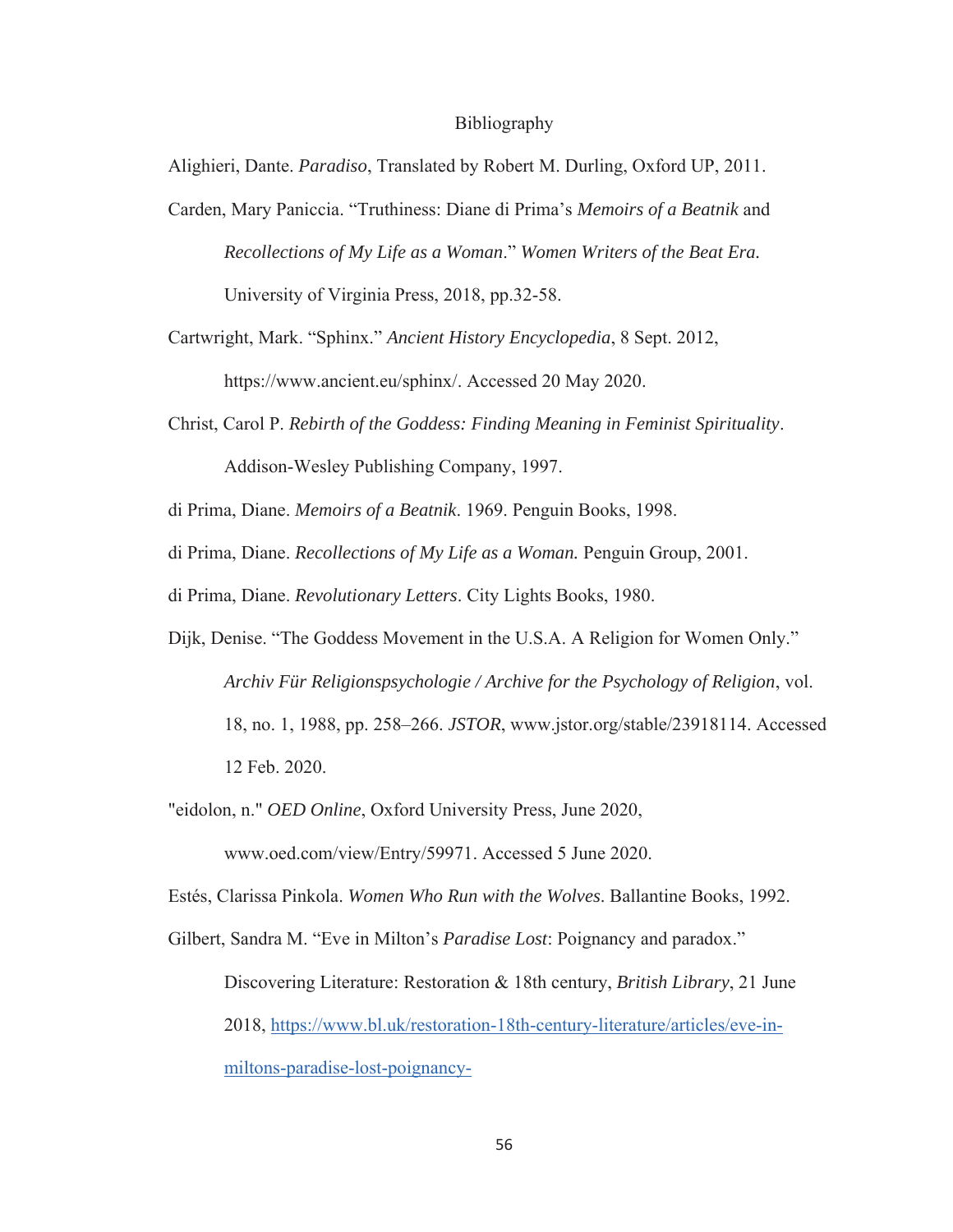andparadox#:~:text=Eve%20in%20Paradise%20Lost %20is,plot%

20of%20Paradise%20Lost%20forward. Accessed 25 June 2020.

Ginsberg, Allen. *Howl and Other Poems*. City Lights Books, 1959.

- Grace, Nancy M. and Tony Trigilio. "Troubling Classical and Buddhist Traditions in Diane di Prima's *Loba*." *Hip Sublime : Beat Writers and the Classical Tradition*, edited by Sheila Murnaghan and Ralph Mark Rosen, The Ohio State University Press, 2018, pp. 226-251.
- H.D. *Helen in Egypt*. New Directions Books, 1961.
- Hemmer, Kurt. "di Prima, Diane." *Encyclopedia of Beat Literature*, 2007.
- "Hera: Greek Goddess of Love and Marriage." *Goddess Gift*, https://goddessgift.com/goddess-info/meet-the-goddesses/hera/hera-unabridged/. Accessed 11 May 2020.
- "History of Naropa." Naropa University, https://www.naropa.edu/aboutnaropa/history/index.php. Accessed 1 May 2020.
- Knight, Brenda. "Diane di Prima: Poet Priestess." *Women of the Beat Generation*. Conari Press, 1996, pp. 123-140.
- Leeming, David and Jake Page. *Goddess: Myths of the Female Divine.* Oxford University Press, 1994.
- Libby, Anthony. "Diane di Prima: 'Nothing Is Lost; It Shines a: Religious Discourse and Feminism." *Humanities*, vol. 7, no. 132, 2018, doi:10.3390/h7040132. Accessed 28 Jan. 2020.
- "lily, n. and adj." *OED Online*, Oxford University Press, June 2020, www.oed.com/view/Entry/108375. Accessed 1 June 2020.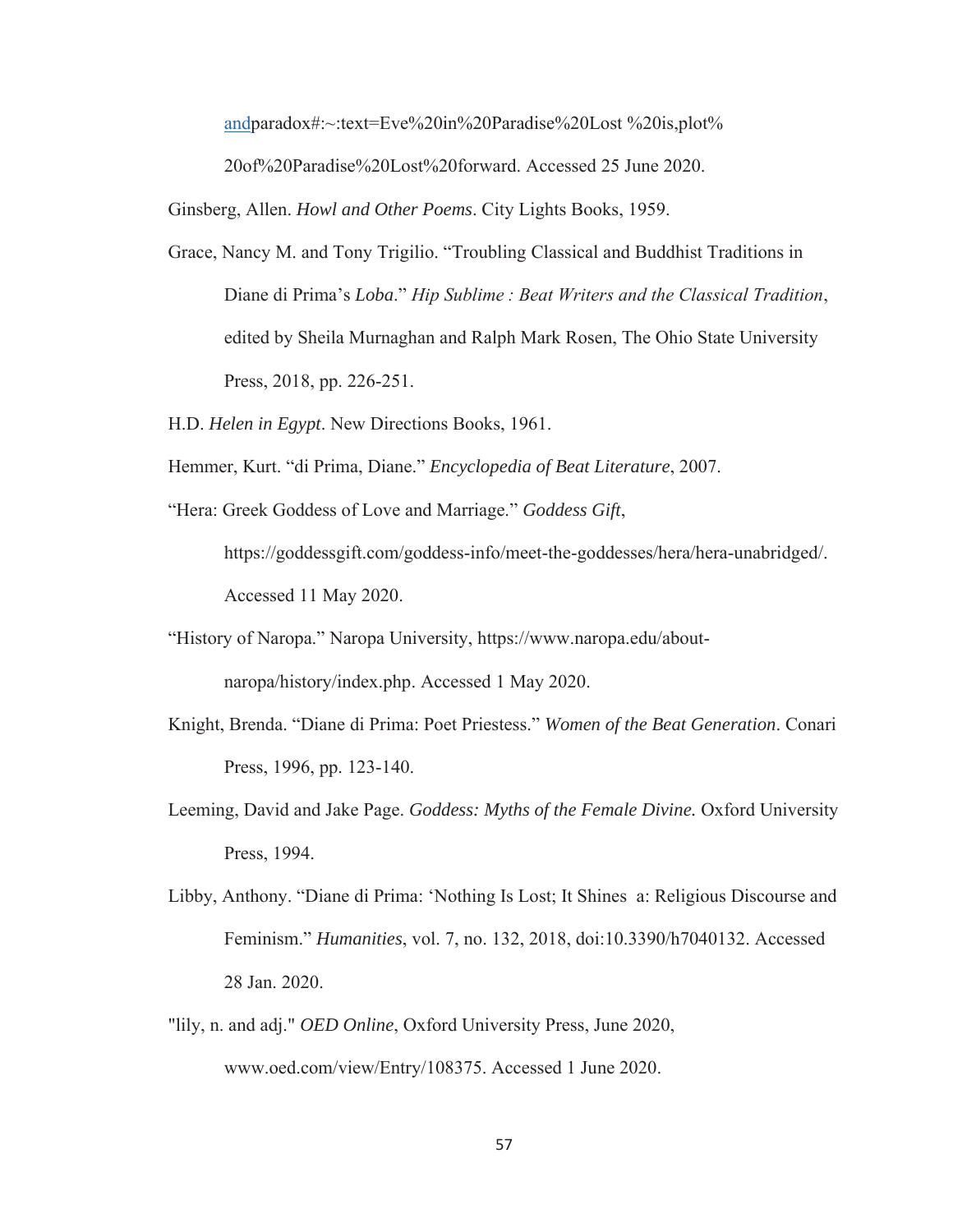Loy, David. "The Many Faces of Nonduality." *Insight Journal*, 2018,

https://www.buddhistinquiry.org/article/the-many-faces-of-nonduality/.

- Mackay, Polina. "Politics of Feminist Revision in di Prima's *Loba*." *CLCWeb: Comparative Literature and Culture*, vol. 18, no. 5, 2016, https://doi.org/10.7771/1481-4374.2977. Accessed 28 Jan. 2020.
- Naumann, Isabell. "Assumption: History of Doctrine." University of Dayton, https://udayton.edu/imri/mary/a/assumption-history-of-doctrine.php. Accessed 1 May 2020.
- Osherow, Michele. "The Dawn of a New Lilith: Revisionary Mythmaking in Women's Science Fiction." *NWSA Journal*, vol. 12, no. 1, 2000, pp. 68–83. *JSTOR*, www.jstor.org/stable/4316709. Accessed 28 Jan. 2020.
- Ostriker, Alicia Suskin. "Thieves of Language: Women Poets and Revisionist Mythology." *Stealing the Language: The Emergence of Women's Poetry in America*. Beacon Press, 1986, pp. 210-238.

Ostriker, Alicia Suskin. *Feminist Revision and the Bible*. Blackwell Publishers, 1993.

"Persephone." *Encyclopedia Mythica*, 3 March 1997,

https://pantheon.org/articles/p/persephone.html. Accessed 12 June 2020.

Quinn, Roseanne Giannini. "Laugh of the Revolutionary: Diane di Prima, French Feminist Philosophy, and the Contemporary Cult of the Beat Heroine." *The Philosophy of the Beats*, edited by Sharin N. Elkholy, University Press of Kentucky, 2012. *JSTOR*, www.jstor.org/stable/j.ctt2jcg6d. Accessed 10 Apr. 2020.